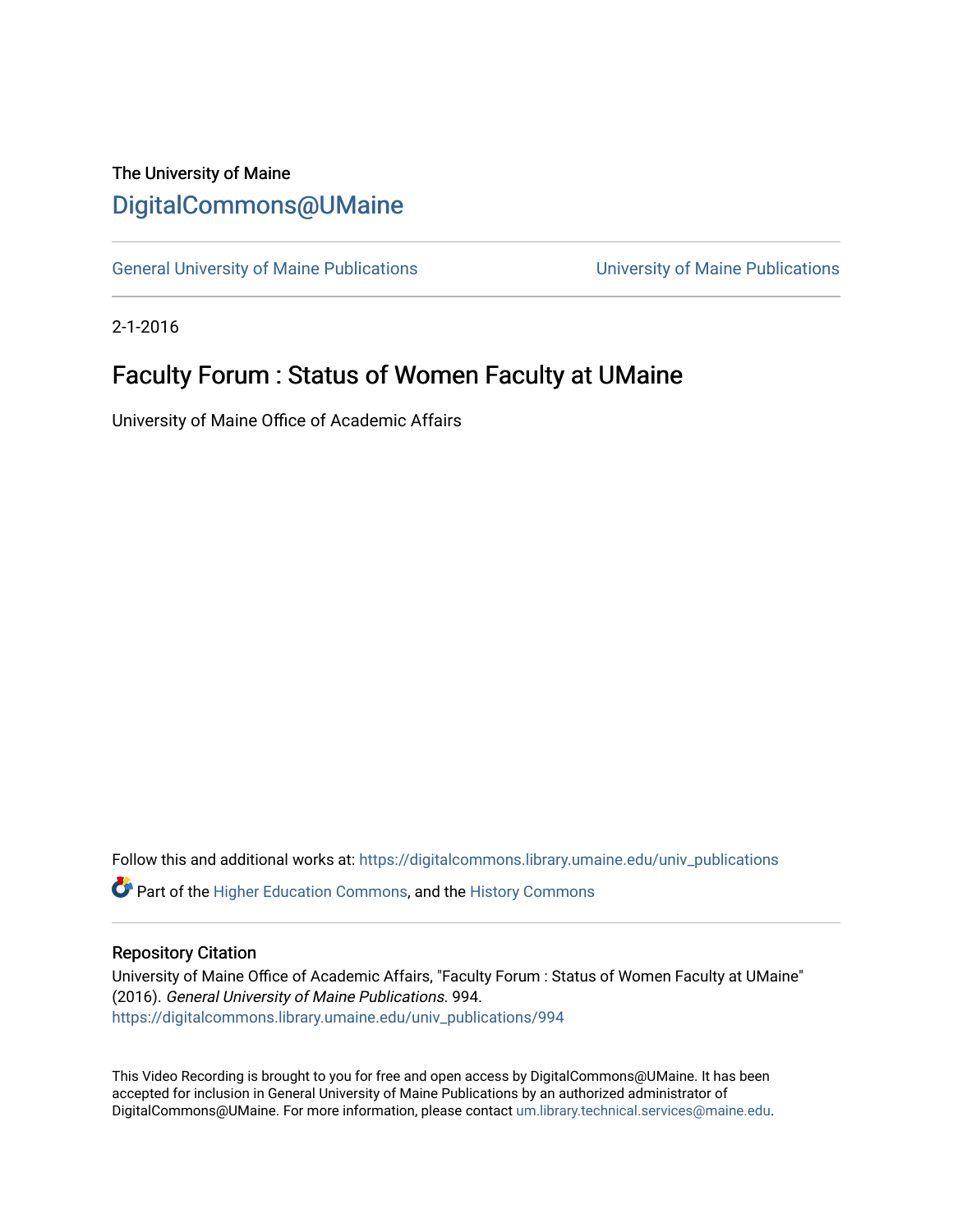Faculty Forum - Status of Women Faculty at UMaine February 1, 2016

**TRANSCRIPT** 

00:00 all right good afternoon and welcome to 00:03 today's faculty forum thank you all for 00:05 taking the time to join us for this 00:07 discussion I'm going to do the new 00:10 normal a warning that I give every time 00:12 we do one of these this is being 00:13 recorded and this recording will 00:16 eventually be posted the Provost website 00:19 you don't want to go viral so be 00:21 thoughtful about your comments and you 00:25 make them i also want to before we start 00:29 thank aprenden hunter for joining us I 00:31 can tell you that she really wanted to 00:33 be here when I told her about this 00:34 months ago she said that goes in my 00:36 calendar at noon today's I said well you 00:39 know when we at three o'clock today when 00:40 we do the form she said that's not on my 00:42 calendar executive presidential action I 00:48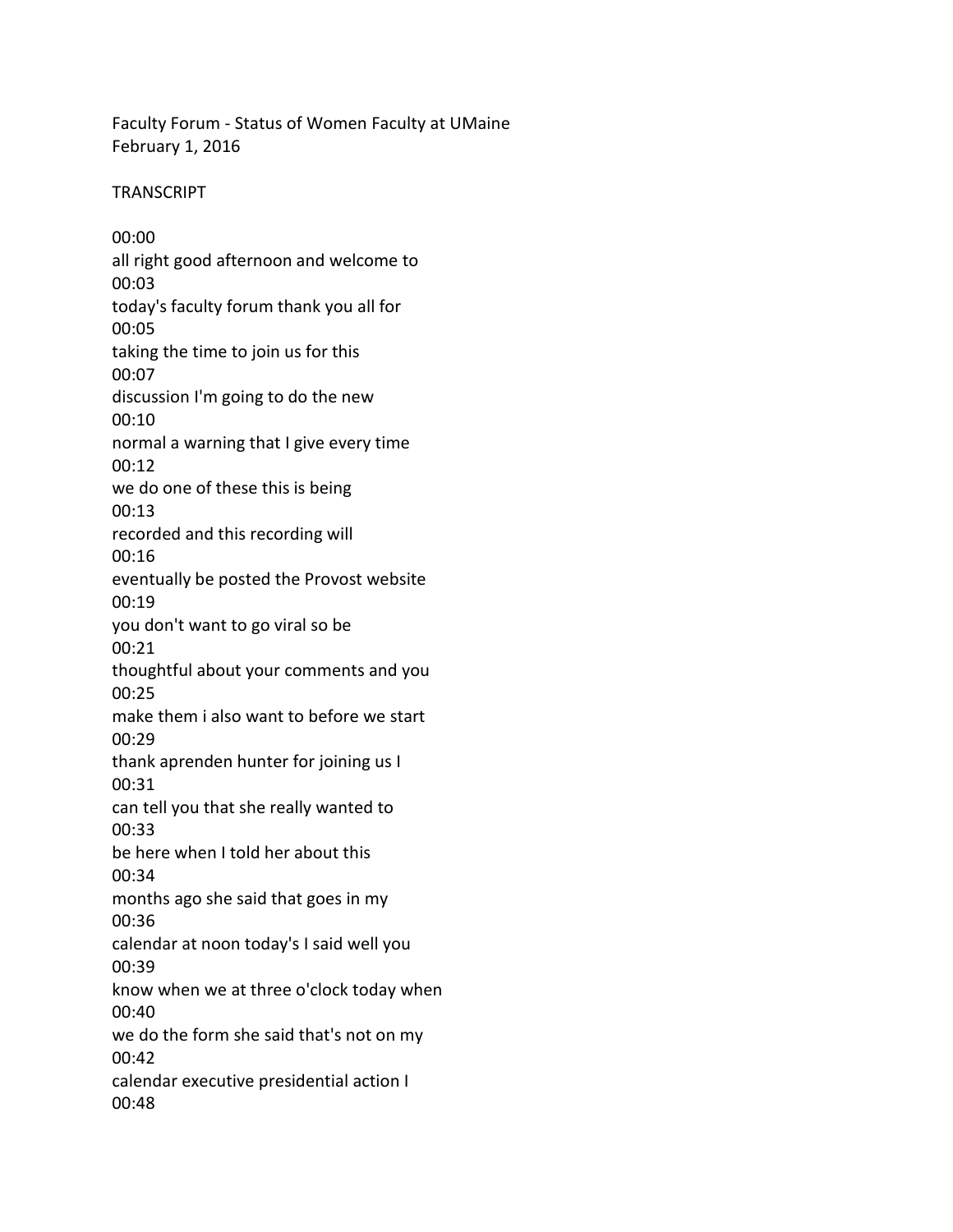don't know who got bumped but some of it 00:50 she will have to leave oh it's how 00:53 leadership memorial you will have to 00:56 leave at four o'clock i do when i do 00:58 appreciate your joining our discussion i 01:00 also want to introduce a new member of 01:02 the University of Maine Community new as 01:04 of today is his first day that's Larry 01:06 Llewellyn Larry is our director of human 01:08 resources and he'll be with us for about 01:11 the next year it comes with a very 01:13 impressive background having spent quite 01:14 a bit of time being in charge of HR at 01:17 Ohio State University so we're really 01:18 pleased to have them here you may ok so 01:22 today the topic is the status of women 01:26 faculty but as I promised at being at 01:29 the beginning of this year that each 01:31 time we had one of these forums I would 01:33 also spend the little time updating you 01:36 on one University and the academic 01:38 transformation so true to my word I will 01:40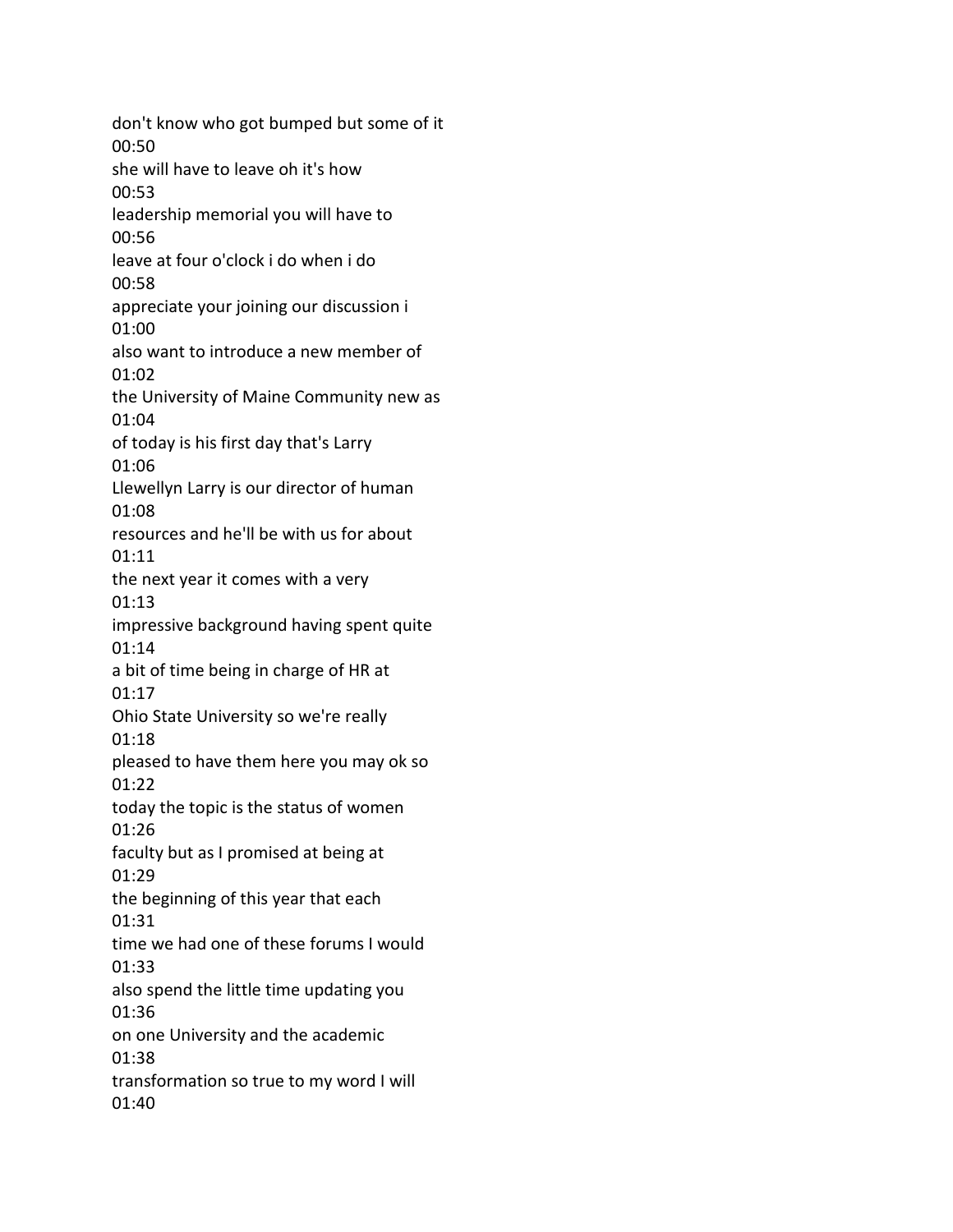do that even though the first topic is a 01:43 lot more interesting I will so I think 01:47 though today we have quite a bit we want 01:49 to talk about in terms of the stage the 01:50 women faculty we want to have some 01:52 conversation I will be sure to wrap that 01:56 part up by no later than 430 and though 01:58 diehards who want to stay and hear about 02:00 one university and academic 02:02 transformation please stay and I have a 02:04 few things I can update with you I'll 02:06 update you on about that the plan for 02:10 today is I'm going to talk a little bit 02:12 and kind of set the stage 02:13 but the focus of today's most of today's 02:16 discussion is about the rising tide 02:19 center in our national science 02:21 foundation advance grant the work that's 02:22 been done we want to give you a summary 02:25 of 22 of the pieces of work to grow out 02:28 of that at the most recent climate 02:30 survey as well as a salary study that 02:33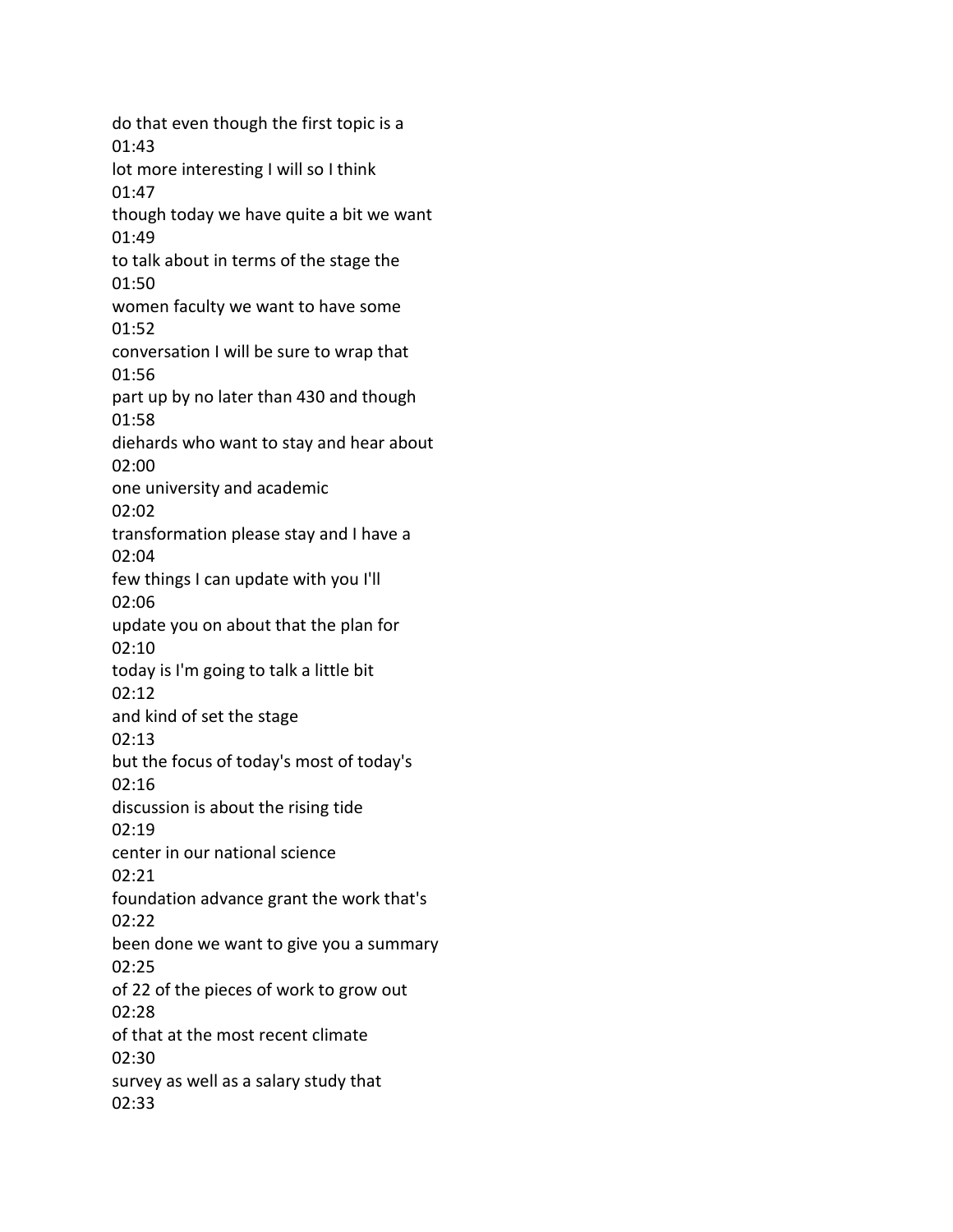was done as part of the advanced cream 02:34 so the way out of work is I'm going to 02:36 sort of lay the foundation if you will 02:39 for for the presentation then I'll 02:41 invite any black sewed up he is the 02:44 director of the rising tide Center and 02:45 she will summarize for you some of the 02:49 major accomplishments of the rising tide 02:52 sent over the life of the grant one of 02:55 which is a climate survey Shan McCoy who 02:58 is part of the social science research 02:59 team for the grant will take us through 03:02 and show some of the results of the 03:04 climate survey not not fully but a good 03:08 chunk of the results of the climate 03:09 survey Amy will talk briefly about the 03:12 salary study and then I'm going to get 03:15 back up and talk a little bit about the 03:17 future well how we're thinking about 03:18 building on the progress that we think 03:21 we've made and keep working on on this 03:24 into the future so that's the plan 03:26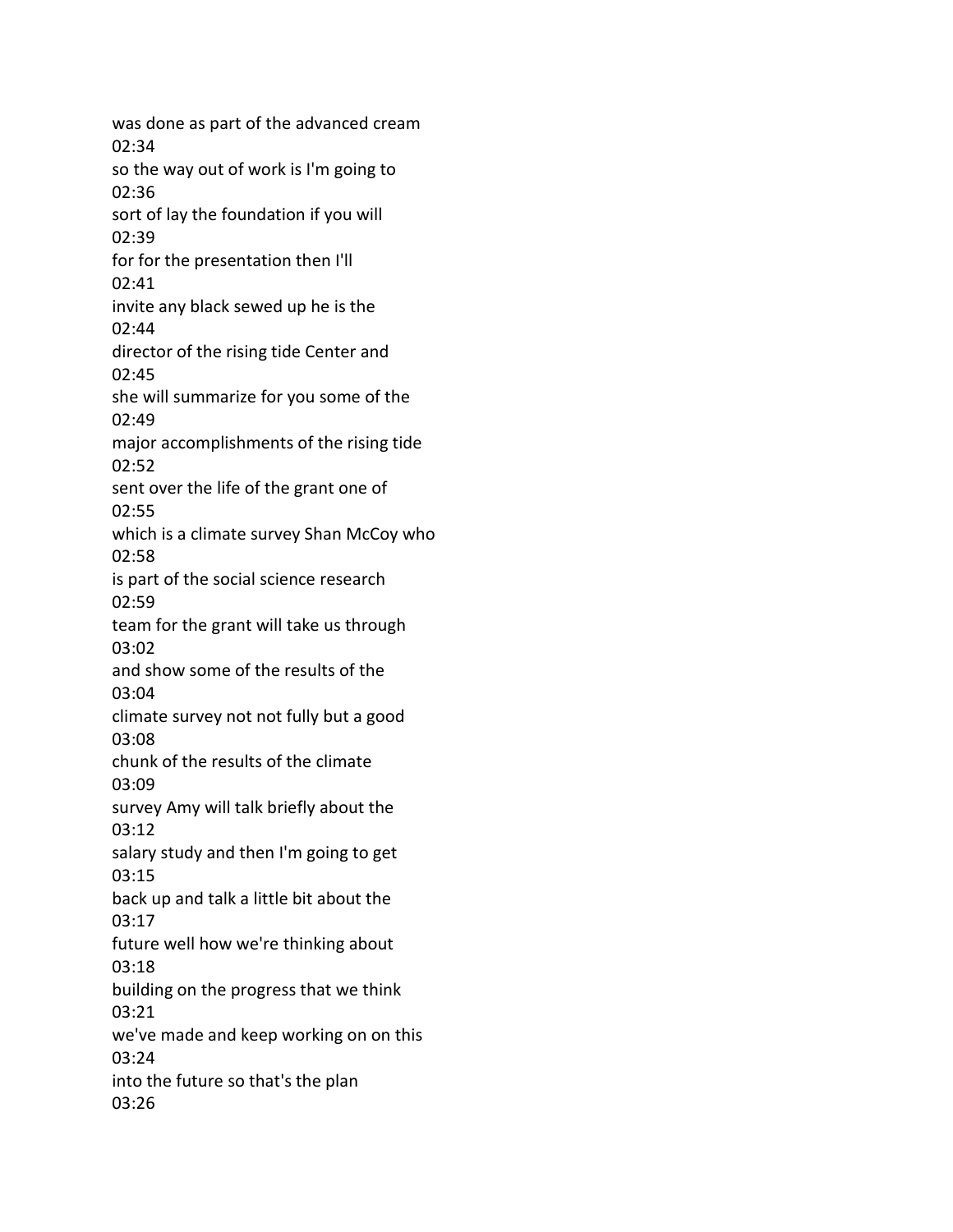that's the plan for this afternoon I 03:29 thought that really kind of set the 03:31 stage you know you what the status of 03:33 women faculty one thing we might want to 03:35 start by looking at are some numbers and 03:38 so I thought what would it be 03:40 interesting to look at just you know 03:41 just as one sort of gross measure of the 03:45 status of women faculty at the 03:47 University of Maine would be to say well 03:48 we look at the faculty at the University 03:50 of Maine what what percentage or a piece 03:52 of that faculty is made up of women so I 03:55 asked Ted Khalid are to use your 03:58 somewhere to there is you know to help 04:01 with this Ted's a director of the Office 04:03 of Institutional research so what period 04:07 of time do you want to look at and you 04:08 know as Provost you get some some some 04:11 odd privileges I said well I know what 04:13 time period of time let's look at the 04:14 period of time that I've worked here so 04:16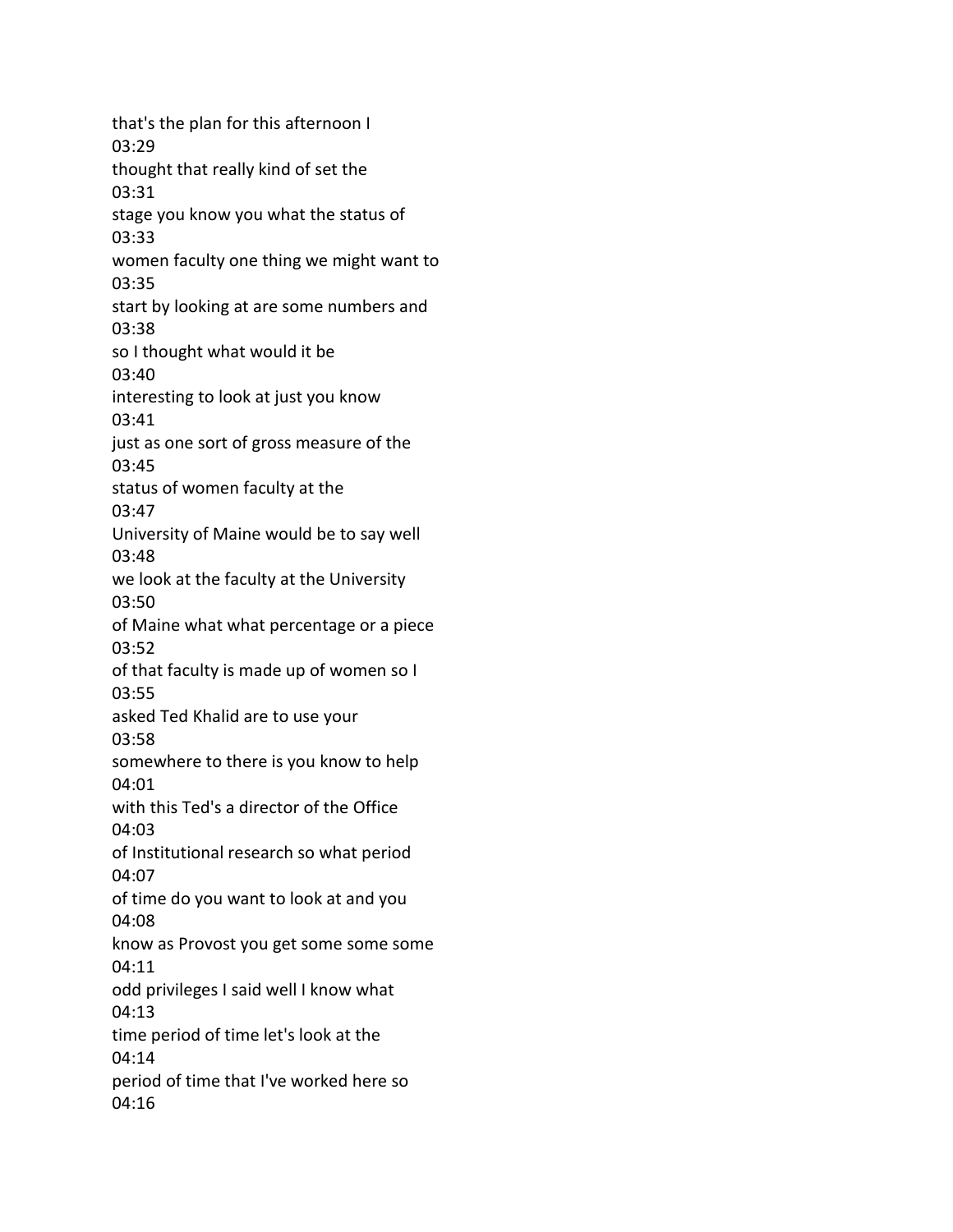that's 30 years i'm in my thirtieth year 04:18 here but so why don't we look at that 30 04:20 year time period and so Ted said 04:23 actually that lines up pretty well with 04:24 where the data 04:26 or the data are we have pretty good data 04:27 down back to around the mid 1980s and so 04:31 we pulled together some data and so just 04:33 again to sort of set the tone if you 04:36 will my clicker doesn't work maybe my 04:46 powerpoint it won't go forward there 04:53 must be an answer to this that's talking 04:57 to that oh wait let me try this with a 05:10 bit of dull presentation okay so these 05:14 are so what we have on here is the 05:16 percent of our faculty a female faculty 05:19 now what we did was look at tenure 05:22 string faculty primarily because that's 05:25 where we had the best data the most 05:27 reliable data when you start looking at 05:29 non-tenured faculty the data are more 05:33 difficult to work with so we had 05:35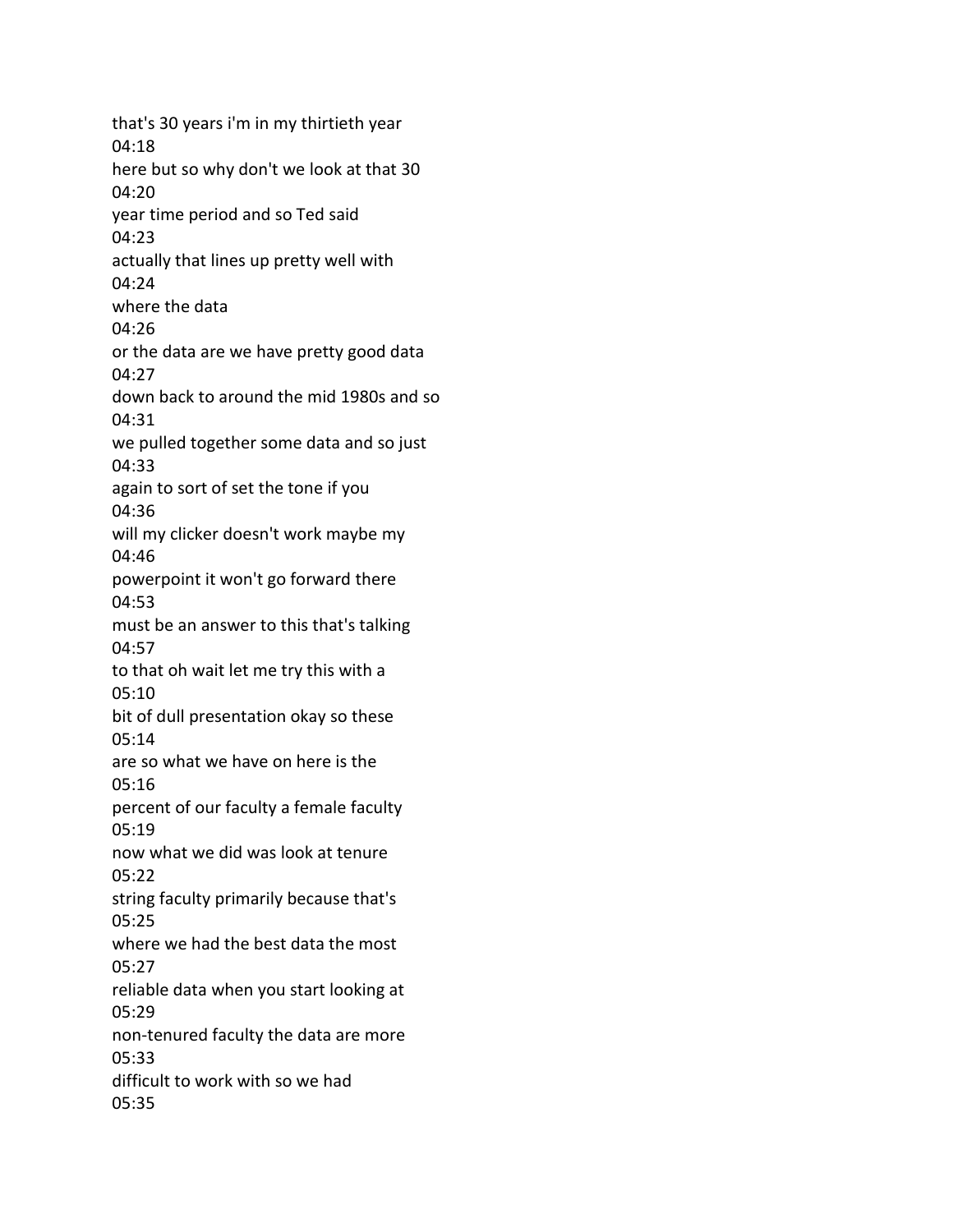consistent data going back to at least 05:38 the mid-1980s and so here's what we we 05:41 find and so the blue bar is the blue 05:45 columns are the percentage of our tenure 05:47 stream faculty who are women and so 05:50 we've gone from around thirteen percent 05:51 in the mid-80s up to about a third 05:54 currently of our faculty are women and 05:58 when we look at what percentage of the 06:00 full professors at the University of 06:02 Maine are women we were down around 06:04 somewhere around five percent in the mid 06:07 80s and now that's grown to about twenty 06:11 four percent or so twenty three or four 06:13 percent so you know gives you some idea 06:19 that that was from that the trends 06:22 anyway to suggest that the university 06:23 has changed quite a bit in terms of its 06:26 faculty makeup in the last in the last 06:28 quarter century now the the changes of 06:34 course are not all smooth they're not 06:38 all 06:39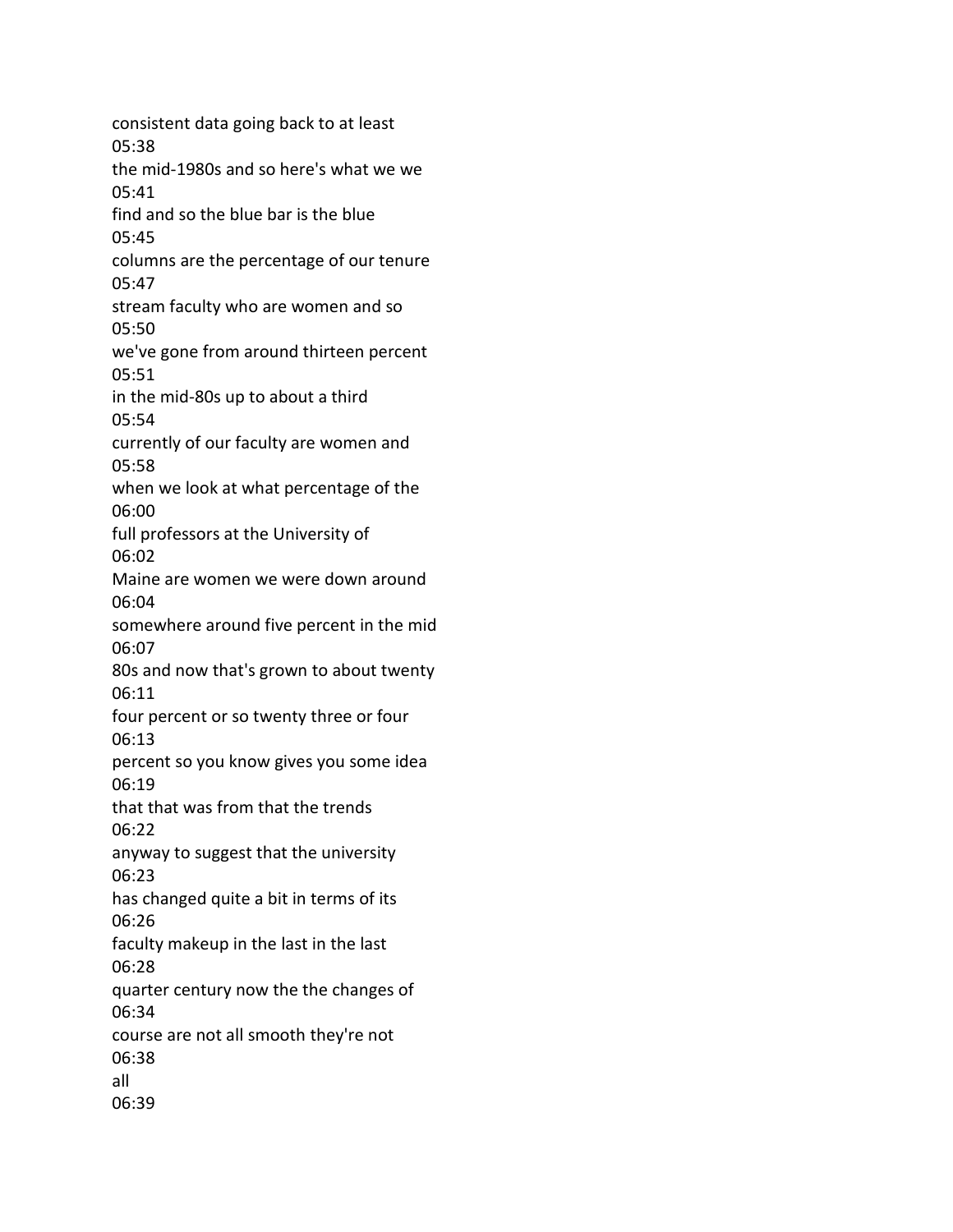planned and of course this when you look 06:42 at things that this broad and image you 06:44 know you don't get a full picture the 06:46 faculty grew quite a bit in some areas 06:48 and not at all in other areas or 06:50 minimally in other areas a lot of the 06:53 growth that occurred in the 80s and 90s 06:55 was you know real efforts to recruit 06:58 women faculty many of these women end up 07:01 being the only woman faculty member in 07:03 their Department and that of course 07:05 presented created its own issues for 07:07 them in the unit so the second thing I 07:11 want to do is kind of take you through a 07:12 little bit of a timeline of what a place 07:17 my synopsis of us some significant 07:20 points leading up to us securing a 07:25 National Science Foundation advanced 07:27 grant I want to give Karen Horton thanks 07:29 for this Karen wrote this kind of 07:30 history piece for the grant proposal and 07:33 i pilfered from it and Maisy papa y 07:36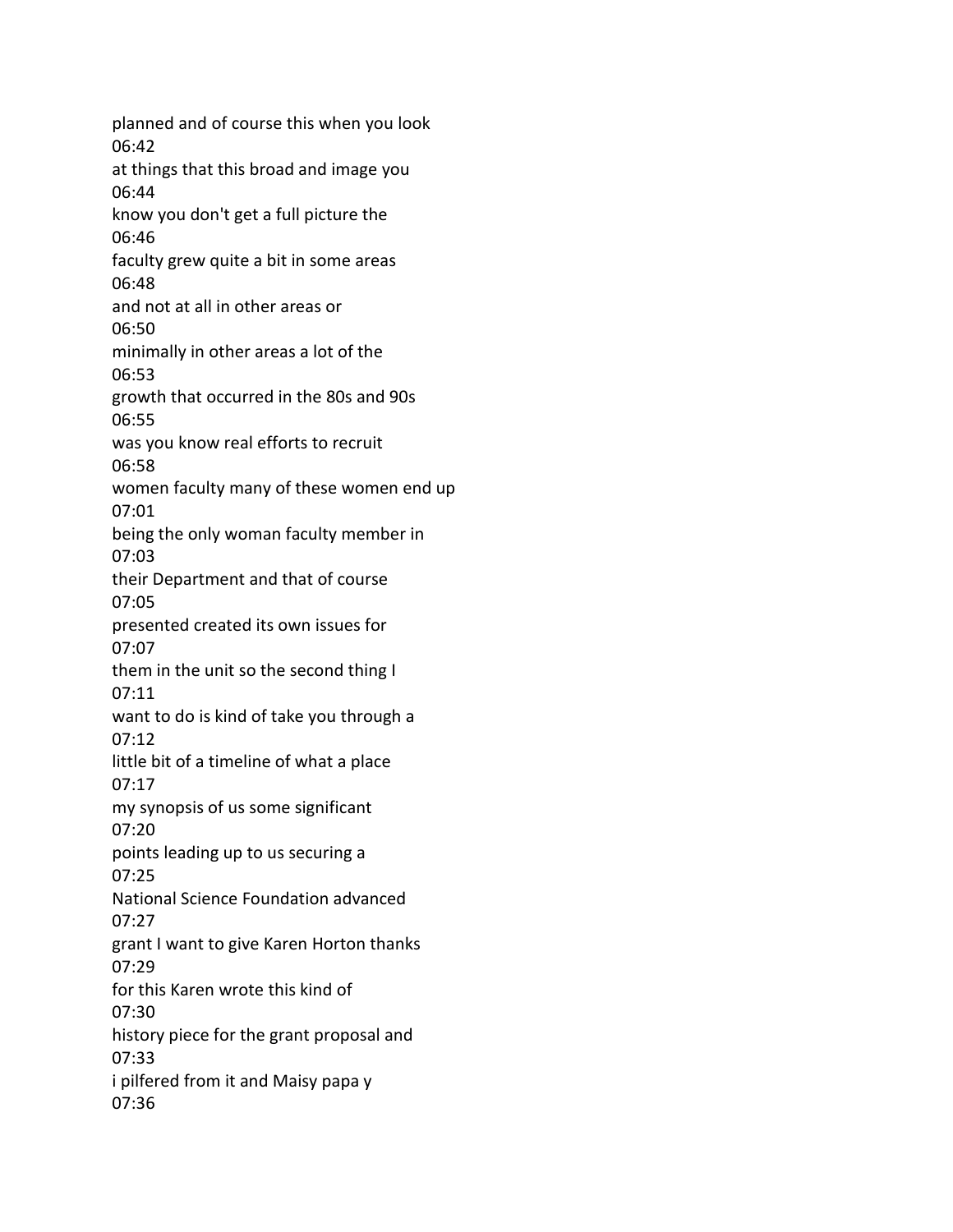contact and said hey give me a little 07:38 information and she sent me some 07:40 information as well so let me start my 07:43 timeline so what you know significant 07:47 event was way back in nineteen eighty 07:48 one I'm going to try to stop making self 07:53 references but but that's the first year 07:54 I came universe to me as a graduate 07:57 student but anyway in 1981 significant 08:00 event Joanne fridge who was a big 08:03 director Boao obtained a grant for women 08:06 in curriculum about two hundred thousand 08:08 dollars to start the women in curriculum 08:10 program looking at integrating 08:14 information by and about women into the 08:17 curriculum at the University of Maine I 08:19 think you know those of you who worked 08:20 here for a while but I'll be very 08:22 familiar with the WIC lunches that went 08:24 on for think they started in 1981 and 08:27 continued on and again those lunches and 08:31 those topics that the topics discussed 08:33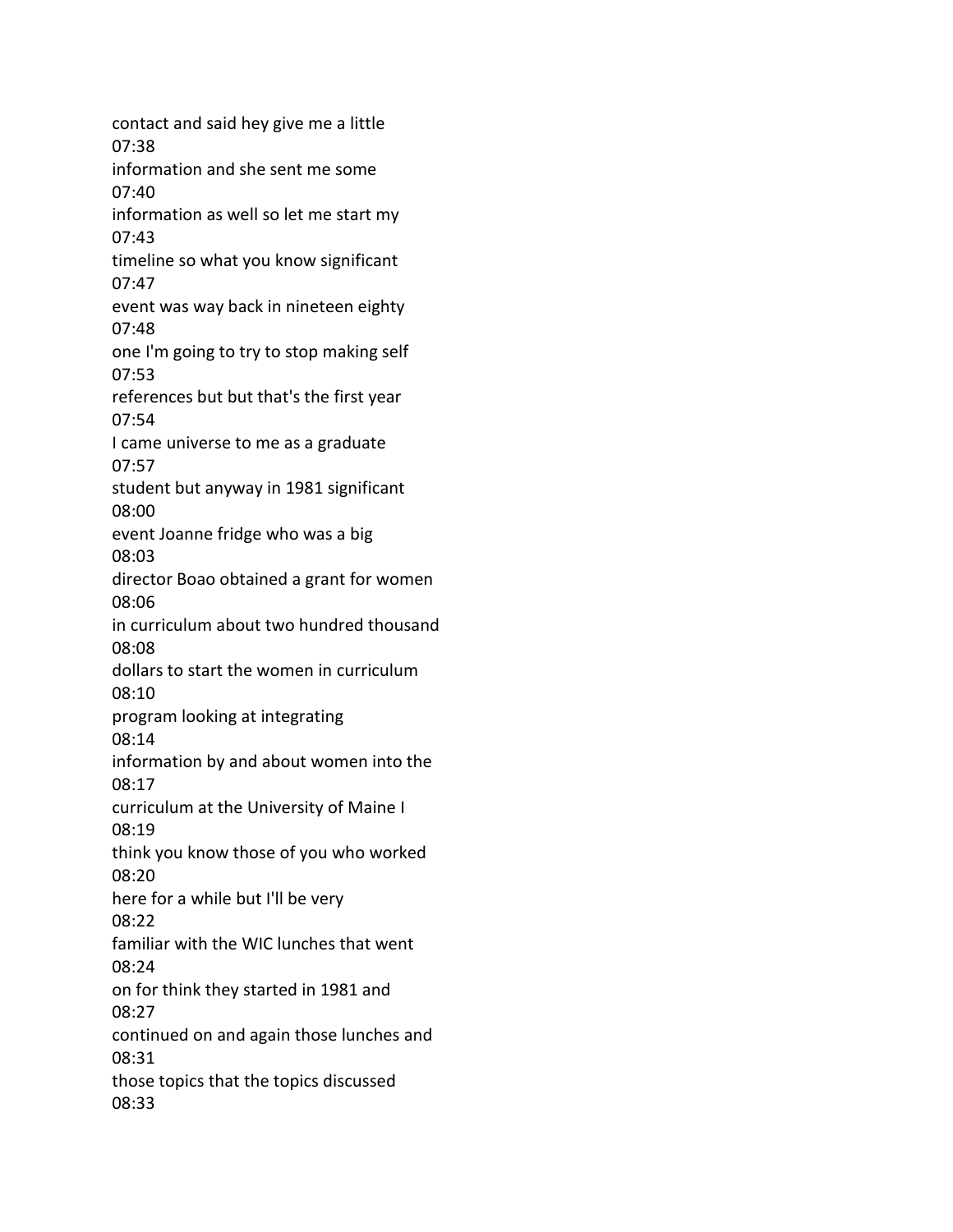at those lunches we're quite varied but 08:35 quite often though they were about the 08:37 experience of women faculty here at the 08:39 University of Maine or nationally people 08:42 bringing in experts having discussions 08:45 about how to how to make 08:50 an institution like the University of 08:52 Maine which throughout most of its 08:54 history has been male-dominated an 08:56 institution that would be more welcoming 08:58 supportive of and take advantage of the 09:01 expertise and qualities that women 09:03 faculty bring to it now maisie being a 09:06 historian could not help herself but to 09:08 send me this little bit of tidbit that 09:09 she uncovered and I thought this was 09:12 interesting this is from notes from the 09:14 WIC Advisory Committee back in 1988-90 09:17 their annual report the committee was 09:20 visited by an ad hoc committee of 09:22 untenured women who voiced a number of 09:23 concerns including the devaluating of 09:26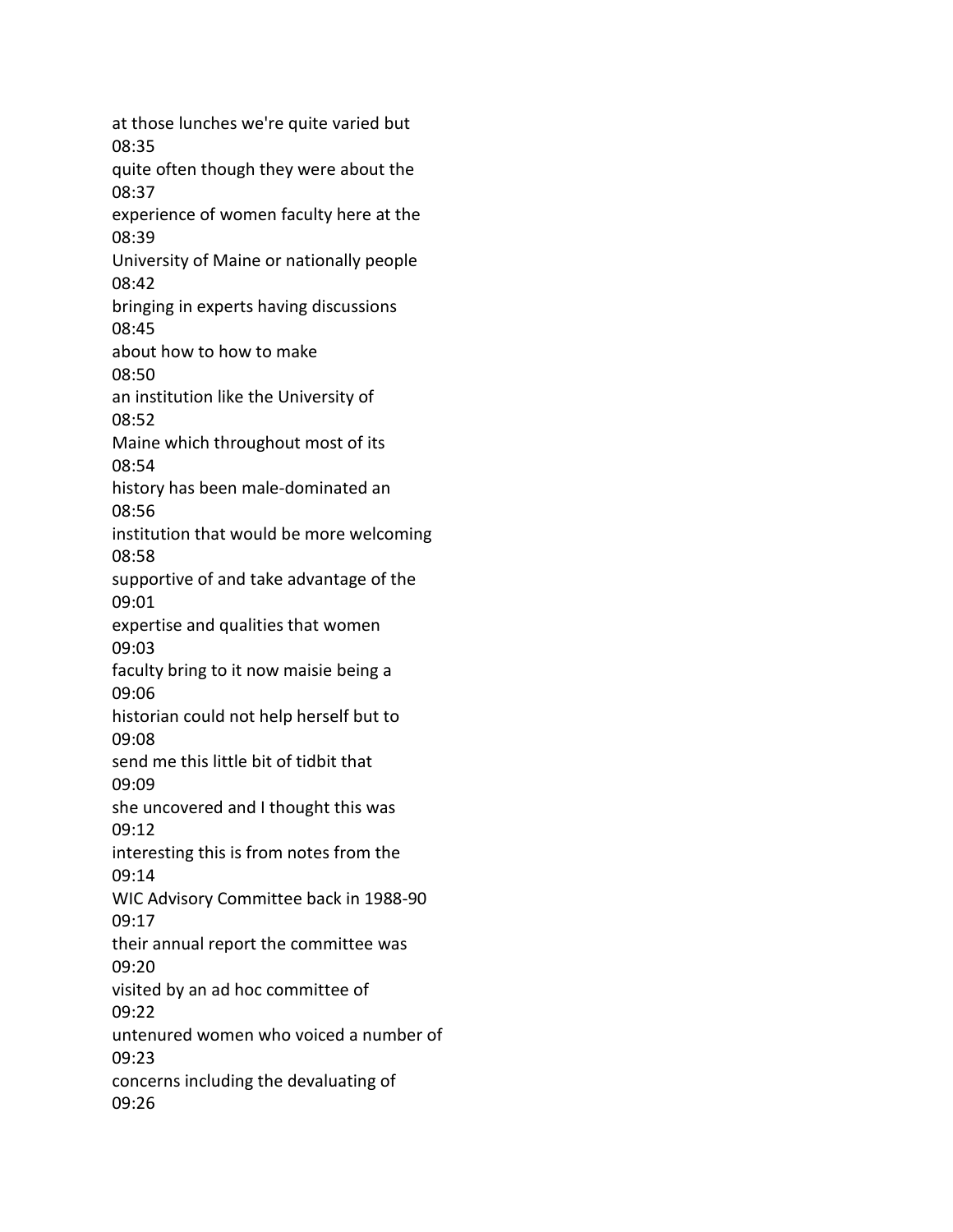service insufficient valuation of 09:28 different pedagogical methods and 09:30 teaching styles the lack of mentoring 09:32 system and inadequate attention to 09:34 retention both before and after tenure I 09:36 thought that was interesting because 09:37 when you hear about the work of the 09:39 rising tide center in the advanced grant 09:41 that's pretty much a you know a work 09:43 plan for for it's not least a 09:47 significant chunk of the work of the 09:49 rising tide center so clearly as the 09:51 number of women faculty at the 09:53 University were growing the issues were 09:56 growing as well and 11 Avenue for women 10:00 to get that was to our to voice those 10:03 concerns was with the women in 10:04 curriculum committee here's another 10:07 little bit from that that same thing at 10:09 the bottom got cut off but they also 10:11 studied the Faculty Senate committee 10:13 list and concluded that women were 10:14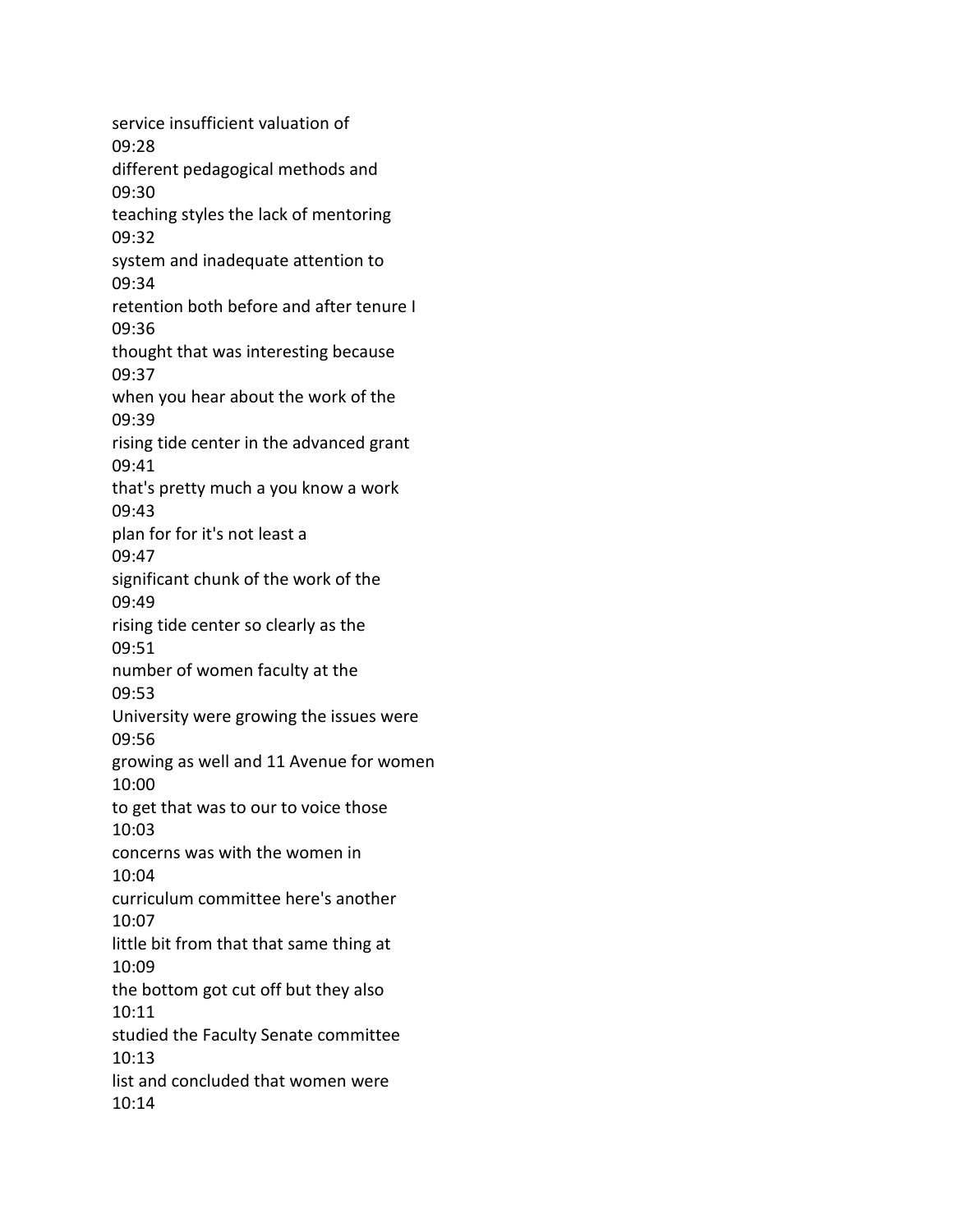indeed scarcely represented on faculty 10:16 senate committees alright so let's jump 10:21 up the 1991 1991 the Women's Resource 10:24 Center was was created that's the 10:28 mission statement I have up there from 10:30 the Women's Resource Center I think I'll 10:34 promise to stop doing this but a good I 10:36 haven't noticed on my CD under 10:38 significant service to the University 10:40 planning committee for the Women's 10:42 Resource Center 1989-90 so anyway we're 10:45 looking at the yoga the climate here at 10:47 the University of Maine for women from 10:50 faculty Sharon Barker who probably many 10:53 of you know again one of I say the 10:55 unsung heroes of this work a lot of what 10:57 are we going to talk about leading up to 10:59 the advanced grant Sharon was either 11:01 right there behind the scenes for it I 11:04 I should have mentioned I talked about 11:05 the women and curricula grant one of the 11:07 other unsung heroes is here with this in 11:09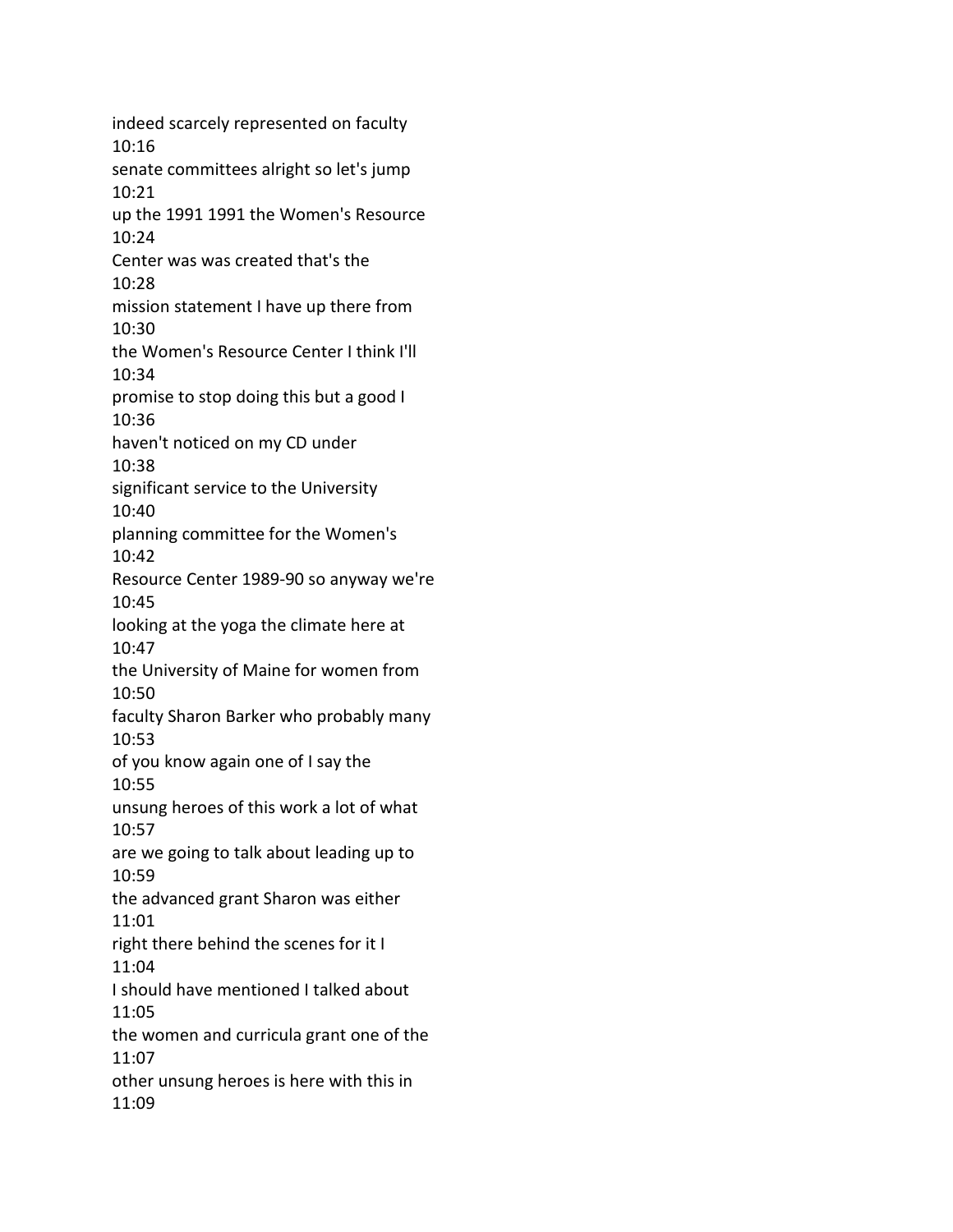schaumburg ER and ran the Women's 11:11 Studies program for quite a long time 11:14 from 1991 and that day that's why I 11:17 didn't should've had that honor and a 11:20 strong advocate for the program and for 11:23 women at the University of Maine I can 11:25 tell you that from personal experience 11:27 haven't been the Dean she reported to 11:28 for quite a while that she was a 11:31 tireless isn't it as an advocate anyway 11:34 the Women's Resource Center I think 11:36 getting played a very significant role 11:38 throughout its existence in 1992 we were 11:42 organized a little bit differently we 11:44 had a college of sciences and the Dean 11:45 of the College of Sciences Dagmar chrome 11:47 pulled together a group women in STEM 11:50 education I believe it was called are 11:52 willing no women in science education 11:53 stem had come into favor popularity at 11:56 that time and they produced a report 11:58 containing recommendations about how to 12:01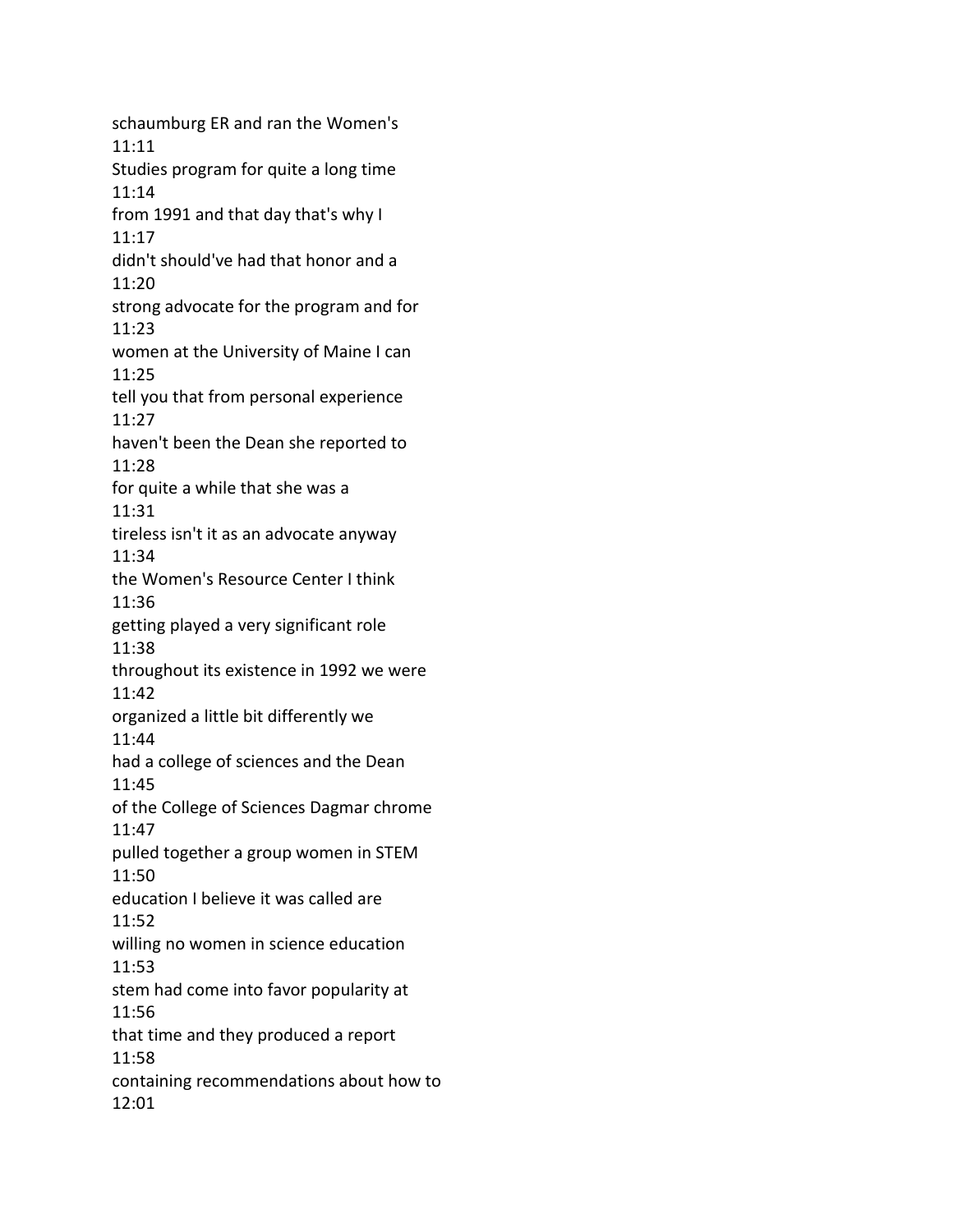increase women representation in the 12:04 disciplines that would succumb to be 12:06 called the STEM disciplines and that was 12:08 an interesting piece because she was a 12:10 strong a very good Dean a strong 12:13 advocate for this it was moving and then 12:16 she left us to go to another university 12:18 we had other leadership changes at the 12:20 University and I'd say this work got a 12:22 little bit lost for a while but as you 12:24 learned from this quick story was 12:25 rediscovered Center for Teaching 12:29 Excellence started in nineteen ninety 12:31 eight against an for teaching excellence 12:32 had a broader mission but I thought it 12:35 was interesting and Karen identified 12:36 this in her history that if you look 12:38 back and then early you remember the 12:40 Center for Teaching Excellence would 12:41 offer these small grants to form 12:43 learning circles for faculty to get 12:45 together and explore issues cover the 12:47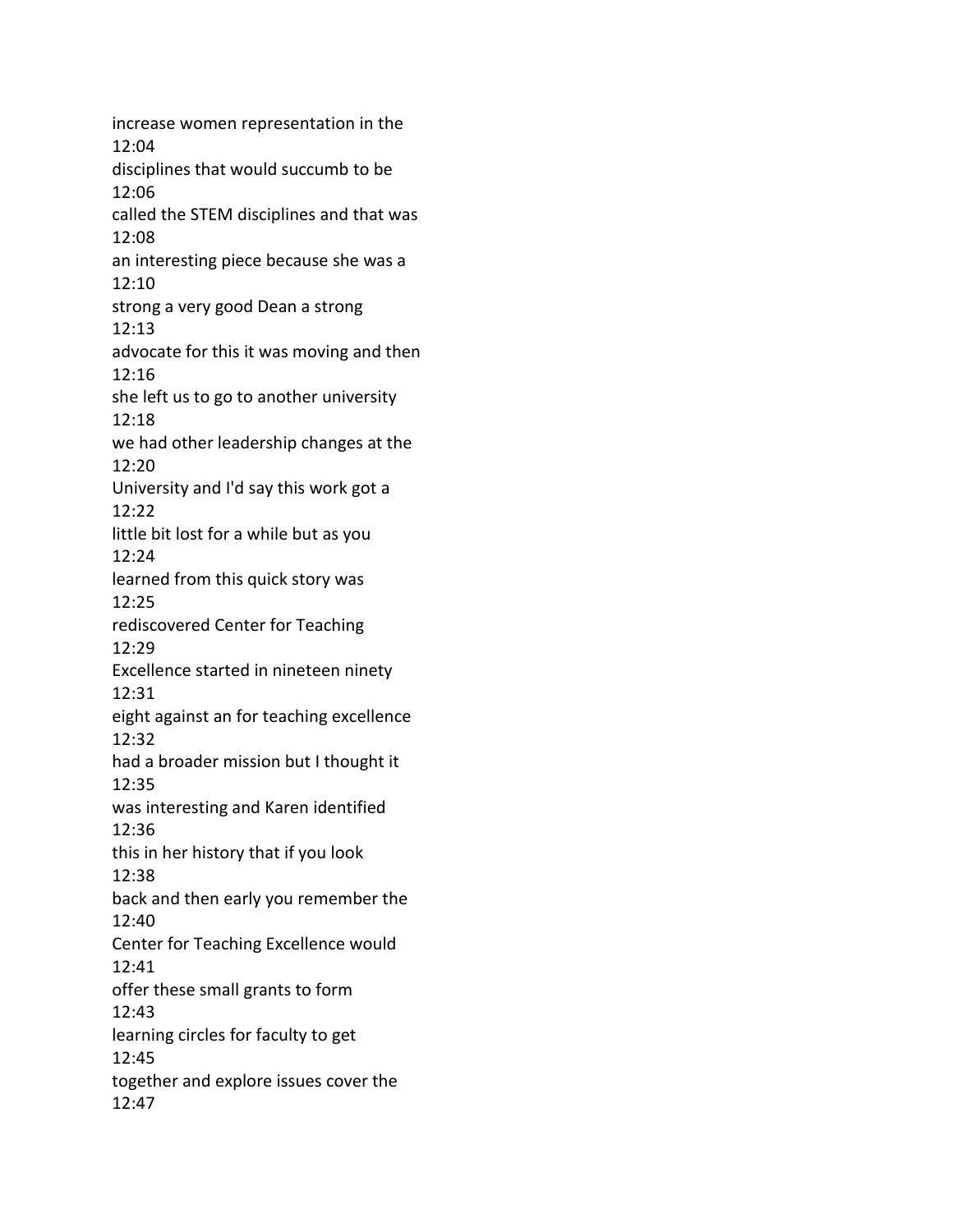very first learning circles one was a 12:49 women who teach men and another was 12:52 women as faculty role models again I 12:55 think along you know this the we have 12:58 the WIC lunch is going on the work of 12:59 the women's resource center Center for 13:01 Teaching Excellence provides another 13:03 venue for women faculty to get together 13:05 and talk about and see how do we address 13:07 and make changes as an institution year 13:13 2000 the president who I believe was 13:15 president ha fat the time creates the 13:16 President's Council 13:17 women I won't read you the whole mission 13:20 but basically telling here's a group 13:22 that i'm charging with looking at data 13:23 and advising me and reviewing policy etc 13:27 i think a positive a positive step as a 13:32 pointed out in the history though that 13:34 they were they have this mission but it 13:36 wasn't really clear what authority they 13:37 had and how to get those data and who 13:41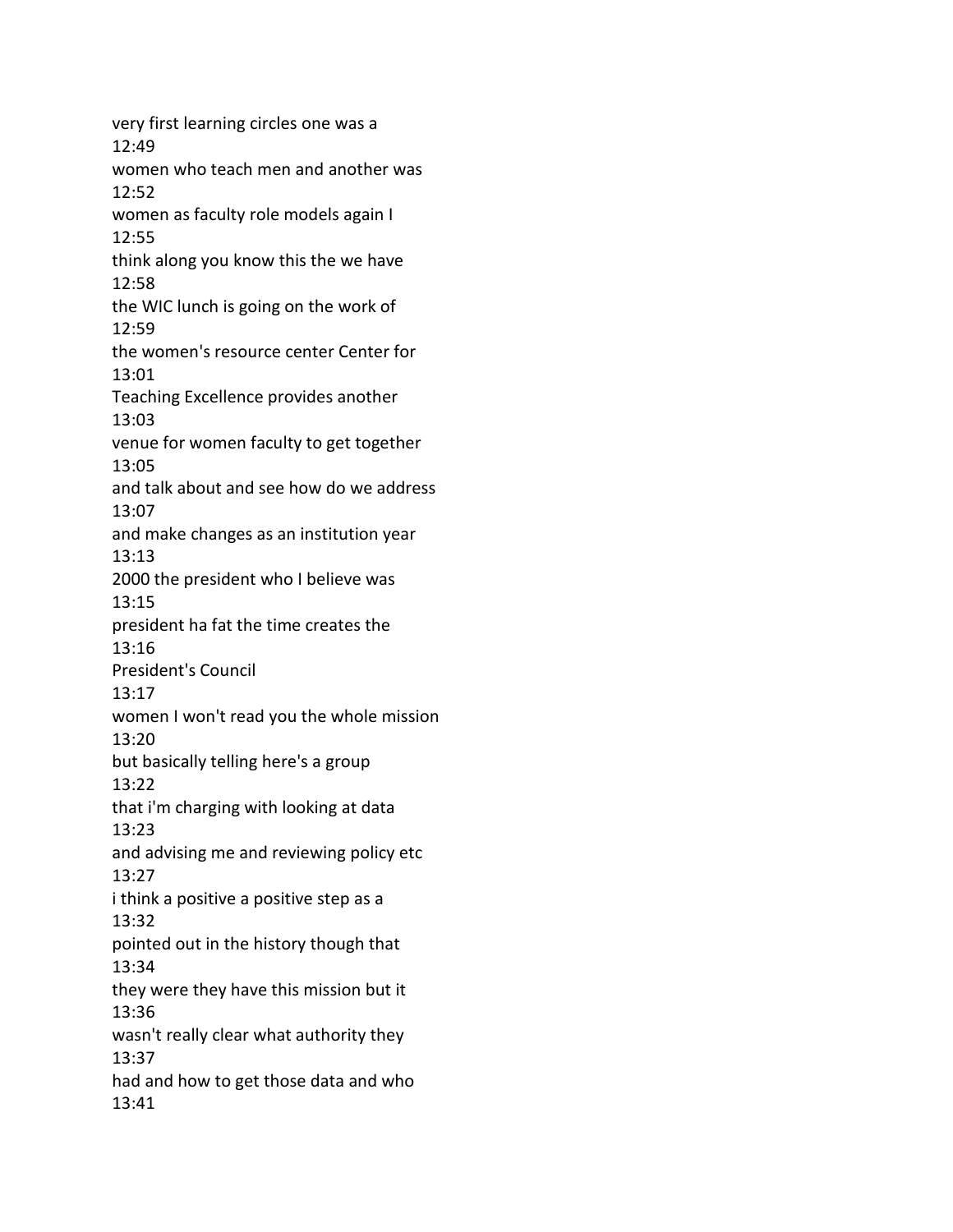how they fit into them to the to the 13:44 broader organization of the University 13:46 of Maine system they were but again I 13:48 think was a significant step because a 13:52 group again advising the president at 13:54 the highest level looking at you know 13:58 what are the issues that women faculty 13:59 are facing 2002 this the Catherine 14:03 Carter report is my summary what it was 14:05 but kevin carter is an associate 14:07 professor in the Department of forced 14:10 biology i think it was called at the 14:11 time and she did her own study no she 14:14 was actually also the first woman hired 14:16 in forestry at the university of maine 14:17 hired in nineteen i think 81 first woman 14:20 hired on this point in her career she 14:23 does her own study where she looks at 14:26 the faculty who were hired in natural 14:28 sciences forestry agriculture in the 14:29 1980s and her method was phone books she 14:35 went back to university directories 14:36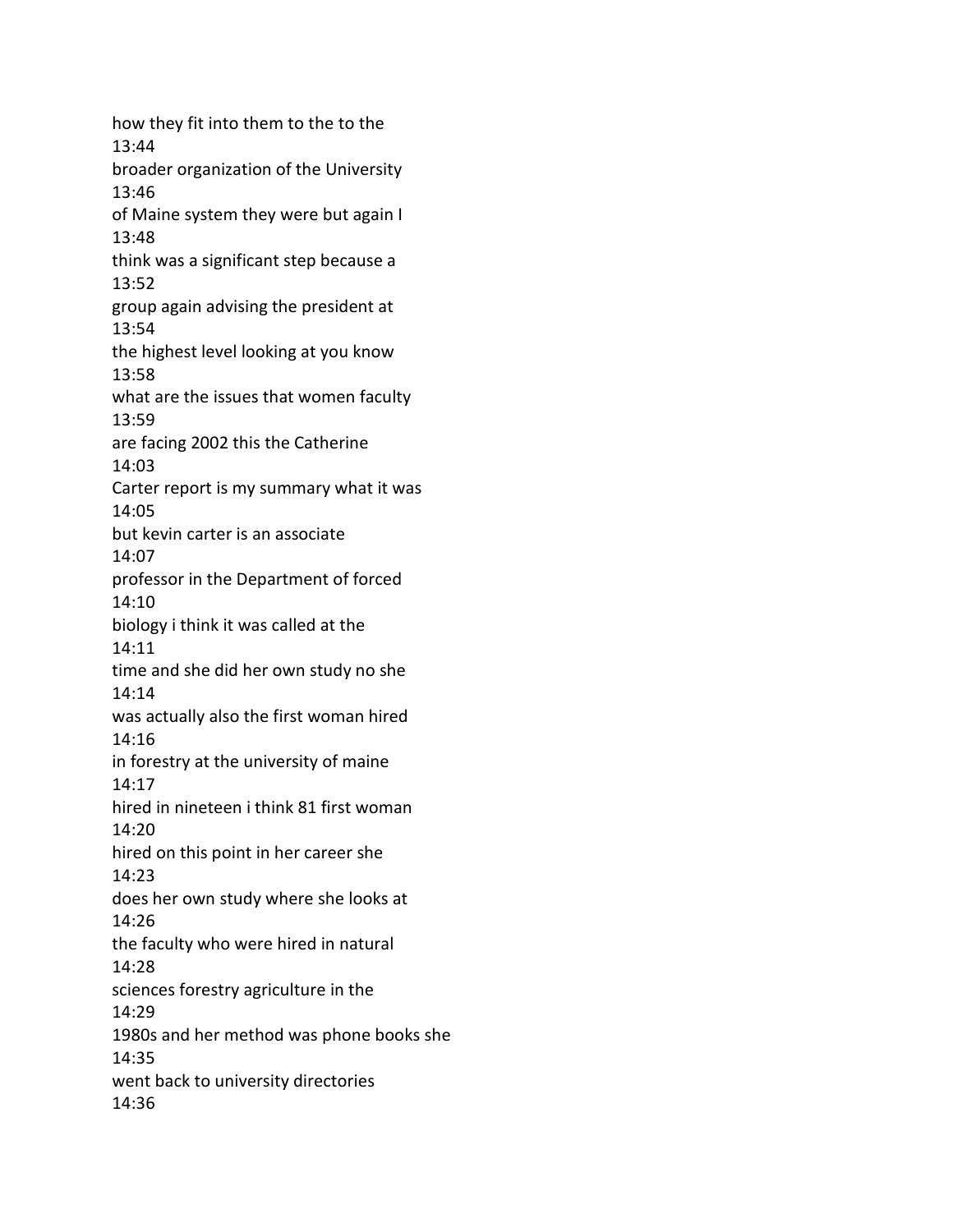encountered who was there and then what 14:39 she found is what's listed up there 14:40 they're only about half well we're only 14:42 retaining about half of the women are 14:44 women to retain about half the rate of 14:46 men faculty hired into the college she 14:49 brought this report to the 14:49 administration that's a nice nice we'll 14:51 have our HR people really look into this 14:53 and i did they found the exact same 14:55 thing so they noticed okay we've this 14:57 ring bringing the university's 14:59 leadership attention to issues problems 15:04 with retaining quality women at the 15:06 university of maine and the faculty 15:07 ranks so what do we leave ministers do 15:12 we form committees so we have the gender 15:14 issues planning committee and i believe 15:17 bob robert kennedy was our provost at 15:19 the time reporting to him now they did a 15:22 variety of things one of the things they 15:24 did was hire a consulting company called 15:26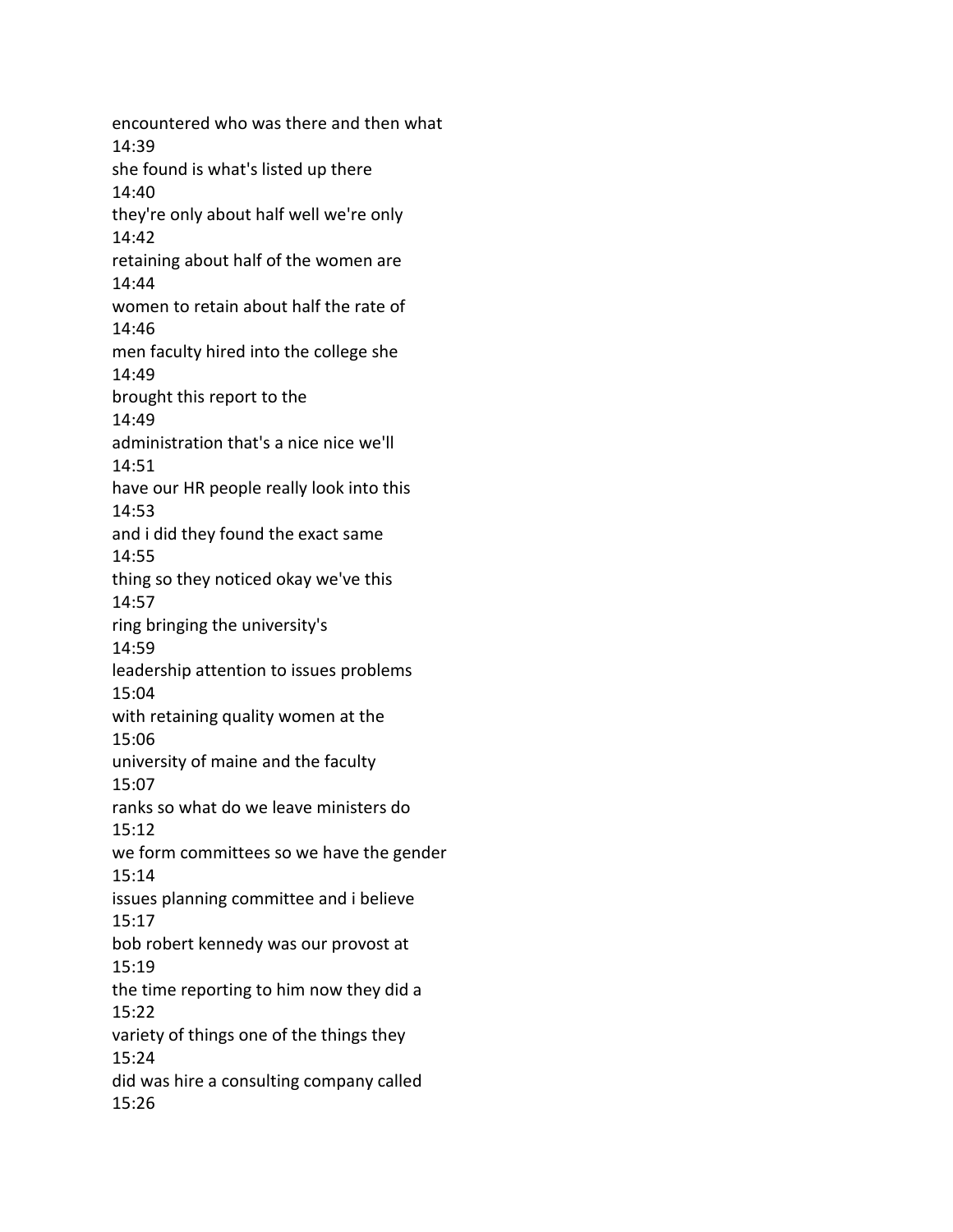new new dynamics and they came out to 15:29 university and interviewed and did 15:30 I'm at a climate survey and they I'm 15:36 just going to pull up some of the things 15:38 they found from new dynamics was a 15:41 difficulty in men faculty to accept the 15:44 range of women faculty in their units 15:47 uneven lengthy times of promotion of 15:50 women poor retention of women decreasing 15:52 representation of women positions of 15:54 leadership and consequently significant 15:57 stress amongst women faculty at the 15:58 University the next year the gender 16:02 issues plant communities dissolved but 16:04 the focus from that work is to look at 16:06 retention of women so out of the the 16:09 gender issues planning committee grows 16:11 the task force on retention of women and 16:14 I believe in an earlier position i think 16:17 our president served on that task force 16:25 the task force actually this is where I 16:27 the thing is interesting how things come 16:29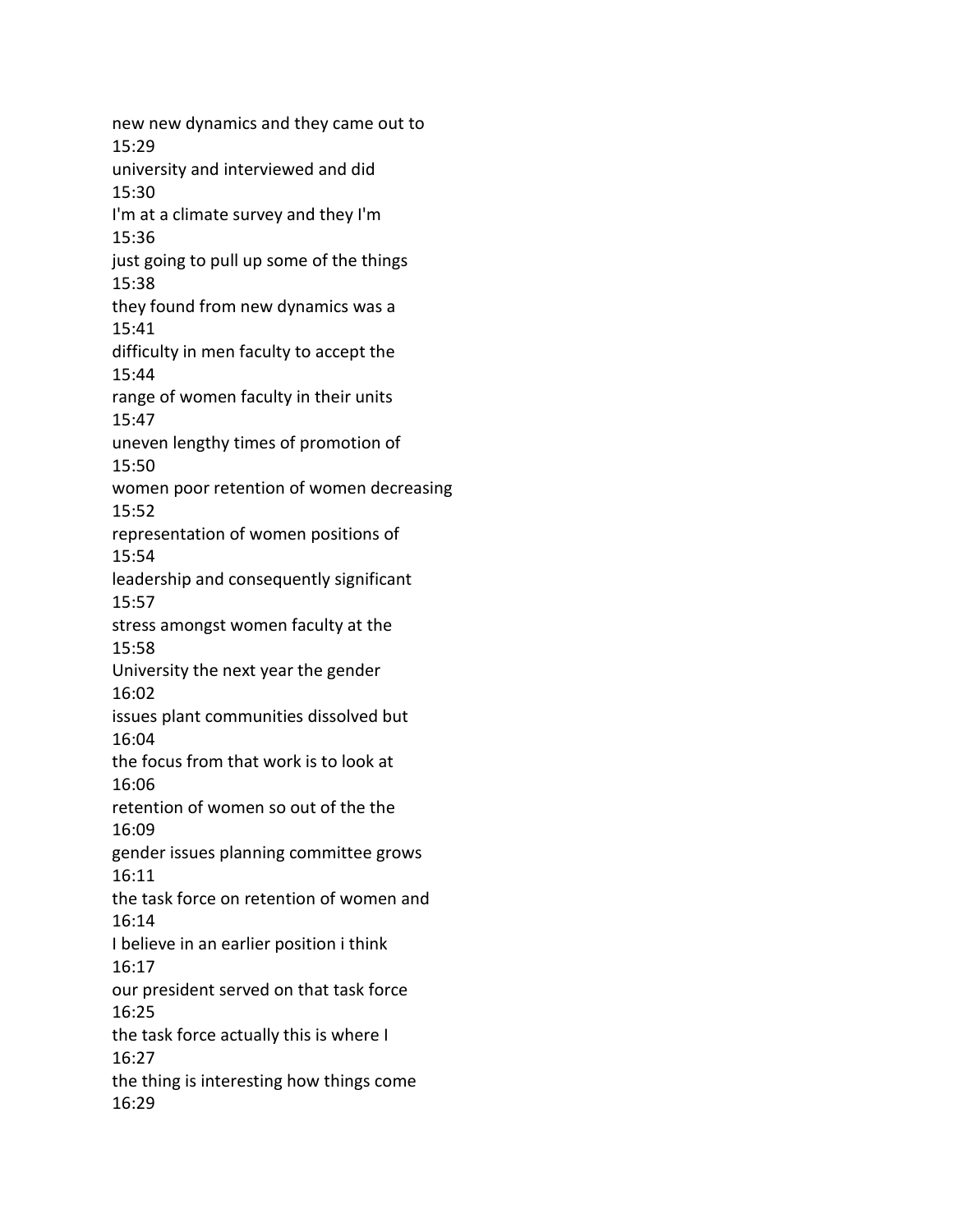around they rediscover this the wives 16:32 report the women in science education 16:33 report looked at that and wanted to 16:35 build on it but identified things and 16:39 again I think you'll see some 16:40 consistency here when we talk about the 16:42 rising tide centers work but they said 16:45 look we need to look at an annual 16:46 collection of institutional data by and 16:48 about women and men faculty we need to 16:51 review our current policies relating to 16:52 equity we need research models we need 16:56 to do research on models of programs at 16:58 other institutions that are working we 17:00 need to make mentoring opportunities 17:01 available for our faculty we need to 17:04 improve work-life balance we need to 17:07 analyze workloads by gender and we need 17:09 to increase the consistency of peer 17:11 committee reviews we need to conduct 17:13 exit interviews and we need to start 17:15 working on culture in the department 17:18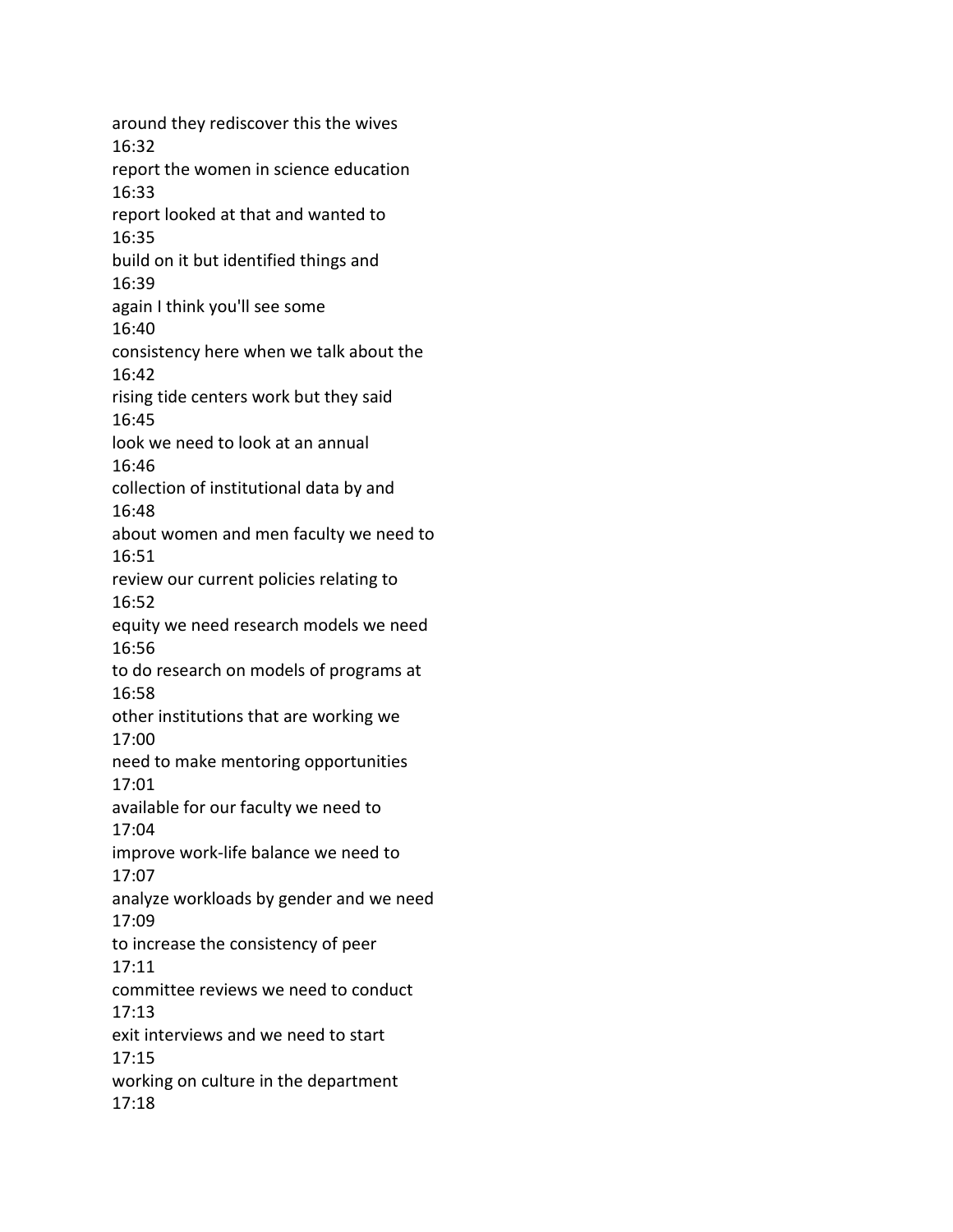level one method of which would be to do 17:20 training of department chairs 20 2007 17:25 again sharon barker took a lead in the 17:27 sin were you with HR and our Center for 17:29 Teaching Excellence started department 17:32 chair training and she brought some of 17:35 us together where I was a department 17:36 chair at that time and looked at doing 17:38 training for new chairs and an annual 17:40 training for department chairs now care 17:43 share and who is a veteran at this kind 17:46 of work was smart and she said look 17:49 we're going to do these trainings but 17:50 we're not going to say come to the 17:52 trainings about women faculty come to 17:54 the trains about changing the 17:55 environment for women in your 17:57 departments because in all likelihood 17:59 that would select group of people who 18:01 are motivated interested in that and 18:03 those who might otherwise benefit from 18:05 it would may not be there so what she 18:09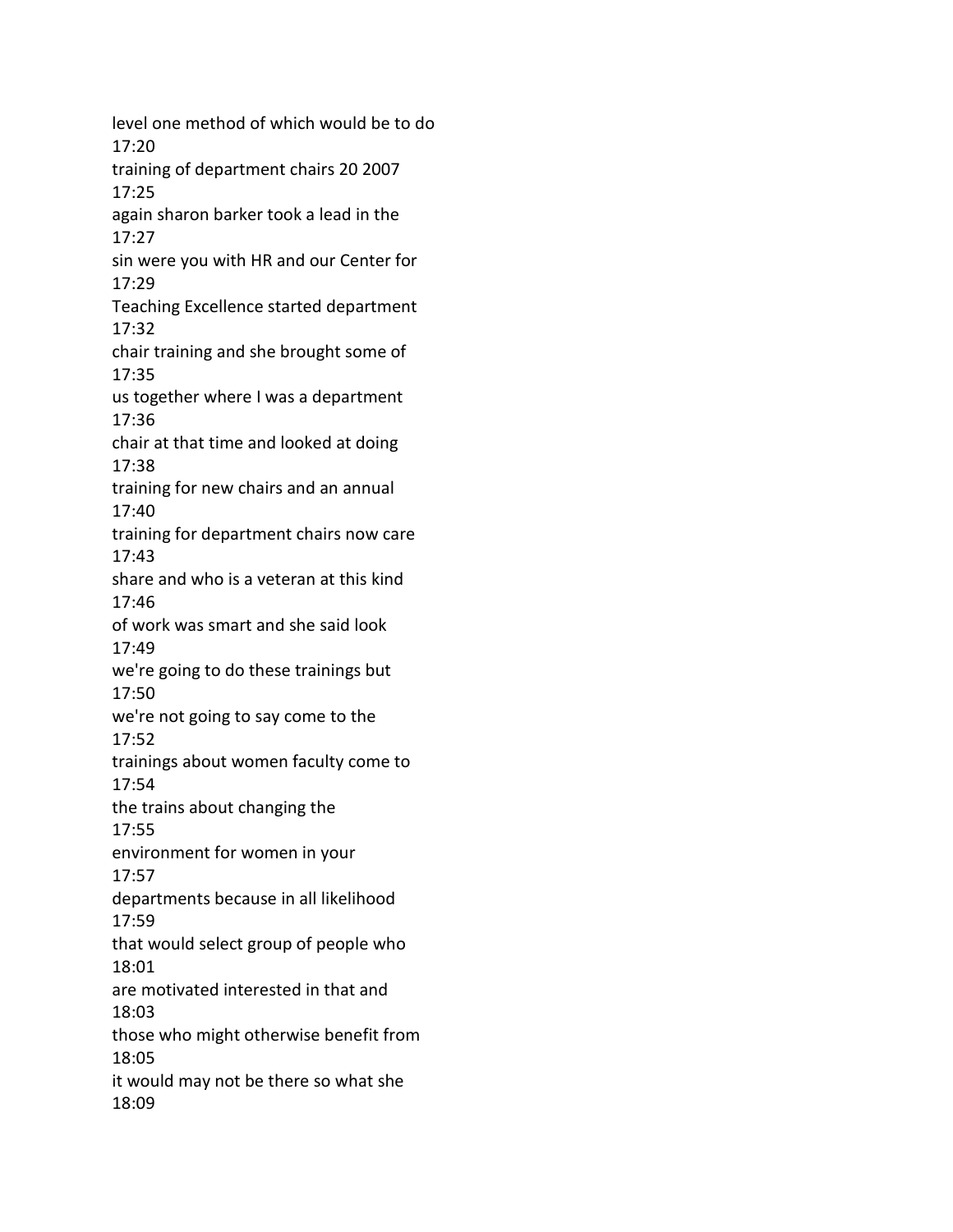did was he took again a group of us who 18:10 were department chairs we talk about 18:12 what are the issues that chairs face how 18:14 might we bring chairs together to for 18:17 some professional development and we'll 18:20 integrate gender issues throughout the 18:22 work and so the methodology was to use 18:24 case studies and have at these workshops 18:27 have chairs work on case studies not all 18:29 of which but many of which gender issues 18:31 were more embedded and we bring out in 18:34 the relevant expertise for people to to 18:36 work on that the following year our kopi 18:42 eyes start to plot this is the group 18:44 that eventually were really the driving 18:46 force in writing the the advancement and 18:50 a Karen Horton I know was very 18:52 instrumental in coming and reaching out 18:54 to colleagues and finding a group of 18:57 people not only who are similarly 18:59 motivated to try to make some 19:02 significant changes here at the 19:03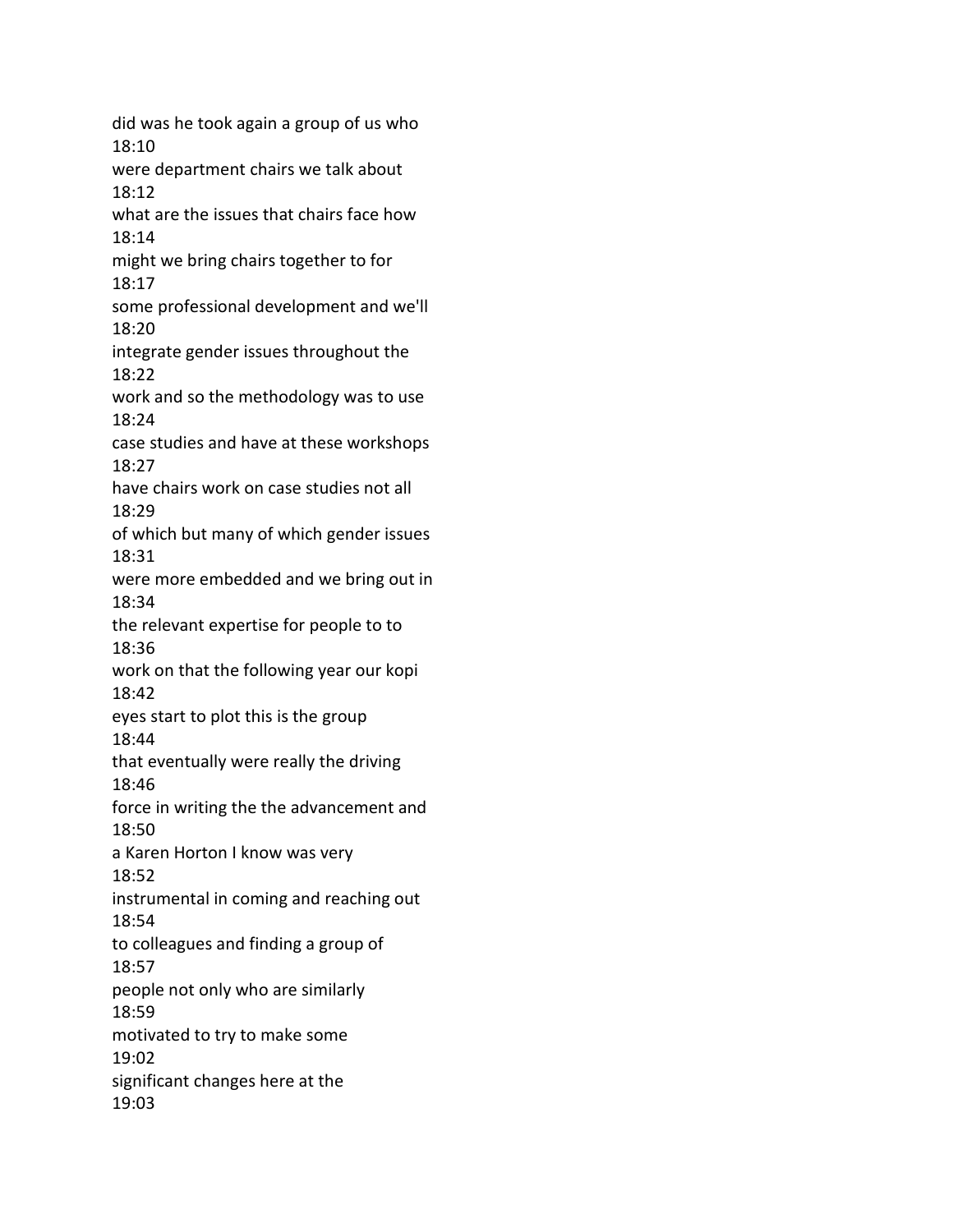University by using this mechanism of 19:06 the National Science Foundation at ban 19:07 script but who had the time inclination 19:09 willingness to do it you couldn't find 19:13 anyone who had the time but she did find 19:14 people had the willingness and 19:16 dedication and interest in doing in 19:19 developing a grant now at that time 19:22 Susan hunter was our provost and what 19:26 she did early in 2009 was she formed the 19:28 advanced initiative council and she 19:31 named to dean's Dana Humphrey and myself 19:34 to co-chair that in the charge to this 19:36 council council had representatives for 19:39 faculty it had the code the group that 19:41 would be eventually be the COPI eyes on 19:44 the ground on the grant together folks 19:46 from EO and HR and said look you have 19:49 two charges one of which I wrote here 19:50 you need to figure out how we can be 19:52 supportive of the development of this 19:54 advanced IT 19:55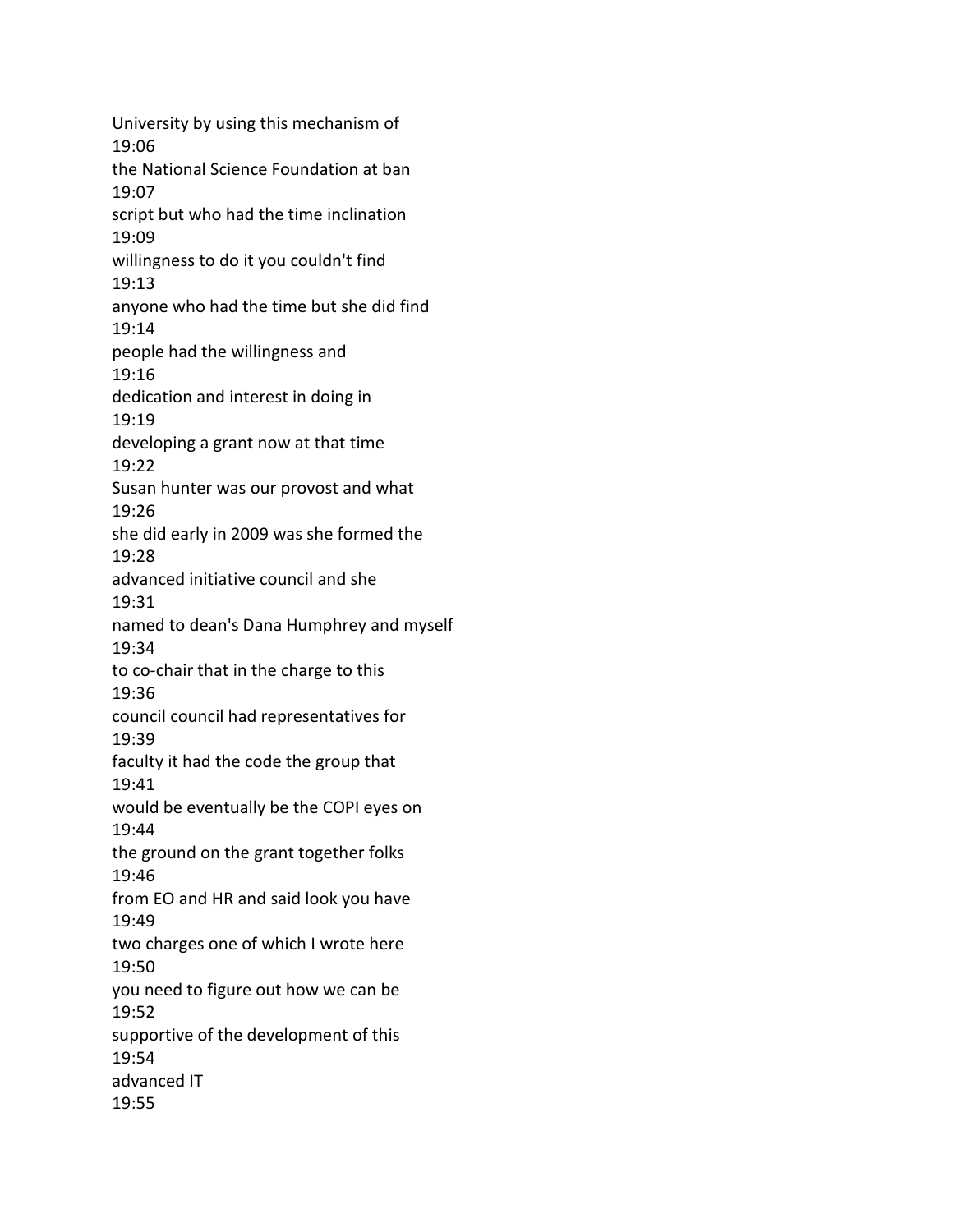grant and to you look at the 19:57 recommendations of this task force on 20:00 the retention of women we need to start 20:02 working and implementing some of the 20:03 pieces of of that work I mentioned the 20:06 AIC because I think it played an 20:08 important role in the life of the grant 20:09 and continued later in 2009 the grant 20:13 was submitted with then Provost hunter 20:15 as the p.i and this band as the coqui 20:19 eyes joni jellison left at some point 20:23 after we got the grantor shortly after 20:25 we got the girl and Ellie Grodin took 20:27 her place amongst the COPI eyes so that 20:34 brings us up to the current period so 20:36 for the past five years plus we've been 20:40 involved with an National Science 20:43 Foundation advanced IT or institutional 20:46 transformation grant the lofty goal is 20:50 to try to transform our institution so 20:53 that we are more successful at 20:56 recruiting retaining and helping our 20:59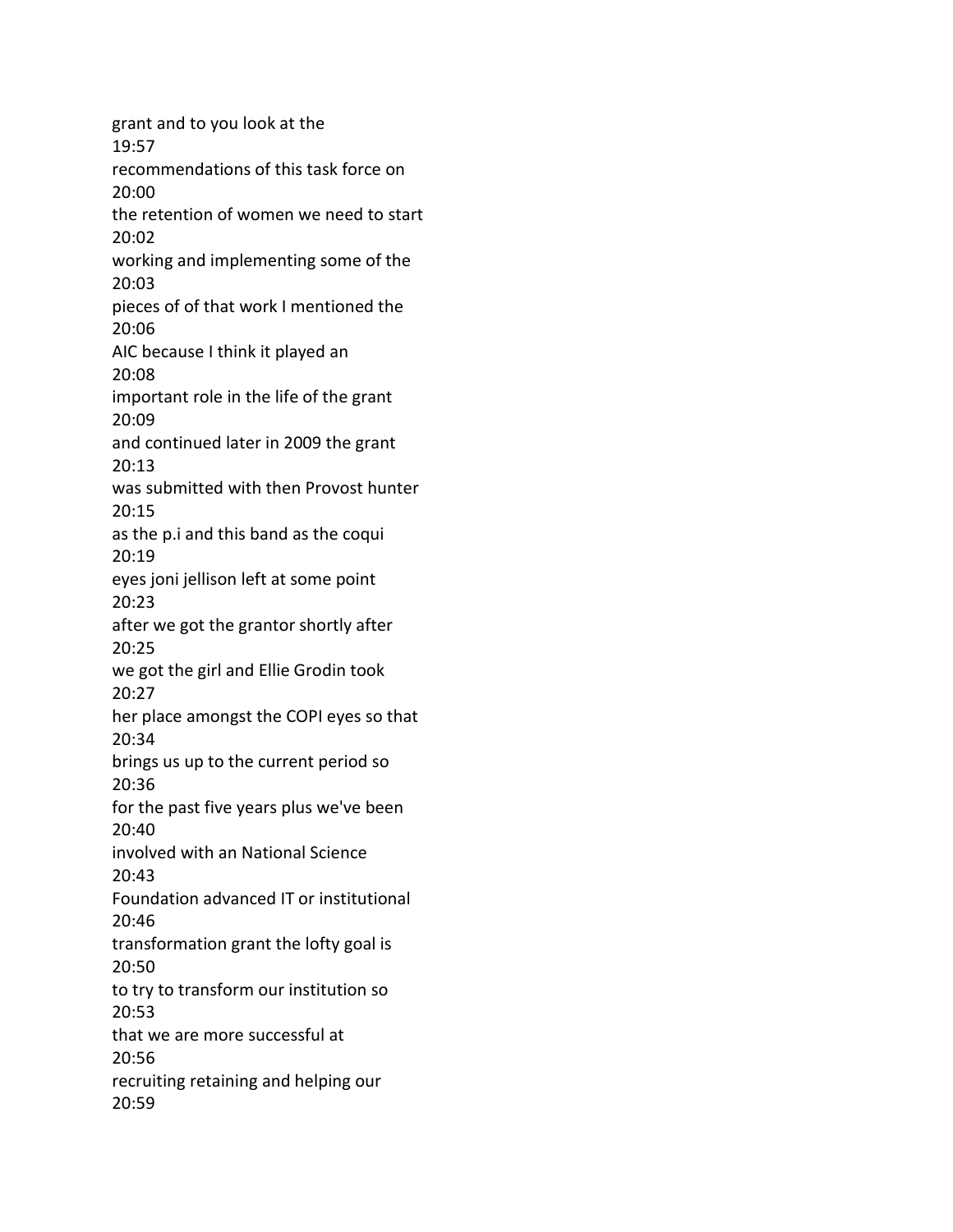advancing women in the stem and social 21:02 behavioral sciences disciplines now 21:05 those disciplines were targeted because 21:08 that's where the money was that's where 21:10 National Science Foundation was 21:12 providing support for but very early on 21:15 this group realized that this was a way 21:18 to change the institution and improve 21:19 the quality of the experience for not 21:22 only all women but I'll faculty here at 21:24 the at the University of me and that's 21:25 really been the philosophy as the grant 21:28 has been implemented so with that 21:33 background I'm going to invite the 21:34 current director Amy Blackstone up talk 21:39 about the work of the rising tide center 21:46 hello again I'm Amy Blackstone chair of 21:50 it was excuse me a director of the 21:52 rising tide center I also wear another 21:54 hat on campus and chair of the sociology 21:56 department as well I should say that I'm 21:59 happy to report on what the rising tide 22:02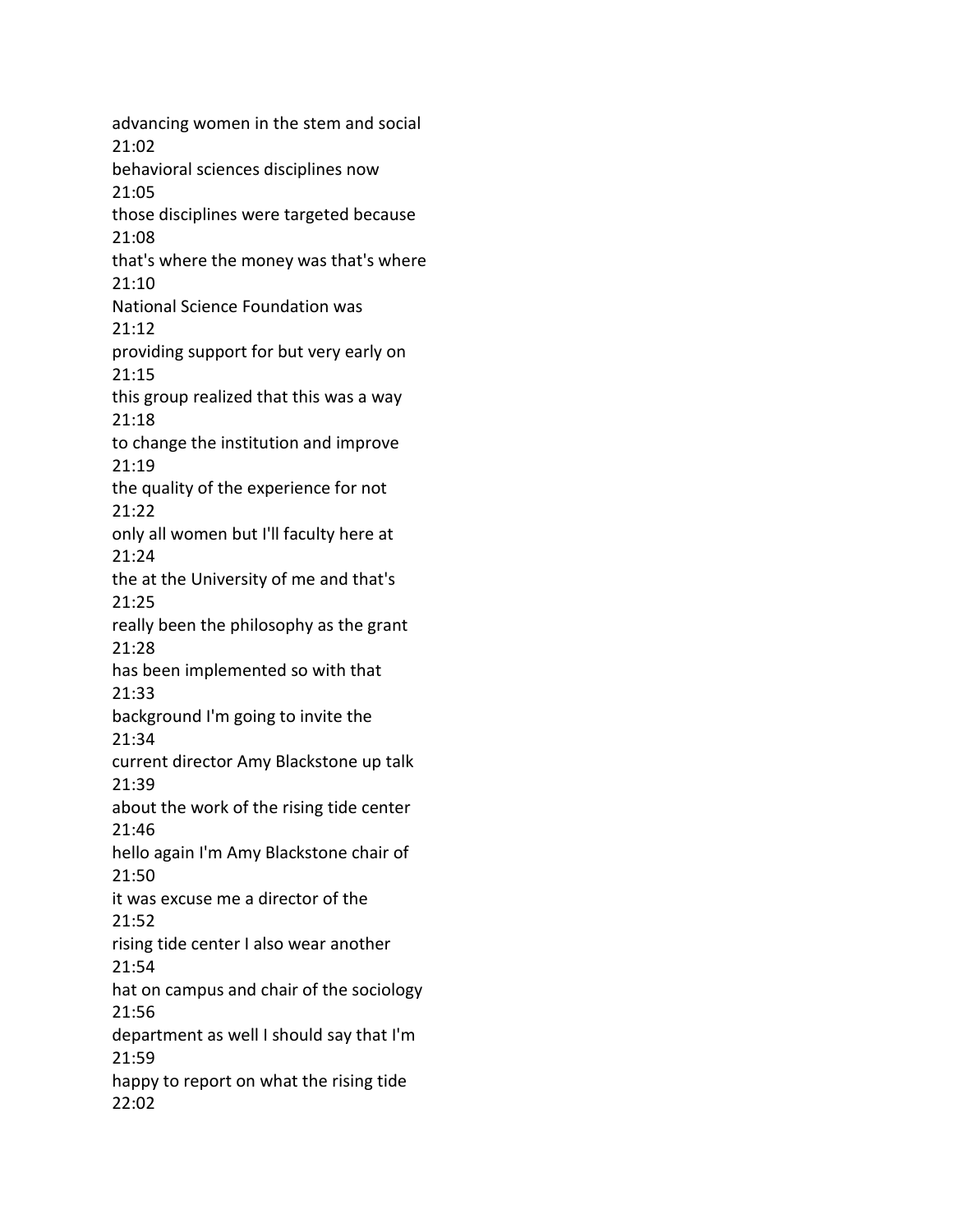center has been up to for the last five 22:03 years but really I'm riding the 22:05 coattails of my colleagues who did all 22:07 of the work that I'll be reporting on so 22:10 the COPI eyes of the last few years 22:12 Karen Horton le Grodin Susan Gardner and 22:17 Amy freed and then of course the 22:19 original p eye on the grant president 22:21 Susan hunter and the current p I in the 22:24 grant to Jeff pecker so the rising tide 22:28 center as Jeff said was created to 22:31 support the work of the NSF grant and 22:34 though the mission of the rising tide 22:36 Center really is focused on recruiting 22:38 retaining and advancing women faculty in 22:41 the sciences the name rising tide center 22:43 was chosen intentionally with the idea 22:46 that the work that we do to toward the 22:51 goal of gender equality and campus 22:52 really does benefit all faculty 22:54 regardless of discipline and regardless 22:57 of gender and I hope that those of you 22:59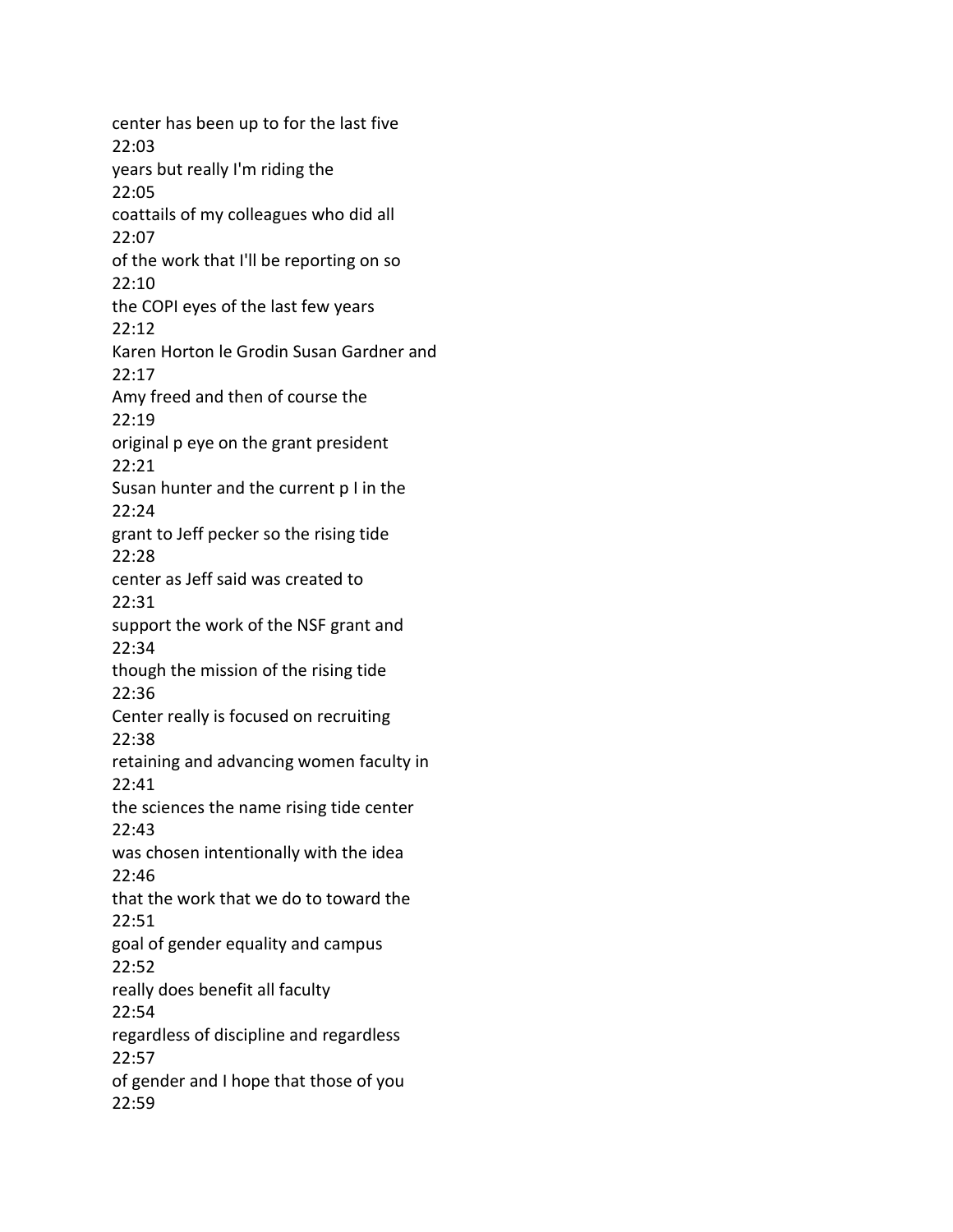who are faculty here are familiar with 23:01 our programming and perhaps have been to 23:04 some of our workshops and programming 23:06 over the last five years our work has 23:08 included quite a broad range of 23:10 professional development climate and 23:12 policy activities and i'd like to share 23:15 just a little bit about what some of 23:17 those activities have involved so one of 23:23 the primary areas of focus of the grant 23:25 is to support and develop 23:28 family-friendly policies and our kopi I 23:31 and policy advocate Amy freed has worked 23:34 quite a lot with HR an equal opportunity 23:37 over the last few years to both develop 23:40 and then help communicate a couple of 23:43 family-friendly policies that you may 23:45 want to stop the clock policy for a 23:48 tenure-track faculty another one is our 23:51 alternatives to teaching faculty amy has 23:53 also worked with HR to develop the 23:57 portion of hrs website that described 23:59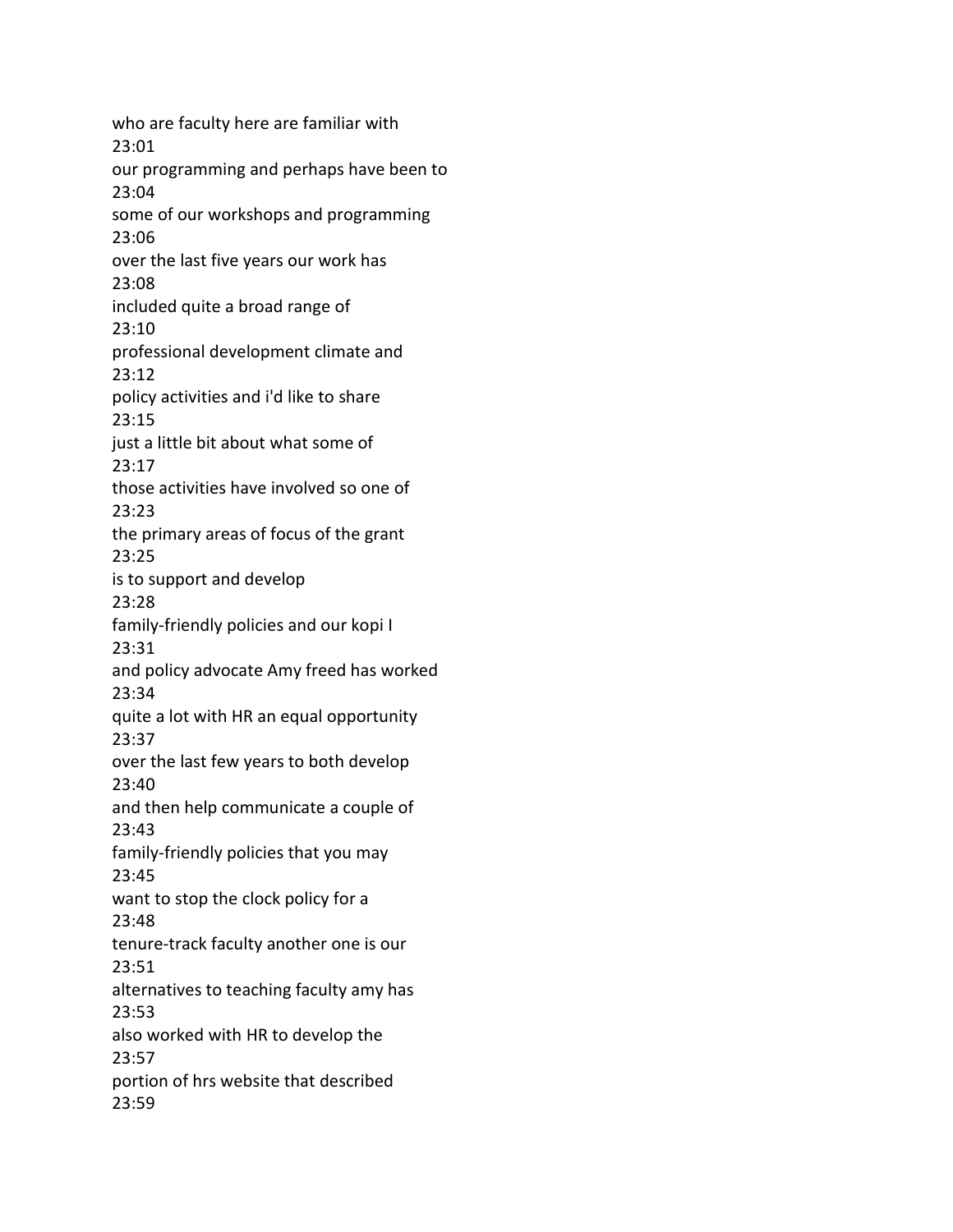a number of programs and policies that 24:02 support work-life balance and and and 24:06 and working families and I if you 24:09 haven't seen the website I definitely 24:11 recommend you check it out you can you 24:12 can find it easily by just googling 24:14 family friendly on the HR portion of the 24:17 website that site does describe the 24:20 policies in detail but also share some 24:23 of the experiences of faculty who have 24:25 used those policies and so they're a 24:28 great resource if you're interested in 24:29 what the impact of those policies have 24:31 been and what it's like to actually 24:33 utilize them in the spring of 2014 the 24:44 rising tide Center instituted a couple 24:47 of new awards on campus to recognize 24:50 women faculties excellence we had two 24:53 awards that we instituted that year one 24:56 was a career achievement a grant and 24:59 that grant is celebrated in the spring 25:02 every year with a public luncheon and an 25:04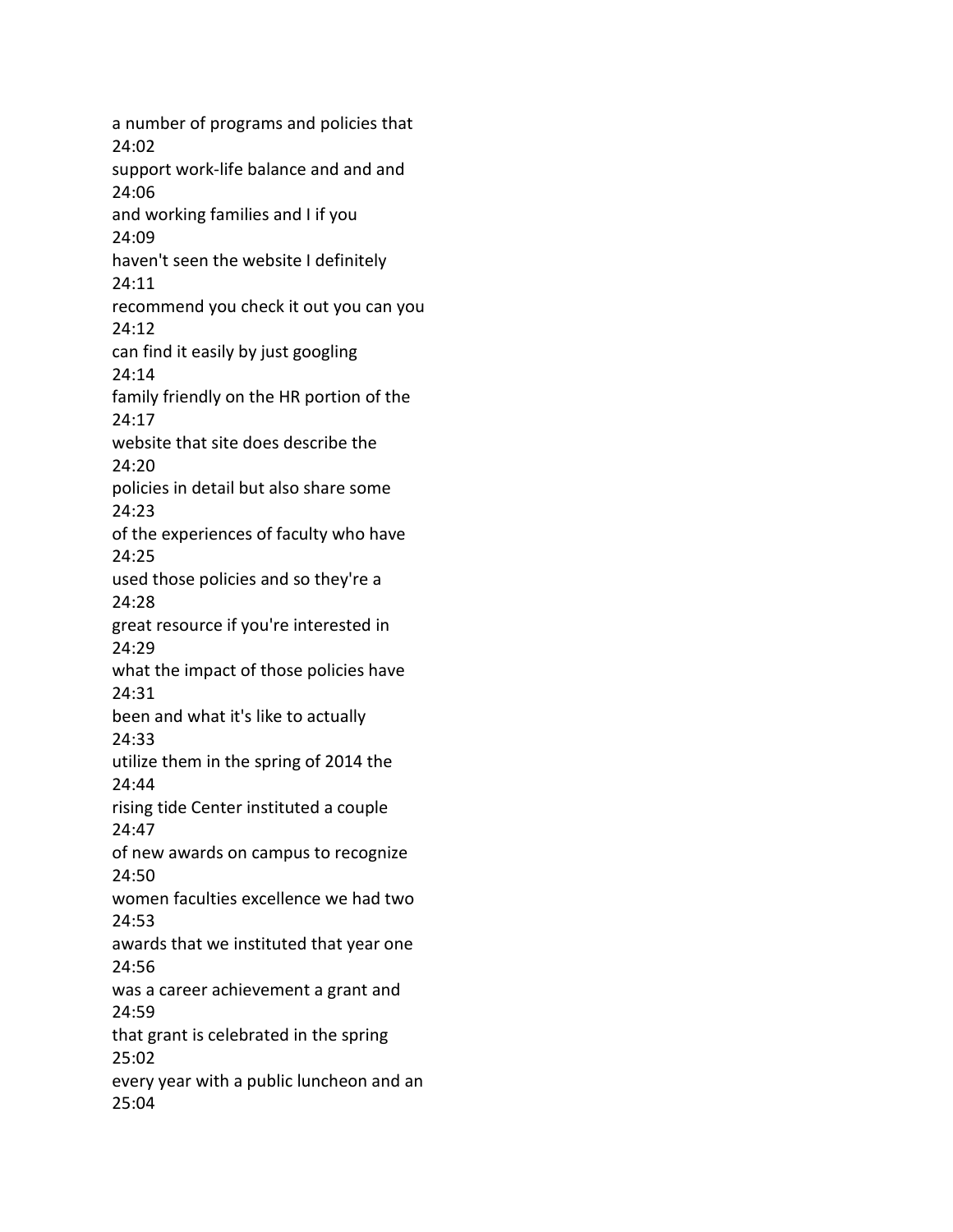address from recipients so we have a 25:06 luncheon for each of the recipients 25:08 where we have a chance to hear about 25:09 their work and the impact of their work 25:12 and we also have a mentoring award to 25:15 recognize the excellent mentoring of our 25:17 women faculty and that award is 25:19 celebrated every spring at the 25:21 commencement lunch that happens between 25:23 the two commencement ceremonies in May 25:25 so you can see here our set of award 25:29 recipients from the very first year that 25:31 we offered these awards and then last 25:33 year as well we had three career award 25:36 recipients and one mentoring Award 25:38 recipient in addition to the awards 25:43 another major portion of our work is a 25:46 Grants Program that I hope you all know 25:48 about and some of you perhaps have taken 25:50 advantage of we offer grants for 25:52 professional development for research 25:55 seed for some developing new research 25:57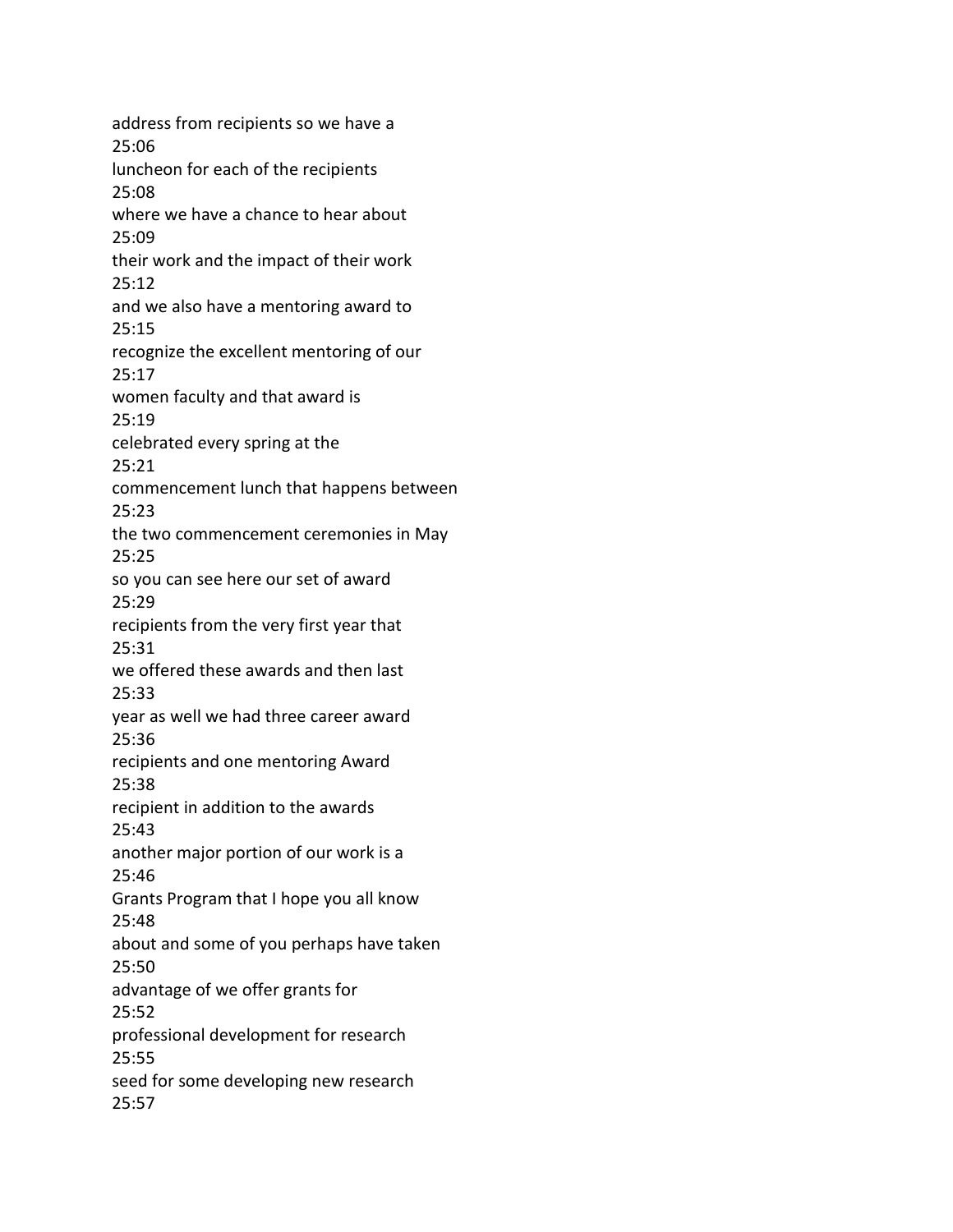projects and also we offer climate 26:01 grants and these are just a few of the 26:03 outcomes of some of those grants that 26:05 we've offered over the years one of our 26:07 main points of focus and rising tide 26:09 center is to reduce feelings of 26:12 isolation among 26:13 so we're especially happy to see that 26:15 the the grants that we've given over the 26:17 years have resulted in over 100 new 26:19 collaborations among faculty some of 26:22 those have occurred on campus some 26:24 off-campus we've also had the chance to 26:26 support graduate students who work with 26:27 faculty recipients of those grants we've 26:30 seen a number of new papers submitted 26:32 and published and over seven hundred 26:34 thousand dollars in external grant 26:36 funding has resulted from those internal 26:40 grants in addition to the grants and 26:43 awards we we offer a number of trainings 26:46 and workshops and have done so over the 26:48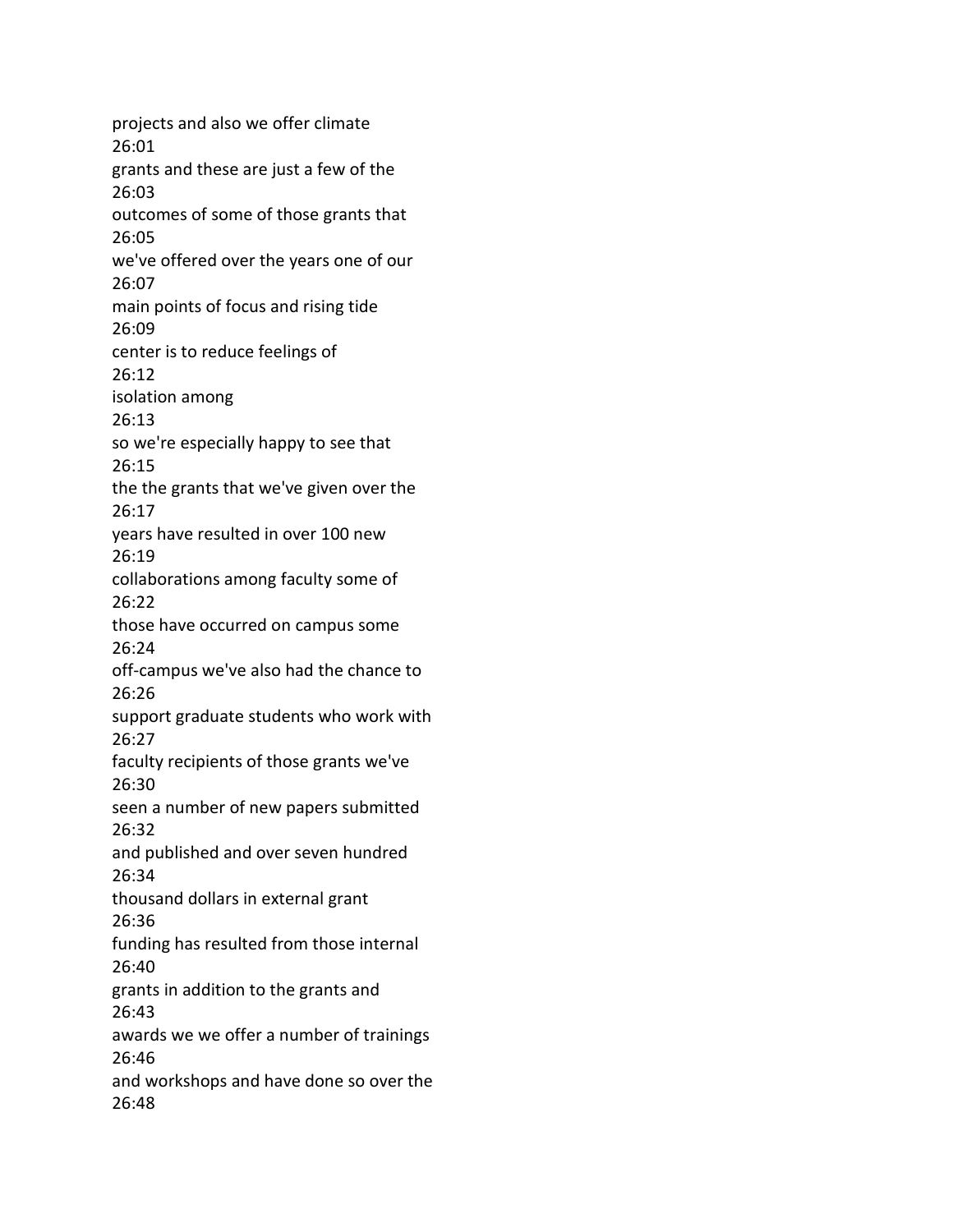period of the grant one of our major 26:51 points of focus and Jeff mentioned this 26:53 too is chairs and directors training 26:55 that we offer every year we've also been 26:58 involved with other partners on campus 27:00 in offering programming and orientation 27:03 for our new faculty we've done a number 27:05 of peer committee and search committee 27:07 trainings just a note about for search 27:10 committees we also worked with equal 27:13 opportunity and human resources to 27:14 develop a guide on recruiting faculty 27:16 which is now available it's available on 27:21 our website but it's also available as 27:22 part of the higher touch resources so if 27:25 you're on a search committee you can 27:26 very easily access that guide we've also 27:29 offered a number of workshops over the 27:31 last few years on a range of topics from 27:33 collegiality to reducing bias and we're 27:37 working on a workshop right now that I 27:39 hope you'll stay tuned for early fall of 27:42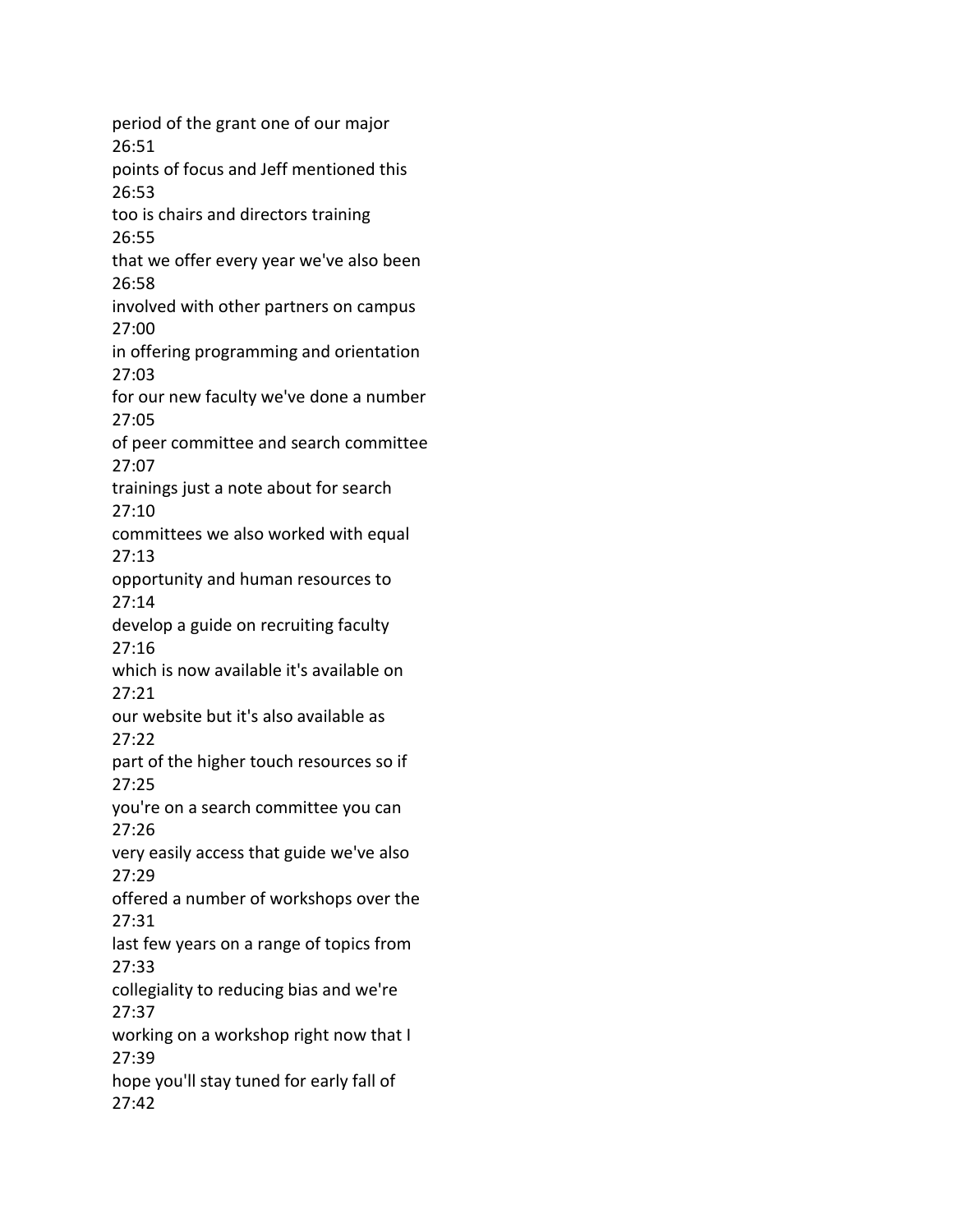2016 we'll be bringing a group in to 27:45 work on diversifying faculty searches so 27:48 the that work is not not yet done we're 27:51 still doing that and another big piece 27:54 of our program especially in the last 27:56 few years has to do with our male 27:58 advocates and allies program over the 28:01 last couple of years kopi I and pure 28:03 trainer Karen Horton has worked with a 28:05 wonderful group of male faculty and 28:08 staff who make up our mail advocates and 28:10 allies program our advocates meet 28:12 regularly and both the advocates and 28:14 allies are men who are committed to 28:17 reducing gender bias on campus and they 28:20 have offered a couple of workshops on 28:23 campus as well that you might have 28:25 in addition to doing the work on campus 28:28 we are also interested in networking and 28:32 building partnerships off campus and 28:34 we've done that in a few ways over the 28:36 years one of the big ways that we've 28:39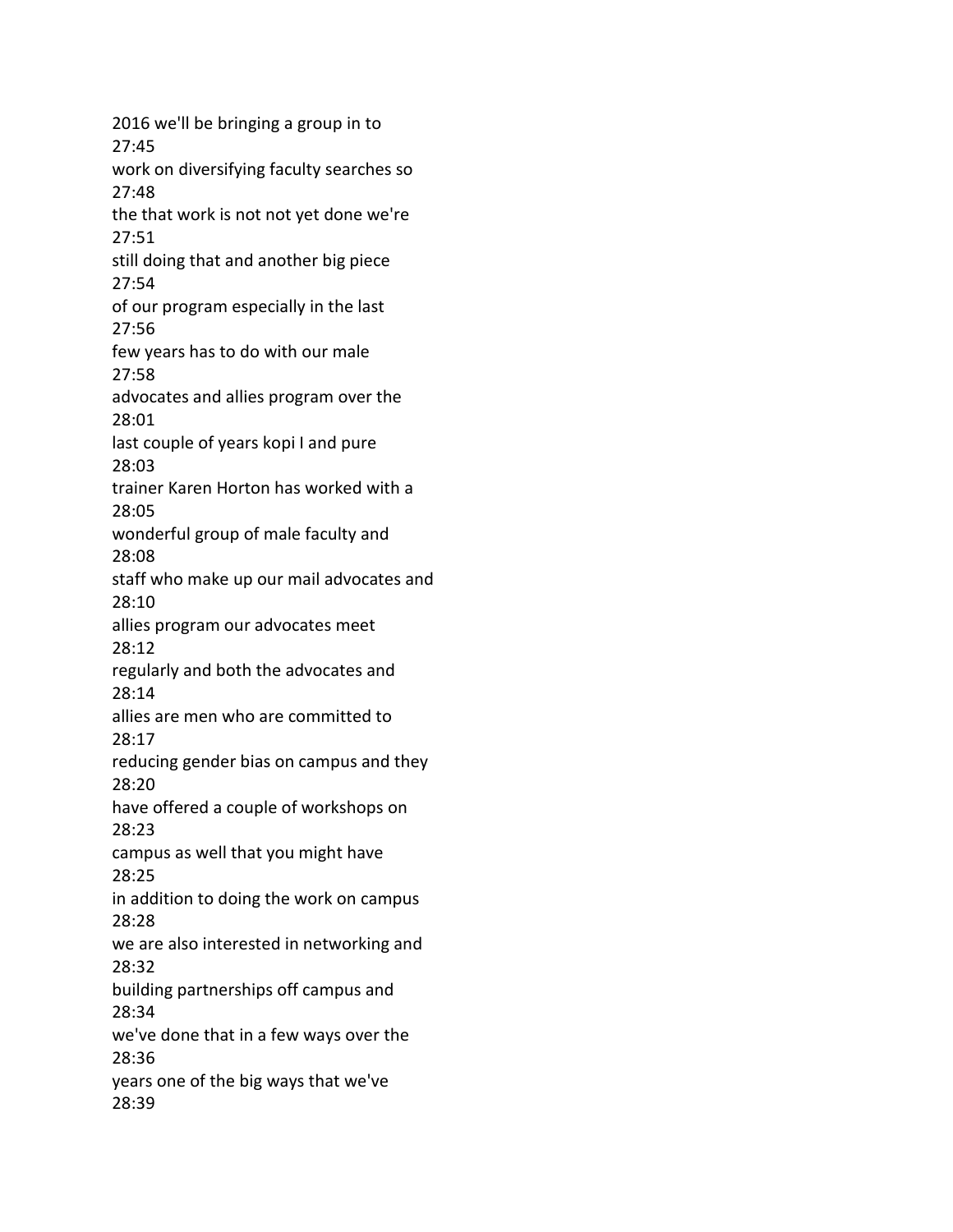done that is to offer an annual 28:40 networking conference this happens in 28:42 May every year and we are offering it 28:44 again this may I believe May seventeenth 28:47 but stay tuned for announcements that 28:50 workshop is something that we have 28:51 planned together with partners from 28:53 across Maine and really across New 28:55 England and the the main focus as 28:57 implied by the name of the conference is 29:00 to offer an opportunity for faculty to 29:02 network with one another across the 29:05 system and across the state and 29:07 conference sessions focus on topics such 29:10 as academic leadership work-life balance 29:14 policy issues and other topics that are 29:17 relevant to the rising tide mission 29:19 another project that rising tide has 29:22 been involved in is the development of a 29:25 nonprofit organization called main 29:27 career connect which was started with a 29:30 supplemental grant that the COPI is 29:32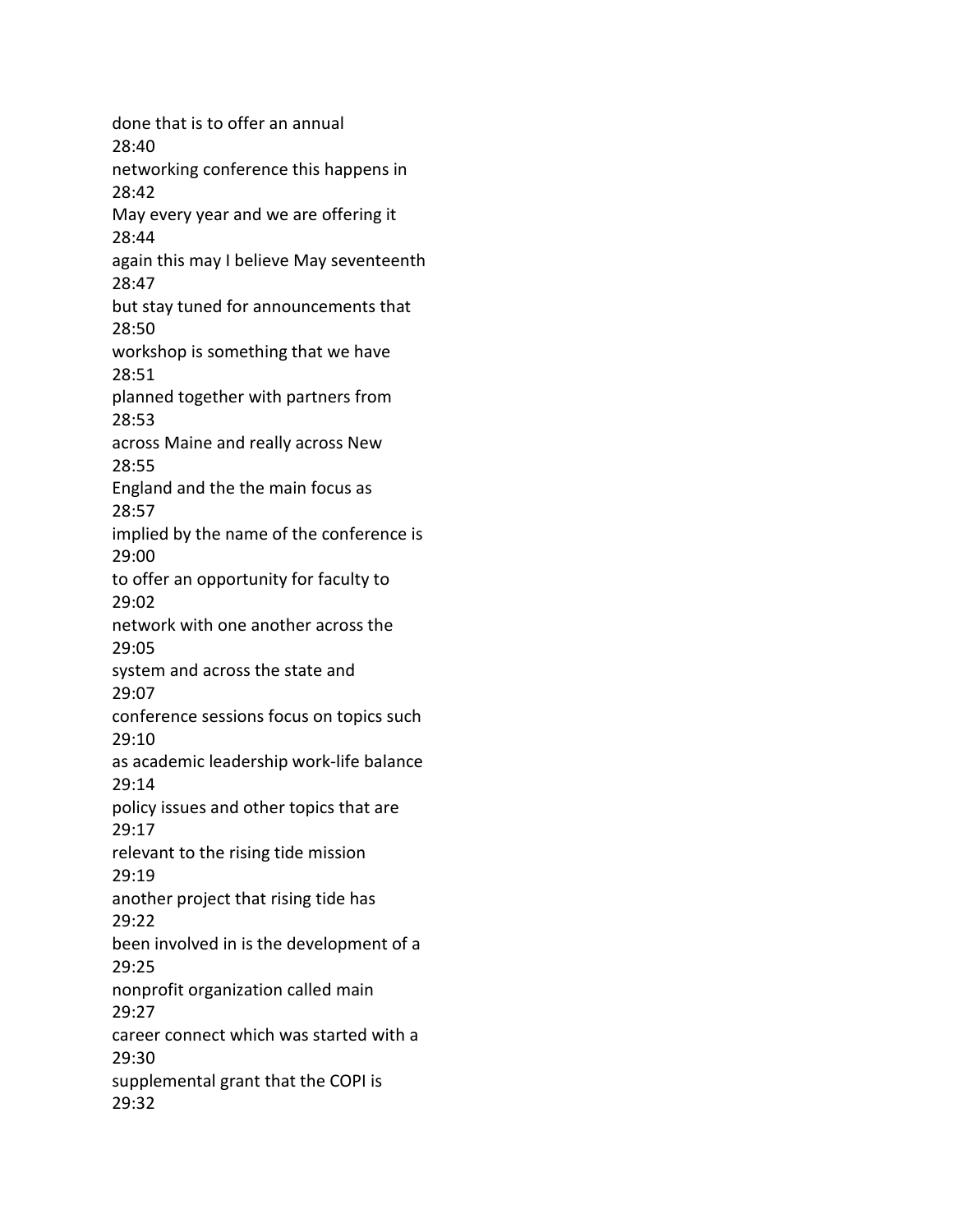received from the National Science 29:33 Foundation a few years ago main career 29:36 connect is a consortium of employers in 29:39 the state of Maine some of you who have 29:41 worked on search committees on campus 29:43 may be familiar with the work of main 29:44 career connect their goal is to offer 29:47 services for dual career and and 29:50 families who are new to the state of 29:53 Maine and just as of last fall main 29:59 career connect was started by Bayou main 30:01 out of the rising tide center but it is 30:02 now operated under the umbrella of the 30:05 Maine State Chamber of Commerce we have 30:07 a new director for main career connect 30:08 who has been continuing her work with 30:11 clients at the University of Maine but 30:13 is also working to build that consortium 30:15 of employers to to grow it across the 30:18 state of Maine in addition to our work 30:22 with the networking conference in Maine 30:23 career connect we also have worked with 30:26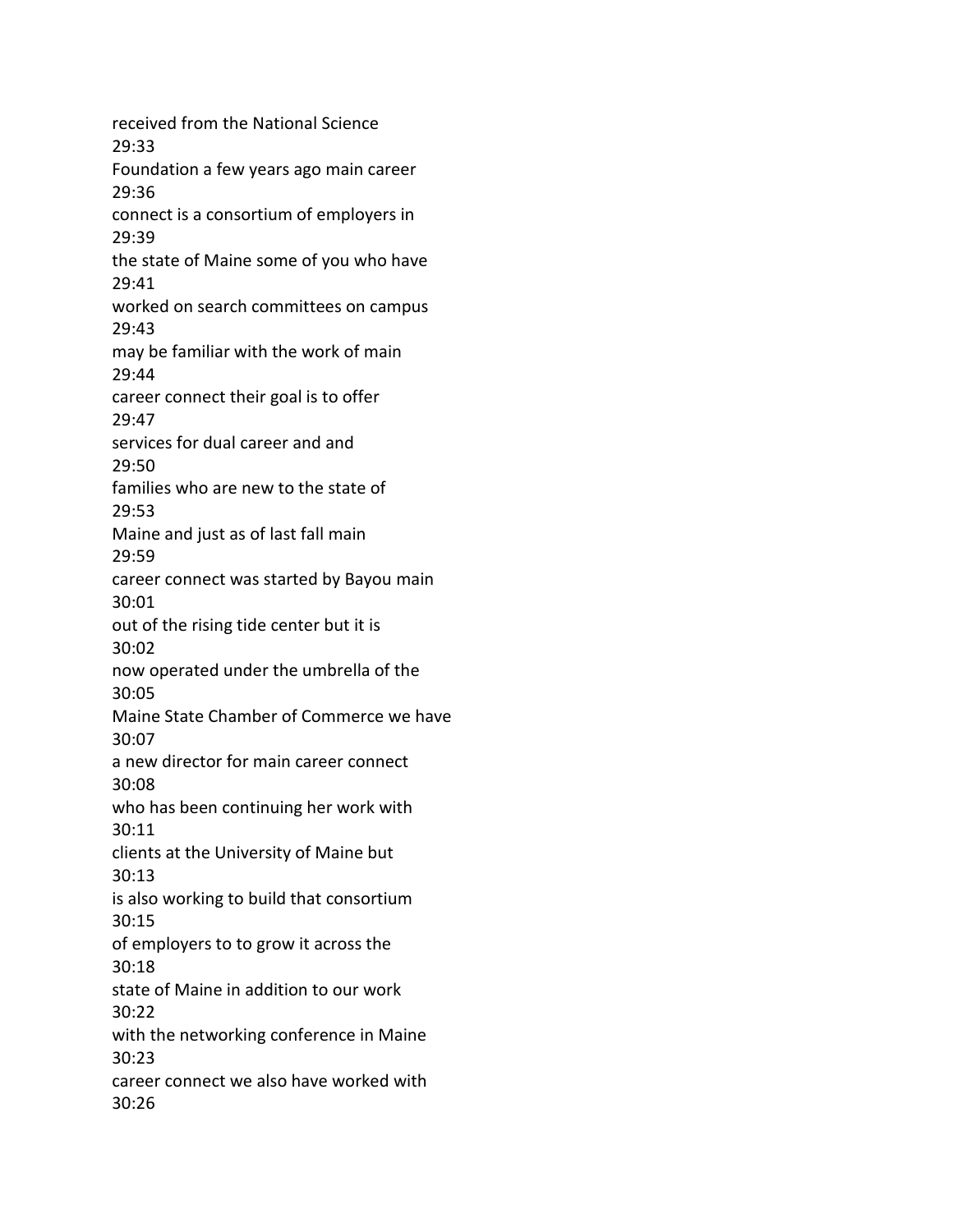with the system and been very well 30:28 received in sharing our work with the 30:31 humane system and we've begun to 30:33 collaborate with them on some of our 30:34 programming one of the other 30:39 projects that that the rising tide 30:41 center is involved in is conducting 30:43 social science research and among among 30:48 the projects that we do we do a climate 30:51 survey that I hope you've seen and that 30:53 helps us assess the climate on campus 30:55 and also get an idea about what impact 30:58 the work that the rising tide cerner has 31:00 been doing has had and Shannon McCoy is 31:02 going to share some of those results 31:14 and be better be hit 31:38 okay can you hear me that way all those 31:41 oh right I'm sorry I just have to chain 31:46 myself to ok ok so I'm Shanna McCoy I'm 31:51 an associate professor in psychology and 31:54 I've been working with the advanced 31:56 grant doing social science research 31:58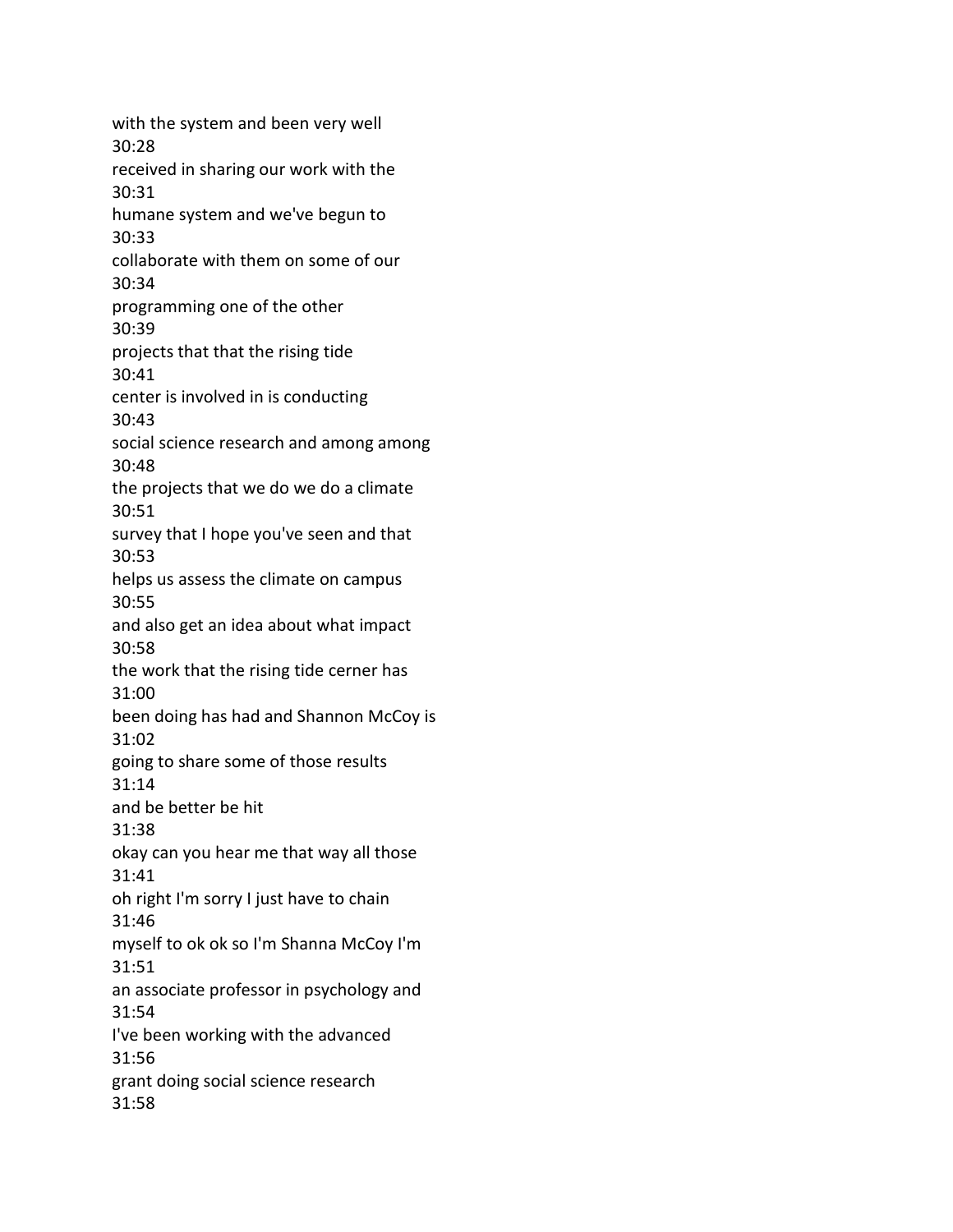since the beginning of the advanced 32:00 grant and what I want to share with you 32:02 today is comparing data from our 2011 32:06 faculty Climate Survey which is from the 32:09 beginning of the grant to one we did 32:11 last spring which is really sort of the 32:13 end of the grant and we want to see on 32:16 areas where we might see gender bias or 32:18 basically the reason we got the grant 32:20 and first lady did we improve did we get 32:23 any better so let's see which direction 32:25 this goes yes right ok so I want to 32:30 focus today those surveys were very 32:31 large and I appreciate all the faculty 32:33 who took the time to fill them out so 32:36 i'm not going to present the data on 32:37 every single item what I'm going to 32:39 focus on for us today are the areas or 32:42 the items from the 2011 survey that 32:43 demonstrated gender bias so there was a 32:46 gap between men and women on these items 32:48 okay well look at those for 2011 and 32:50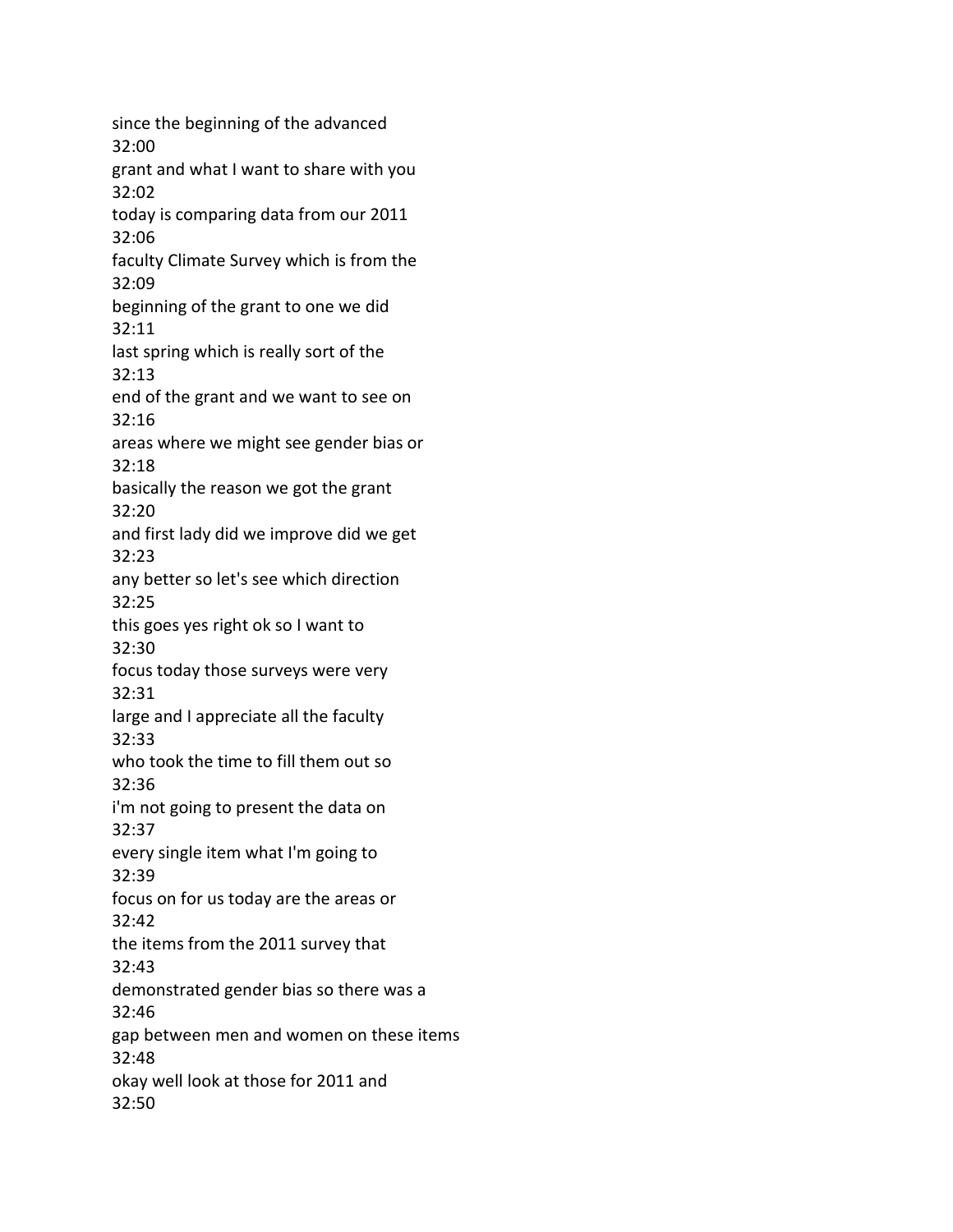we'll see is the gap reduced in 2015 32:53 does it remain in 2015 did we do any 32:56 better what I will say is that there are 32:58 not new areas of concern in 2015 so 33:01 things that didn't have problems in 2011 33:03 still don't in 2015 so I didn't cherry 33:06 picker isolate data I'm also not going 33:08 to show us every single item I'm just 33:11 going to show you some representative 33:13 items from different categories of from 33:16 the 2011 data to 2015 before we do that 33:20 we have to sort of think about setting 33:22 the context for interpreting piece data 33:24 and I don't want to take us down the 33:25 rabbit hole too deep but we do need to 33:28 think about a couple of things one is 33:30 that the sample size is very different 33:31 between 2011 and 2015 and that poses 33:33 some issues for thinking about the size 33:35 of that gap in the importance of that 33:37 gap between men and women and then the 33:39 other piece is you all know because 33:42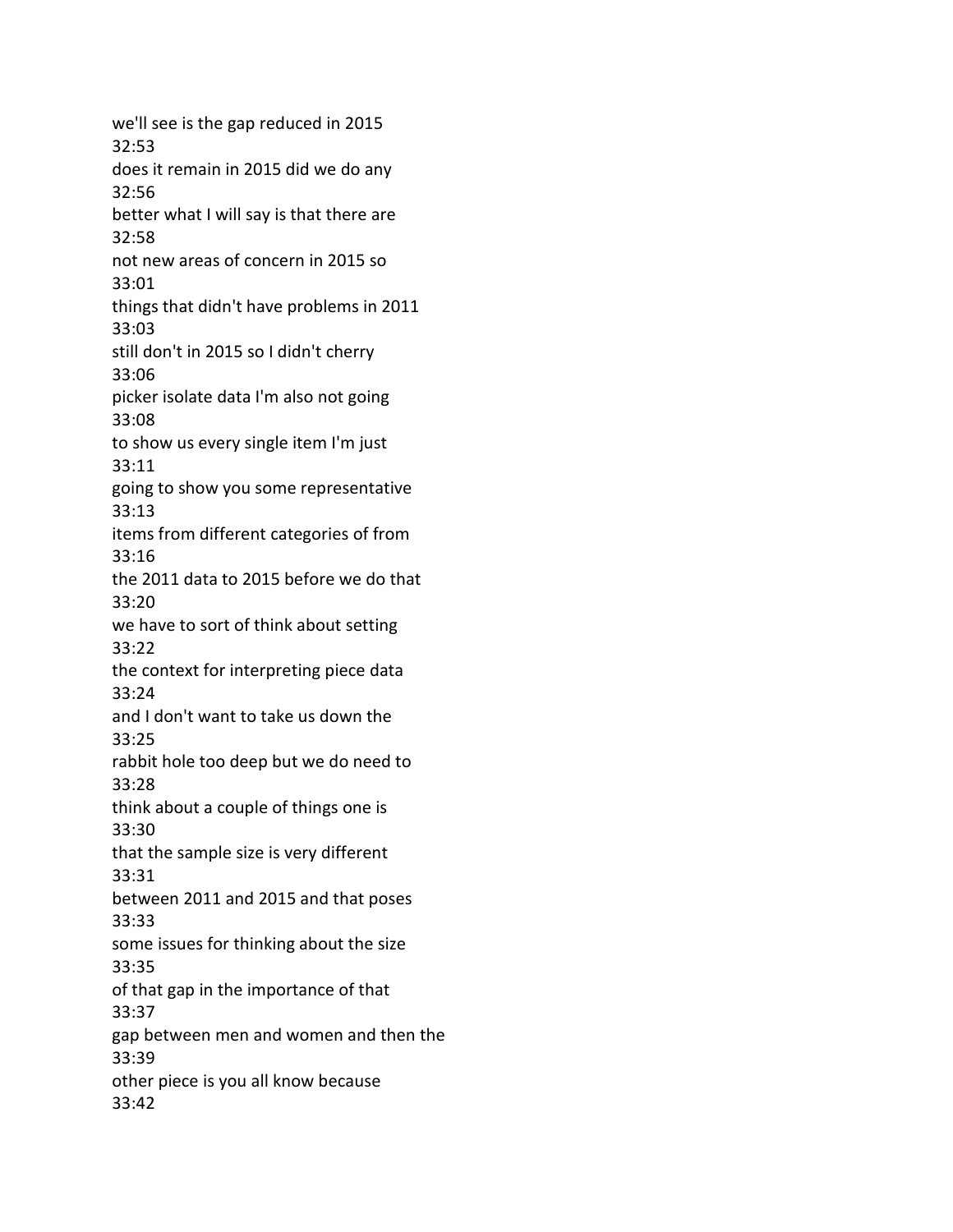you've been here between 2011 and 2015 33:45 but the budget has been fantastic right 33:47 the whole time and it 33:49 hasn't affected morale at all right 33:51 everyone's feeling great so there could 33:54 be potential for everyone to be doing 33:56 worse in 2015 on these outcome variables 33:59 simply because we're under a lot of 34:01 stress from the humane system fiscal 34:03 environment so we need to be thinking 34:05 about that in the background as we look 34:07 at these data but the areas that I want 34:09 to focus on our area is that both Jeff 34:11 and Amy highlighted it as areas of focus 34:13 for the grant which is faculty job 34:16 satisfaction issues surrounding tenure 34:18 and promotion departmental climate so do 34:22 you feel respected in your in your 34:23 department and then issues surrounding 34:25 work-life balance and all of these areas 34:29 demonstrated significant gender bias in 34:31 2011's we want to look at those in 2015 34:34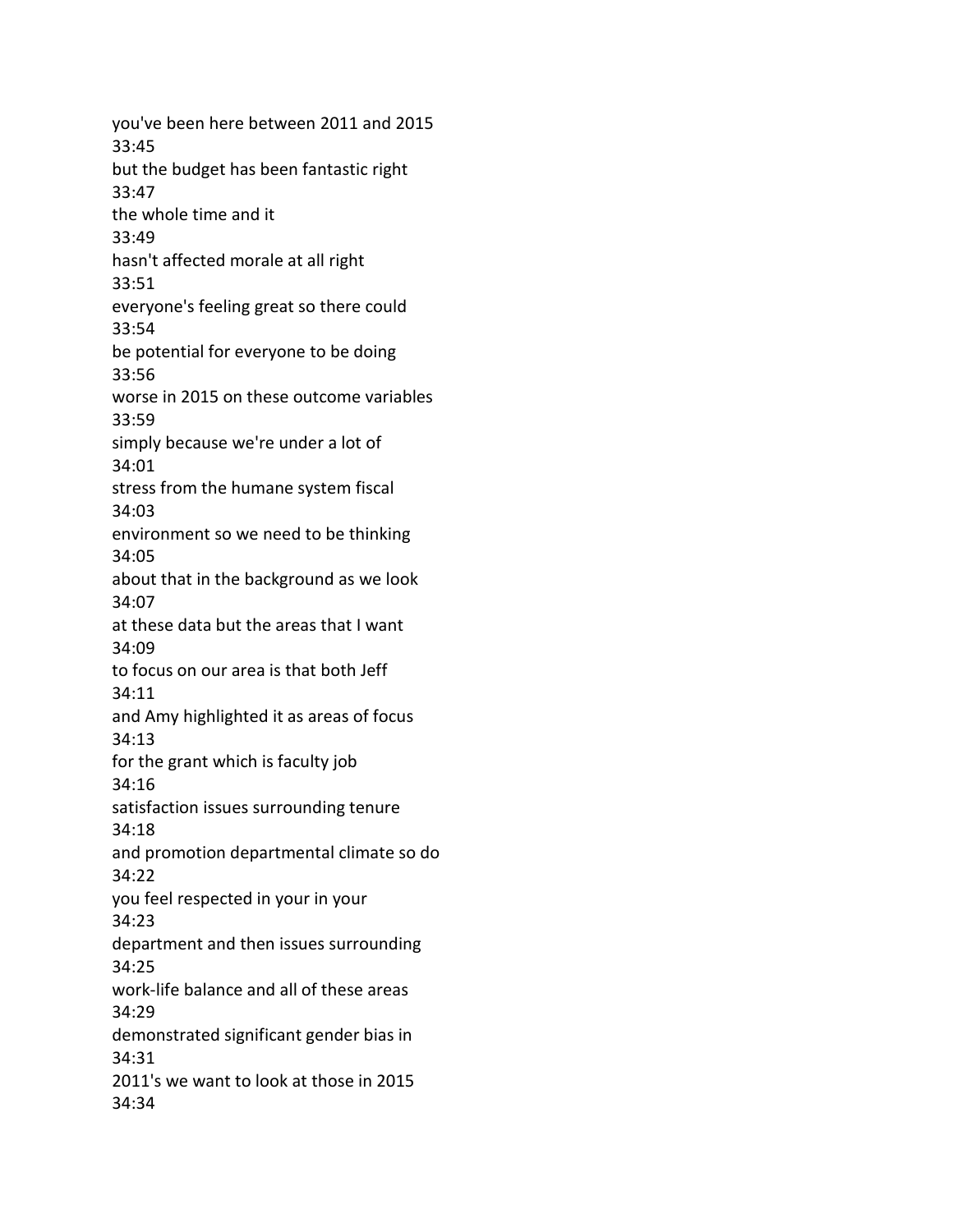at the end I want to summarize all the 34:37 effects even the ones I didn't show you 34:38 just to give you kind of a take-home 34:40 point about thinking about whether we 34:43 reduce that gap between men and women on 34:45 these items i'm going to use effect size 34:46 to do that and then at the very end 34:48 we'll talk a little bit about did 34:51 participating in rising tide events 34:53 these workshops and different 34:54 programming events that amy was 34:55 discussing did that actually improve 34:58 people's satisfaction okay at umaine 35:03 okay so here's our first issue is sample 35:06 size so you can see we drop by 100 35:09 respondents in 2015 and when you only 35:12 have three hundred and thirty nine 35:13 people in your data set in 2011 that's a 35:15 that's a big drop right so it poses 35:17 concerns particularly around 35:19 representativeness of the sample so do 35:21 we have a higher percentage of women in 35:24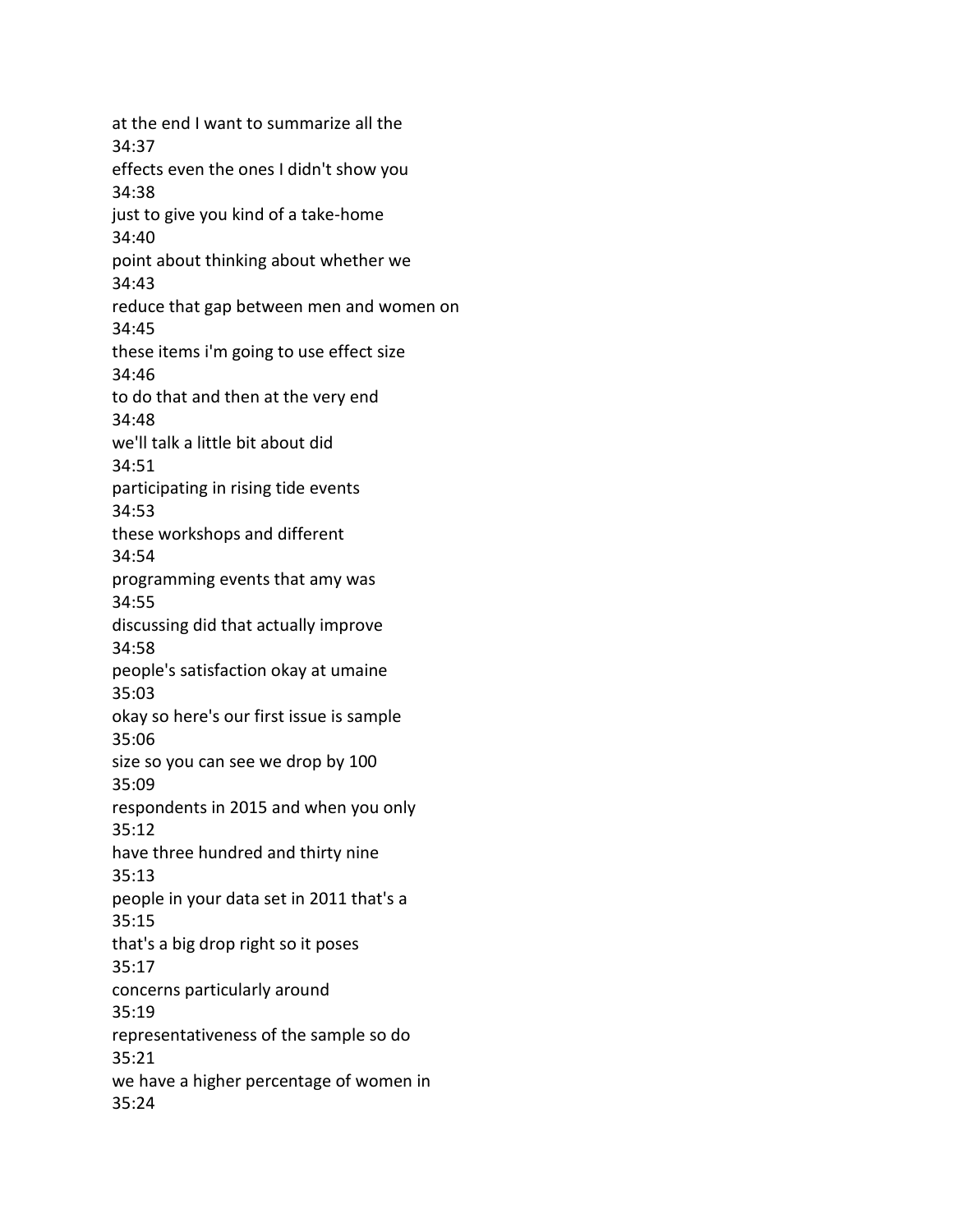2015 than we did in 2011 are there more 35:26 full professors right are there more 35:27 people from stem those are issues but 35:30 there are absolutely no differences in 35:33 demographic representation in any 35:34 category think about that we collected 35:36 from 2011 and 2015 so by some miracle 35:39 very representative right thank goodness 35:43 ok the other issue we have to think 35:46 about is that effects that we're 35:48 significant in 2011 might not be 35:50 significantly different in 2015 just 35:52 because the sample size is smaller right 35:55 not because we reduced any effect so 35:57 we're going to need to think about 35:58 effect size when we look at these data 36:00 and the measure of effect size that I'm 36:02 going to use today something called 36:03 Cohen's D which is a measure of exercise 36:05 we use a lot in psychology and it has a 36:08 nice metric a little rule of thumb and 36:10 so effect size is around point 2 2.5 are 36:14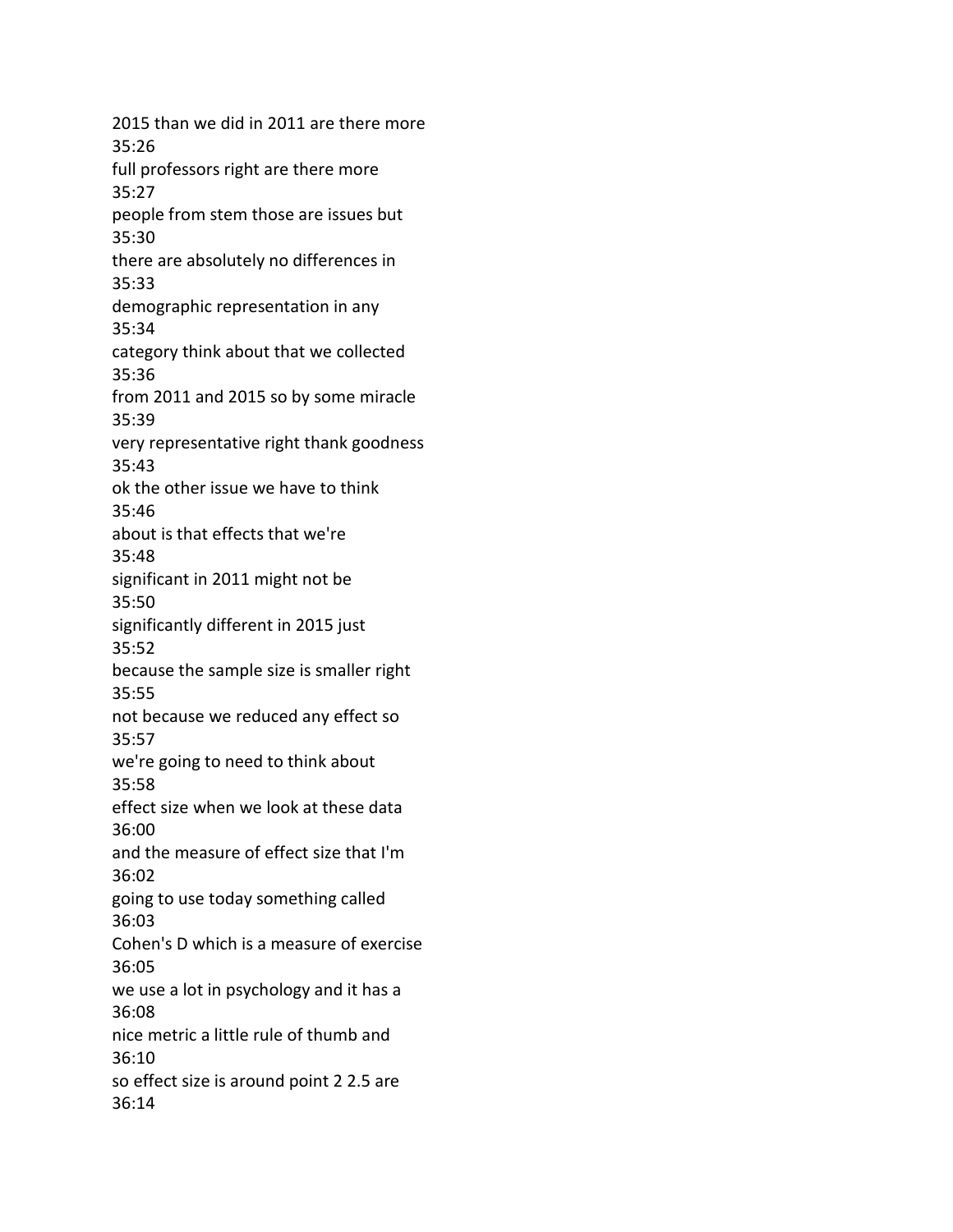small the medium anything above point 5 36:16 is heading to large and anything above 36:18 point 8 is very large and the effect 36:20 sizes we're going to be looking at are 36:22 going to be in that small to medium 36:23 range right and that's because all the 36:26 things that we asked you about hopefully 36:28 are multiplied determined and gender is 36:30 only one thing that's going to influence 36:32 them so there's lots of things that 36:33 influence your job satisfaction and 36:35 hopefully you know it's not a gender 36:38 might have an effect but it's not the 36:39 most important thing influencing your 36:41 job satisfaction so we're going to be 36:42 seeing effect sizes around point 2 45 36:45 why does that happen why did why does 36:49 the example sign go down why is the 36:51 sample size go down yeah fewer of 36:53 faculty chose to fill out the survey in 36:56 2015 than they did in 2011 but I don't 37:01 have any systematic difference in 37:03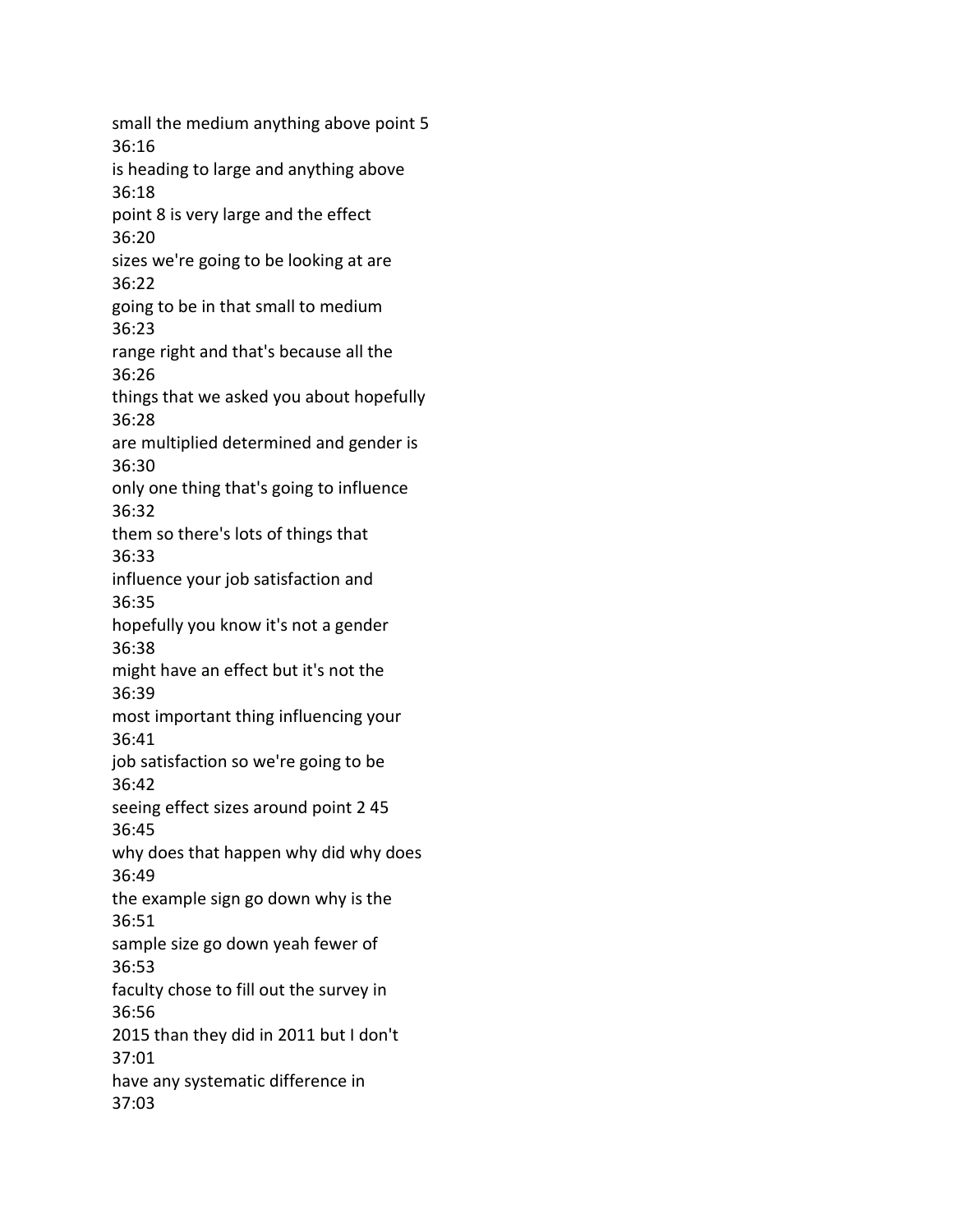respondents to make an educated guess 37:05 about why other than faculty mahallan 37:09 general is down maybe 37:10 don't want to fill out service do you 37:14 have something Susan I just also point 37:16 out that it wasn't a sample we actually 37:19 surveyed the entire population so right 37:22 right well these are the only produced 37:24 our sample right yeah snorting sighing 37:32 yeah it's just a population of faculty 37:36 different 11 to 20 we reduce the number 37:43 of faculty but we looked at how many 37:47 people who sent the survey to right and 37:49 it's similar in 2011 2015 isn't it yeah 37:54 so it's a lower response rate 2015 for 37:57 sure it was longer also and it was 37:59 longer that was the other thing it was 38:02 much longer there were a whole bunch of 38:04 questions about the participation and 38:06 riding high center activities does 38:08 anybody remember this did you go to this 38:10 workshop did it make you happy to be at 38:13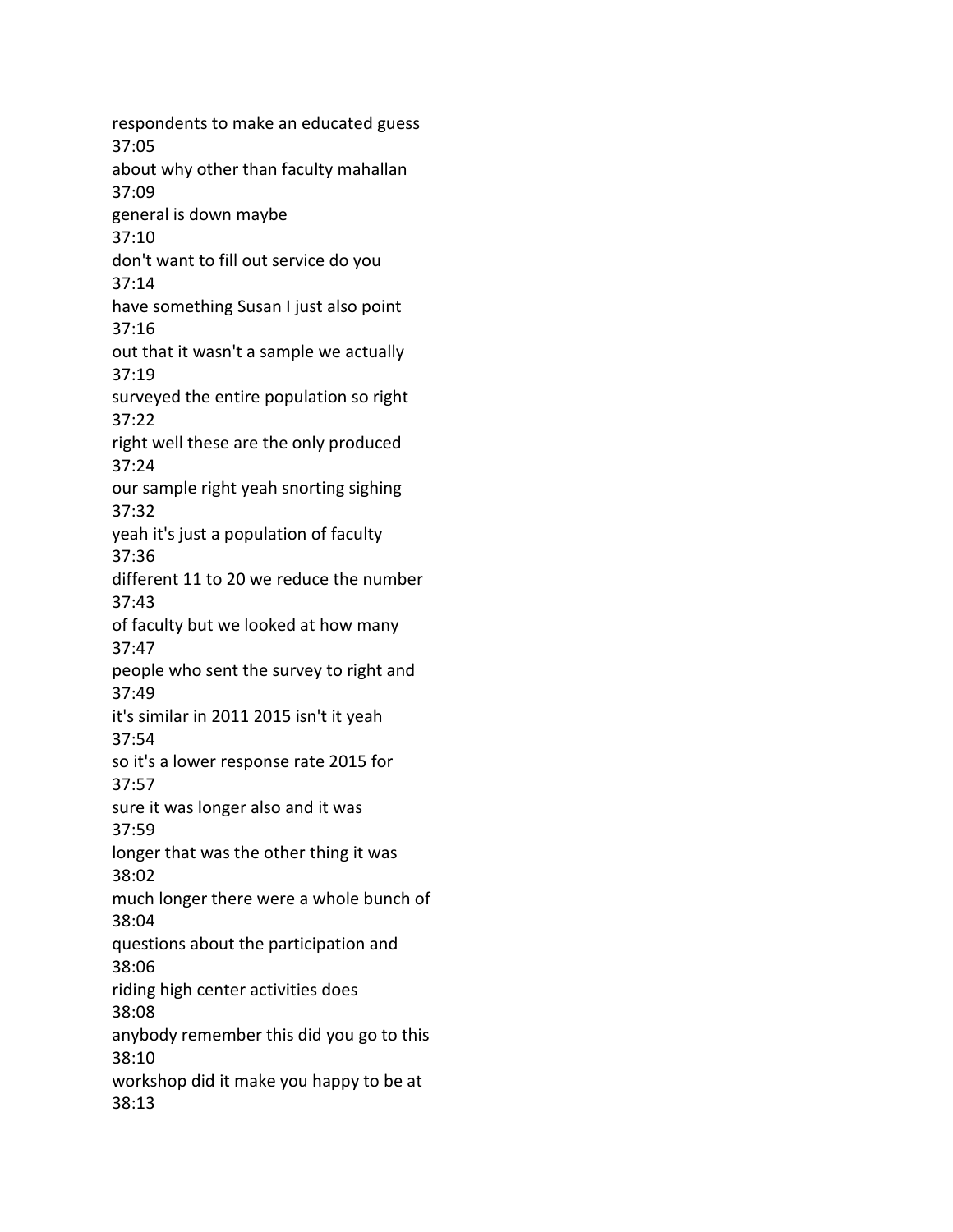umaine and you had to do that for every 38:16 possible workshop that ever got put on 38:18 so I think we could have had some drop 38:20 out at the beginning of the survey too 38:22 so these are our respondents they are 38:24 represented similarly representative of 38:27 the different categories of faculty as 38:28 we had in 2011 so the other contexts 38:34 that I sort of want to set is this idea 38:35 about fiscal stress and originally I 38:37 included this in the survey because I 38:38 was thinking about using it as a 38:40 covariant or something to to control for 38:42 the effect of just this budget crisis on 38:45 people's morale and look at the effect 38:48 of gender controlling for that variable 38:50 you can see that both men and women are 38:54 above the midpoint in terms of 38:56 perceiving that the university's fiscal 38:57 environment has an impact on them but 38:59 they're not different from each other 39:01 but surprisingly this variable only 39:05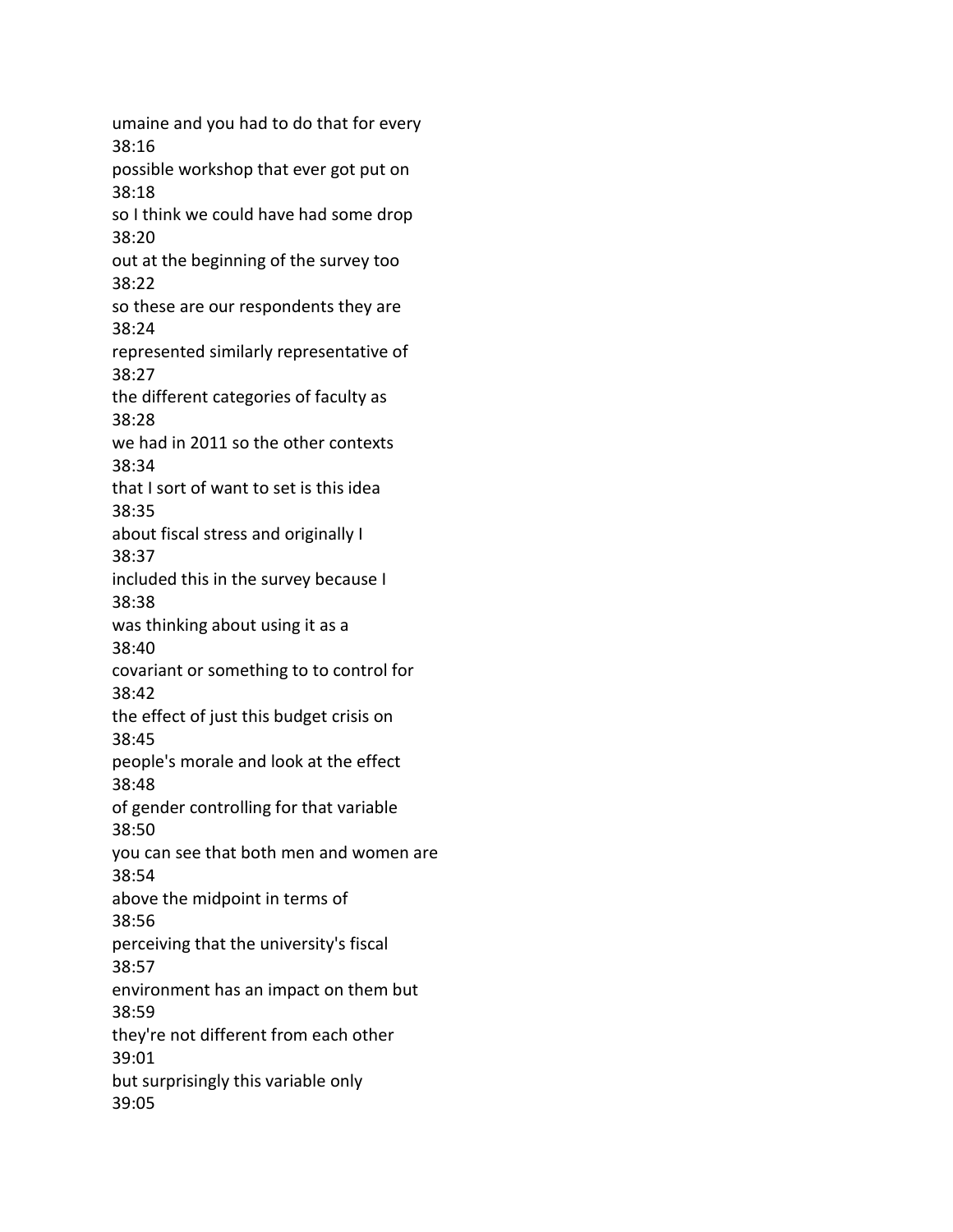influences outcomes for men ok so the 39:09 more men perceive the fiscal environment 39:10 is having an effect on them they'll 39:12 lower their job satisfaction and the 39:14 lower they are in a number of variables 39:16 that we're going to look at today but 39:18 it's unassociated for women I mean I'm 39:21 talking about correlations below point 39:23 10 39:23 the are not the beginning okay um on the 39:28 graphs that I'm going to show you today 39:29 I'll always put the response scale that 39:32 that you saw as faculty respondents here 39:34 where lower numbers are going to be less 39:36 endorsement of whatever the question is 39:38 higher numbers need more okay so let's 39:43 look at job satisfaction in 2011 we had 39:46 a significant difference between men and 39:48 women in terms of their satisfaction 39:50 with their job at UMaine men were 39:52 significantly higher than women in 2015 39:57 we completely wiped out that effect but 39:59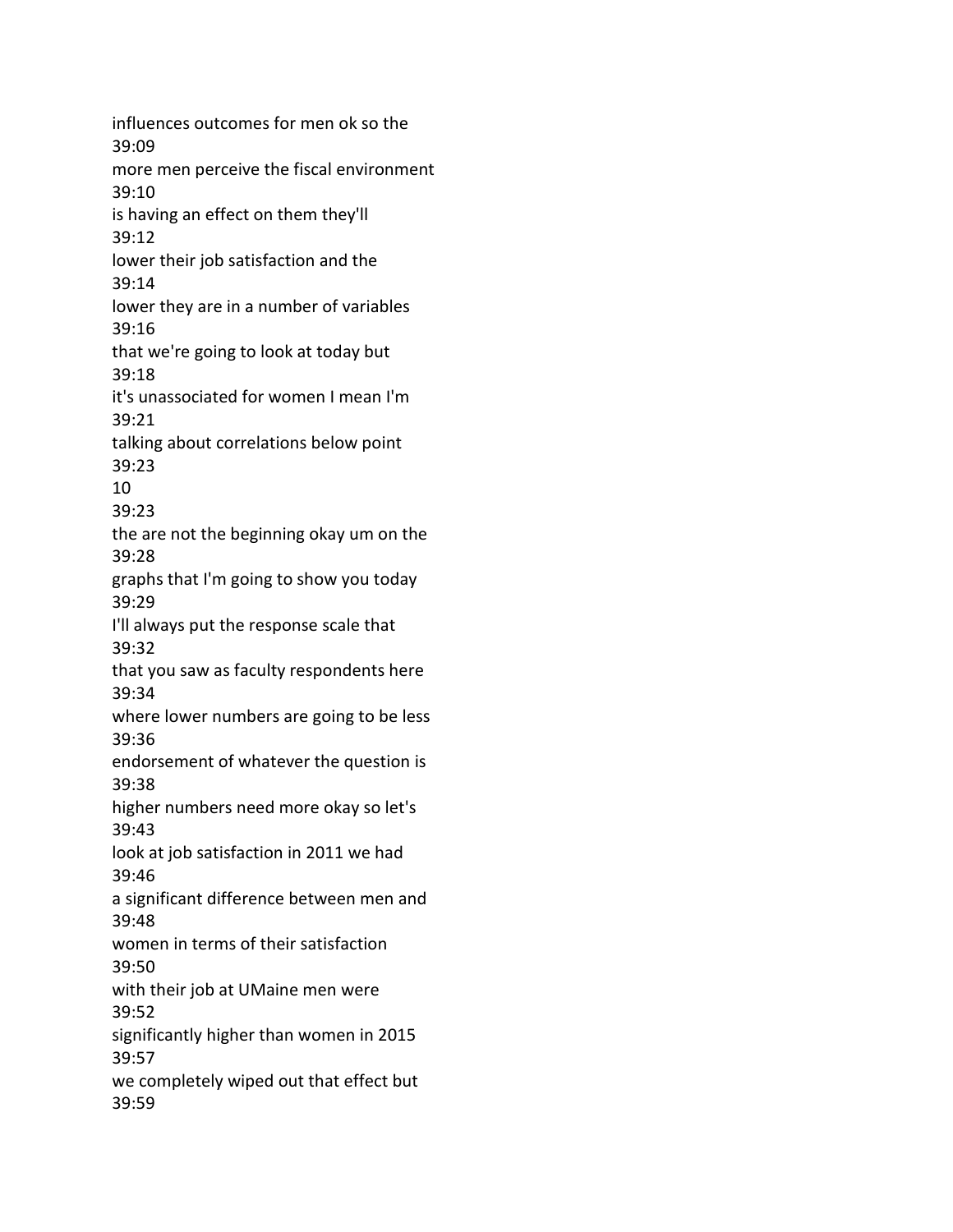perhaps not in a way we would have hoped 40:02 right um I don't know if smidgen is a 40:06 technical term in statistics but women 40:09 are smidgen higher alright 2015 but men 40:13 definitely we're seeing this drop in 40:15 satisfaction in 2015 but we don't see 40:18 that for women the you can see our 40:20 effect sizes in that small range small 40:23 heading to medium and it's 0 in 2015 so 40:27 another way to think about satisfaction 40:29 is how satisfied you are with your 40:30 career progression at UMaine how your 40:33 career has progressed and in twenty 40:35 eleven men were significantly higher in 40:37 their perception of the or their 40:40 satisfaction with their career 40:41 progression than women were women again 40:44 a little smidgen up men come down that 40:46 gap is no longer significant in 2015 but 40:50 they're also just isn't a gap right the 40:53 effect size is basically zero okay so no 40:57 longer gender differences in 40:59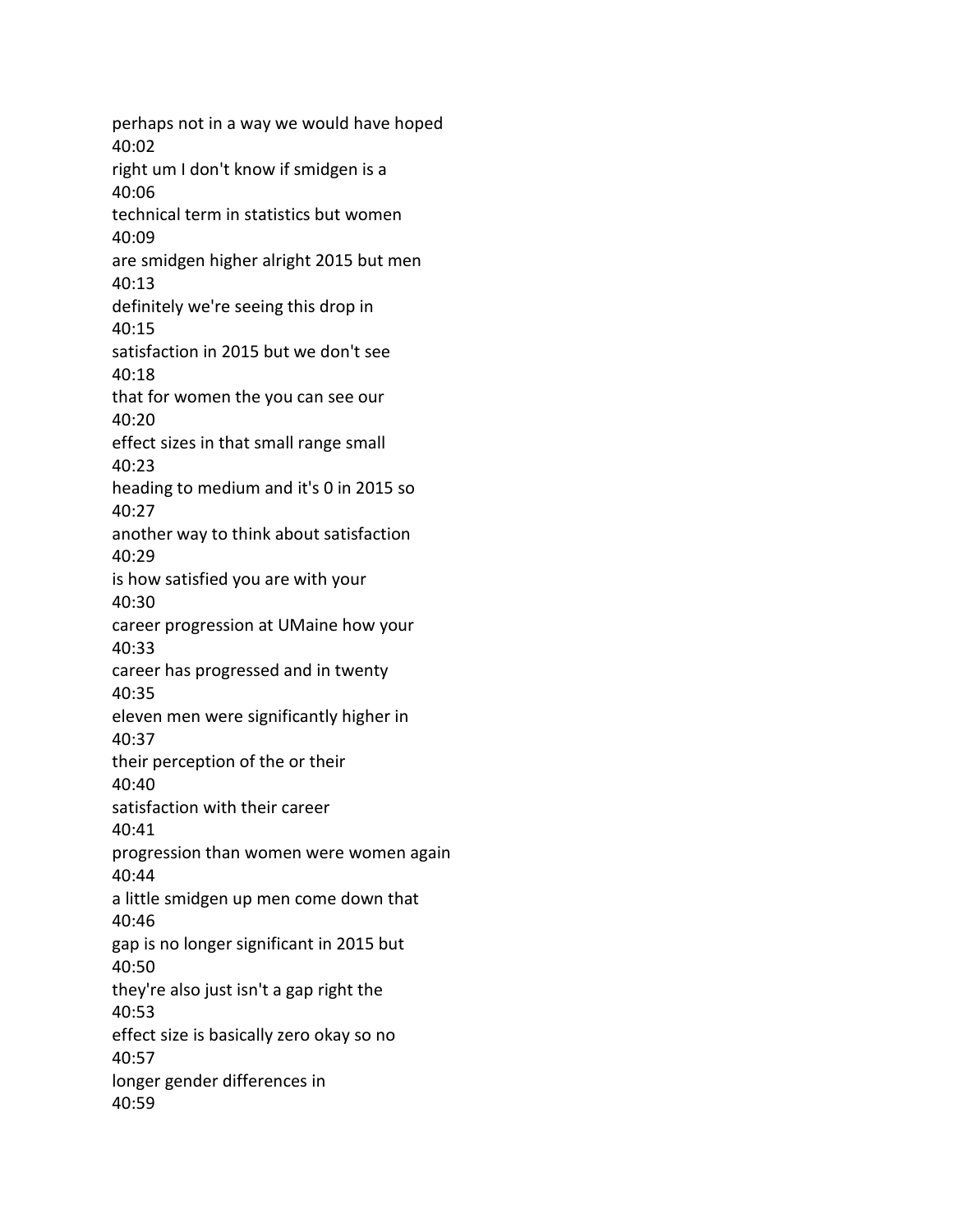satisfaction but not the way we hope to 41:02 get there right okay alright so let's 41:09 look at tenure and promotion variables 41:11 and we had variables in the survey that 41:14 looked at satisfaction with the tenure 41:16 process for assistant professors for 41:19 promotion to associate right and then 41:22 promotion to full so we'll look at look 41:26 at all three of those groups 41:31 okay so here's the largest effect we had 41:35 in the survey in 2011 where we had men 41:38 significantly higher in their perception 41:40 of pre tenure support than women in 2011 41:44 we reduce that effect but again it's 41:47 heading towards small so it's not 41:48 significant in 2015 but we might still 41:50 care about that difference between men 41:52 and women but you can see sadly women 41:56 are unchanged in 2015 and men drop on 42:00 this variable so there's still more work 42:01 to do here for pre tenure support ok are 42:07 we ready for good news now anyone let's 42:12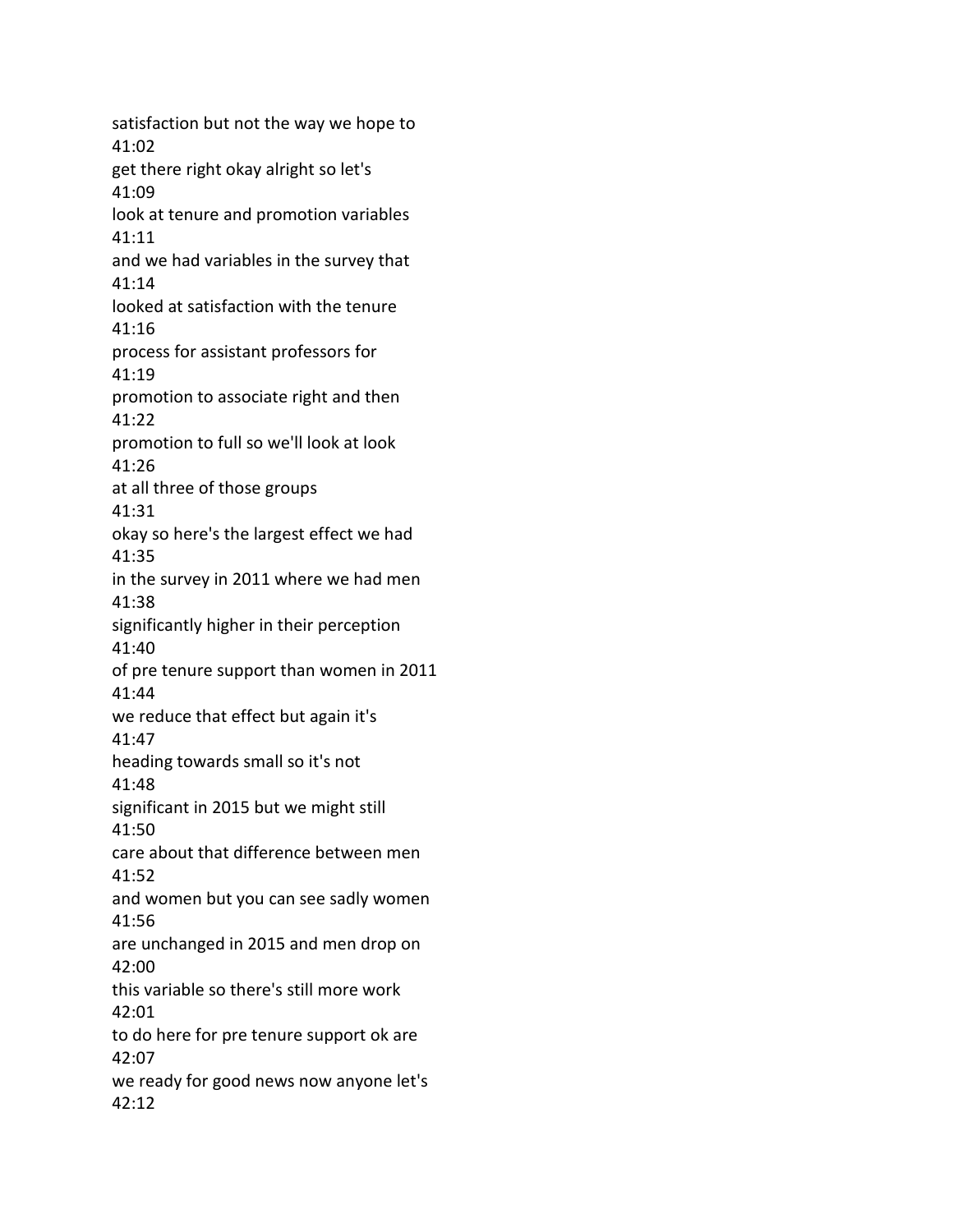look at an area that folks spent a lot 42:15 of time on trying to clarify the 42:16 criteria for tenure in different 42:19 departments so this is associates 42:21 looking back right now they're looking 42:23 back at the experience of achieving 42:25 tenure I understood the criteria for 42:27 achieving tenure and you can see men 42:30 were higher on that in 2011 and that 42:34 effect is gone in 2015 and nicely women 42:37 are moving up on that variable to to 42:39 help eliminate that gap now why am i 42:46 showing you this there's no difference 42:47 right there's no difference between men 42:49 and women in 2011 we were just focusing 42:51 on life this is another area of good 42:53 news and folks spent a lot of time 42:57 talking with faculty on campus and with 43:00 chairs about promoting more faculty to 43:03 full and here you can see but there's no 43:07 difference between men and women but 43:09 they're not particularly satisfied with 43:11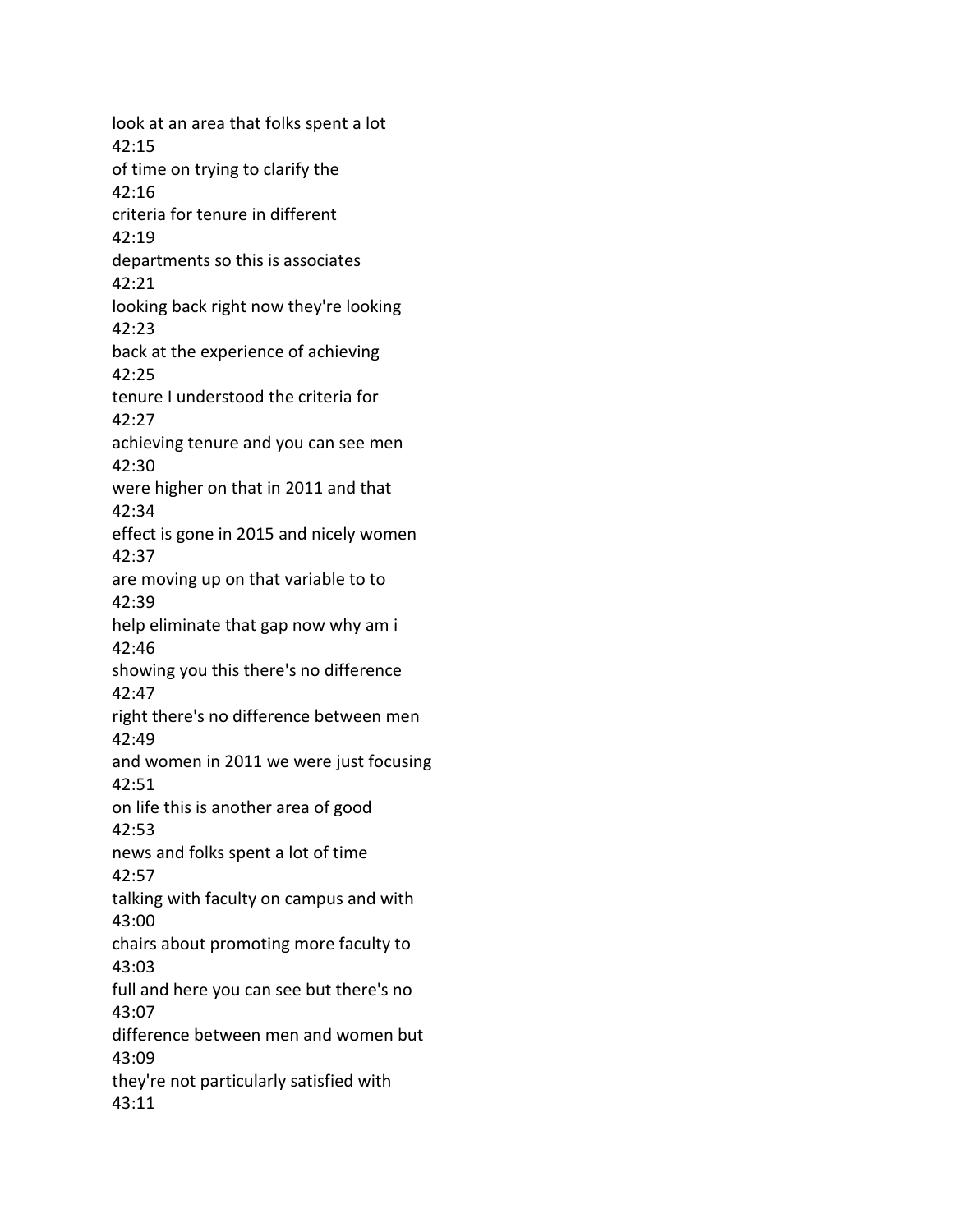the chair helping them to go to full and 43:14 you can see in 2015 both men and women 43:17 are much higher on that variable and 43:21 hopefully that's a result of some of the 43:23 efforts led by the rising tide center I 43:26 will say that I did check to make sure 43:28 that this wasn't on a one-to-five scale 43:30 in 2011 and then 126 in 2015 it's not a 43:35 fluke it was a real-- fries okay so now 43:40 I think about departmental climate 43:42 how who did you feel and how respected 43:44 within your department in 2011 you can 43:50 see that men were significantly higher 43:51 and feeling that they were treated with 43:54 respect by colleagues then women were 43:56 and you can see just smidgens up and 43:59 smidgen down to reduce that gap in 2015 44:02 and the effect sizes is about half and 44:06 no longer significant we did not do a 44:12 good job this is just an example 44:14 variable of items that assess how 44:17 included or excluded you feel within 44:19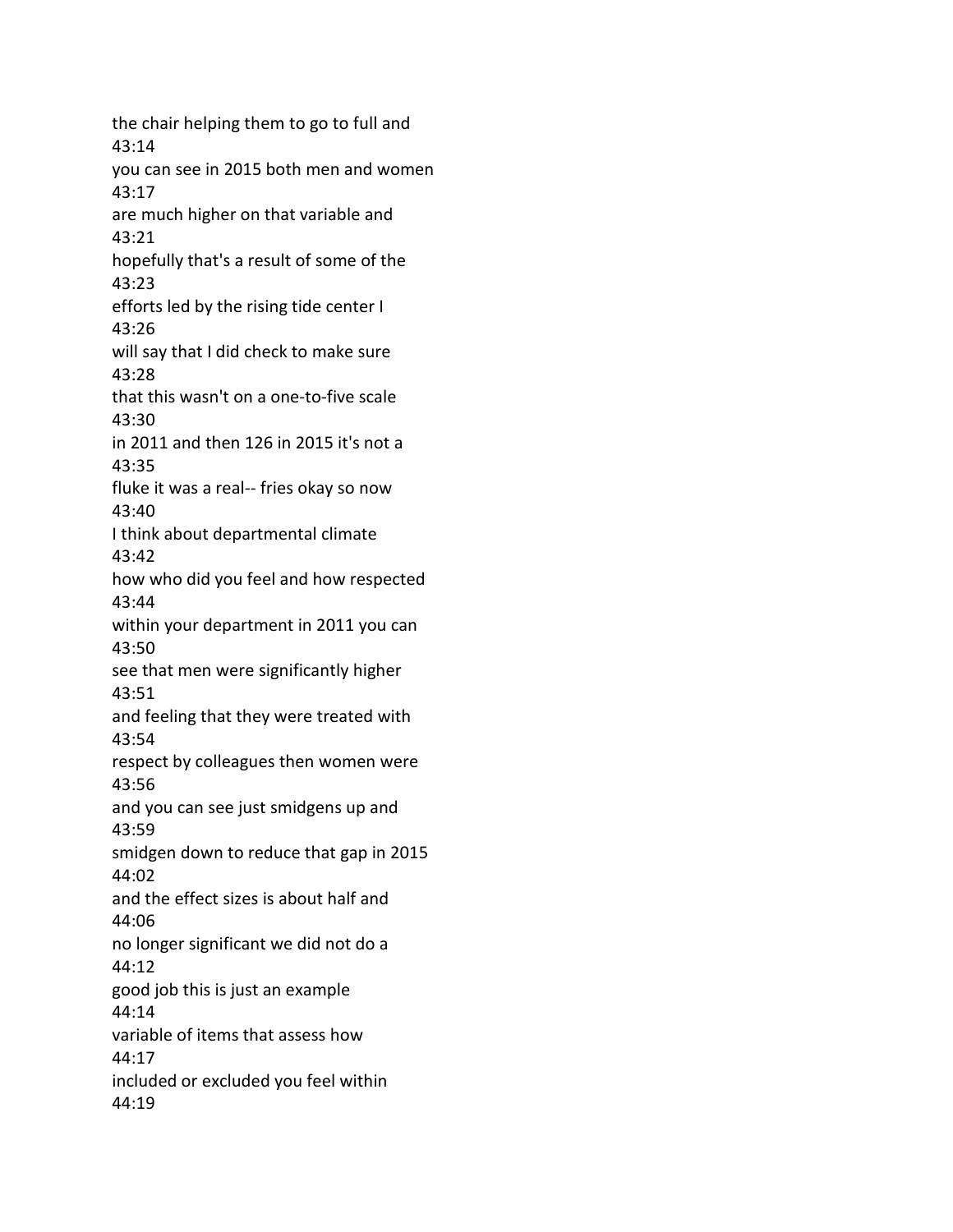your own department ok so this is just 44:23 one example item you can see this red 44:25 box here means it's still significant in 44:28 2015 and that's the first one we've seen 44:30 so that's good but you can see the 44:34 effect sizes unchanged and women remain 44:38 feeling more isolated in their 44:40 department Benji men luckily not you 44:44 know isolation is generally low on our 44:46 campus which is good but women 44:48 definitely feel more isolated than men 44:50 this might not be surprising that that 44:52 remains because we a lot of the 44:56 networking that amy was talking about 44:57 was across campus right or a cross 45:03 system or across the state right and so 45:06 we're trying to reduce isolation and 45:08 exclusion for women in STEM disciplines 45:10 by creating collaborations and you said 45:13 104 new collaborations or something so 45:17 we do see it if we say do you feel 45:20 isolated at you may write when we're not 45:23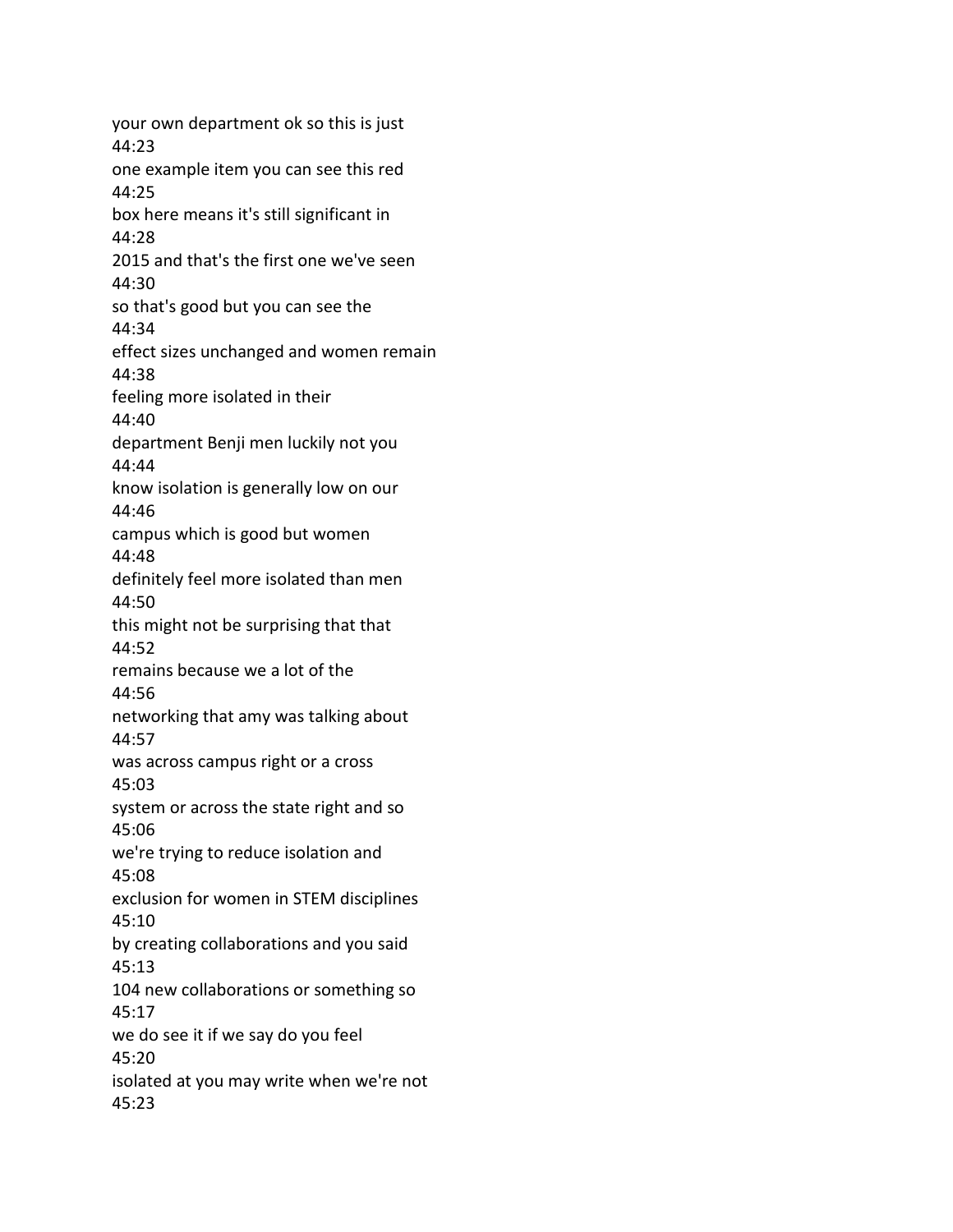asking about just the department we did 45:25 reduce isolation at UMaine for women 45:28 well we don't know if we reduce it is 45:31 lower for women in 2015 than it was in 45:34 2011 and that effect size is smaller the 45:36 gap between men and women ok work-life 45:42 balance variables these this is another 45:44 area that the grant focused on trying to 45:47 increase awareness of these policies use 45:50 of these policies but there's also 45:52 another aspect in terms of ok I know 45:54 they exist but might be 45:56 it does it support them right or I can't 45:58 do that because my department does it 45:59 support work-life balance and in some 46:01 previous work we did with the 2011 46:03 survey we found that perceiving that the 46:05 University in the Department was 46:07 supportive of balancing your work life 46:09 and your personal life was a very strong 46:12 predictor of faculty job satisfaction 46:13 and well-being so we know these 46:16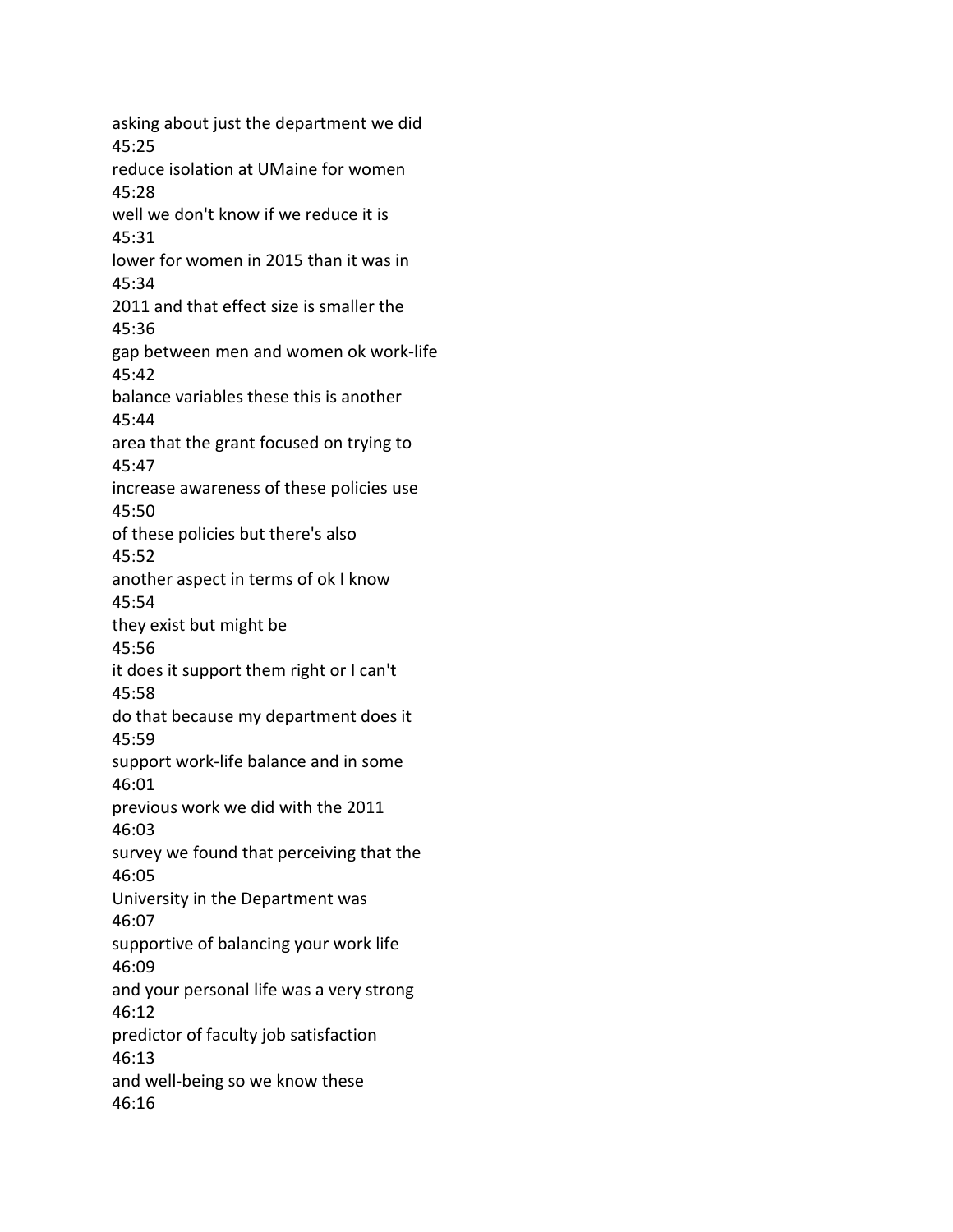variables are important for a faculty 46:18 here so the first thing we want to know 46:21 is did we increase awareness of things 46:24 like the stop of the tenure clock policy 46:26 so sixty four percent of our faculty in 46:29 2011 were aware of that policy the gray 46:33 piece of pie where it says missing is 46:35 people who didn't answer the question 46:36 they're not and they're not missing 46:39 people we're not lost okay but there 46:42 didn't answer the question and then in 46:46 2015 we increased awareness of the 46:49 policy to seventy seven percent another 46:51 nice way to think about it that came up 46:52 the last time I presented these data is 46:55 this dark blue pie of people unaware is 46:57 now half right so we reduced unawareness 47:01 by half the other policy that we looked 47:05 at was the alternative assignment 47:08 fifty-three percent of our faculty were 47:10 aware of the alternative assignment 47:11 policies in 2011 seventy percent are 47:16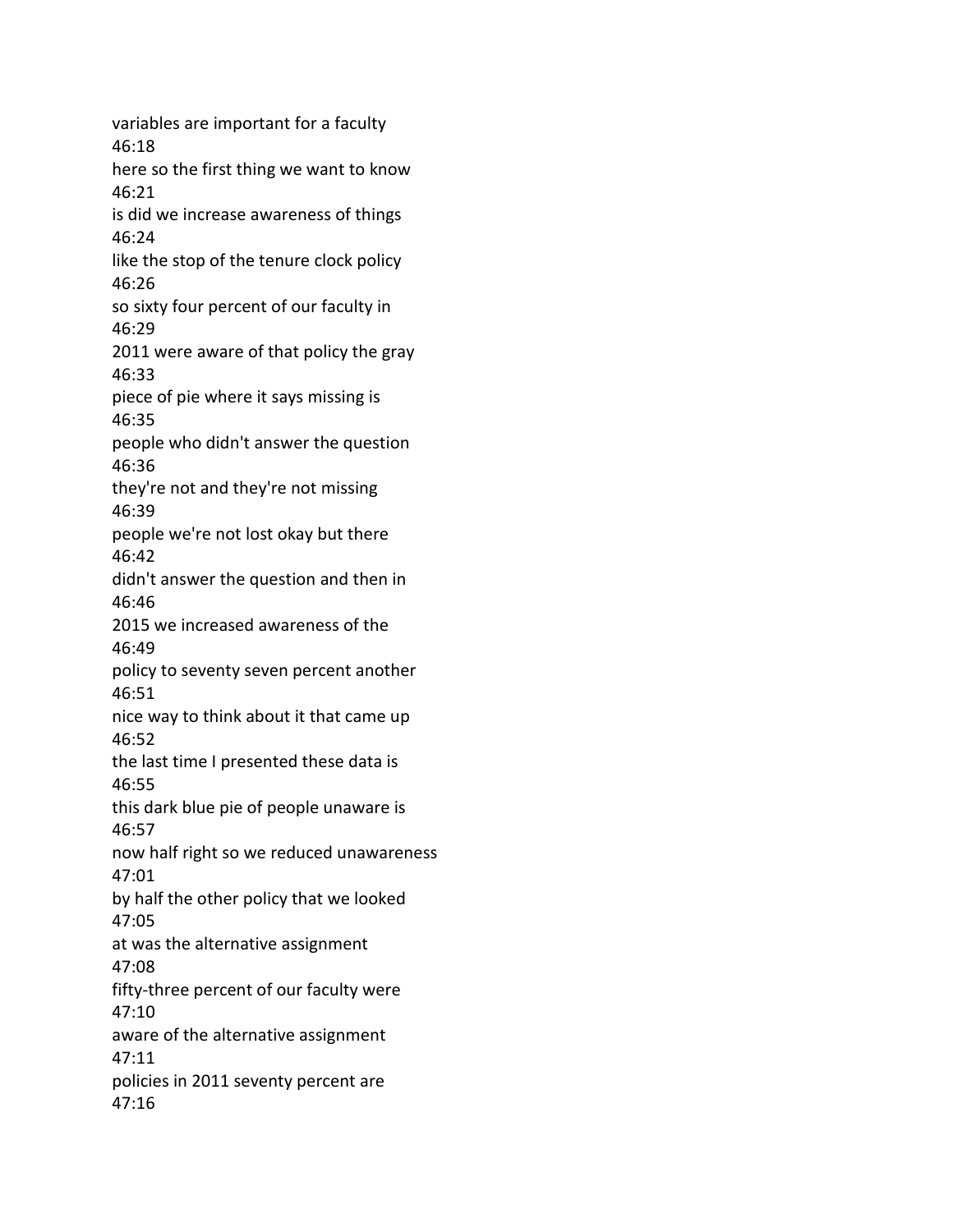aware now again are unaware faculty this 47:18 dark blue is basically cut in half okay 47:25 but did people use them I'll say we 47:30 doubled the percentage of people that 47:32 use them but to seven percent almost 47:36 definite like thing four percent of our 47:38 faculty reported using these 47:40 family-friendly policies in 2011 we've 47:42 upped that to seven percent in 2015 so 47:47 do departments support right these these 47:52 policies or they do faculty feel that 47:55 their department knows about the options 47:57 in twenty eleven men reported that the 48:03 department was more knew about those 48:07 options for faculty who had a baby there 48:09 were more 48:09 likely to endorse that item then women 48:11 were and you can see here's a nice case 48:14 where women actually come up in 2015 and 48:17 there's no significant difference 48:19 between men and women in 2015 we see a 48:23 similar pattern here when we look at 48:26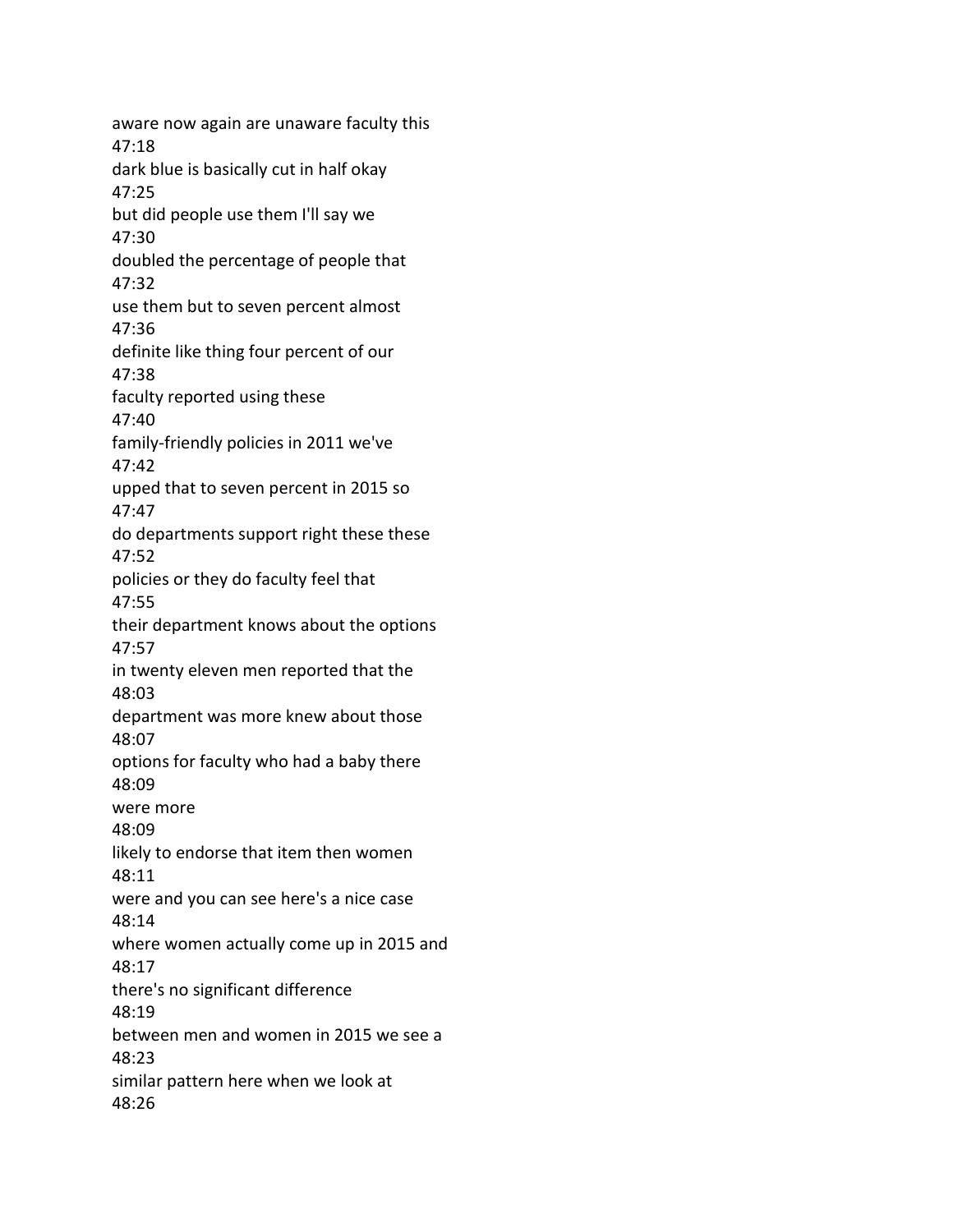whether people perceive other faculty in 48:29 their department as supportive of 48:31 work-life balance so we see it men 48:34 perceiving there are other faculty is 48:36 more supportive in 2011 but the gap is 48:40 gone in 2015 ok um and this one is the 48:51 department of support of a family leave 48:52 it was a small effect in twenty eleven 48:54 i'm sorry the effect size didn't 48:56 pronounce and then there's no effect in 49:00 2015 you can see women came up a bit 49:02 it's the effect sizes 0 point 0 6 and 49:05 2015 okay so those were just some 49:11 representative items from the different 49:15 categories but they show similar 49:17 patterns to all the items so i tried to 49:19 think about ways i could summarize those 49:20 data for you so there were 23 items on 49:24 2011 survey that showed a gender gap 49:27 where men and women were different so if 49:30 we average those that effect size for 49:32 those items kind of like a mini 49:33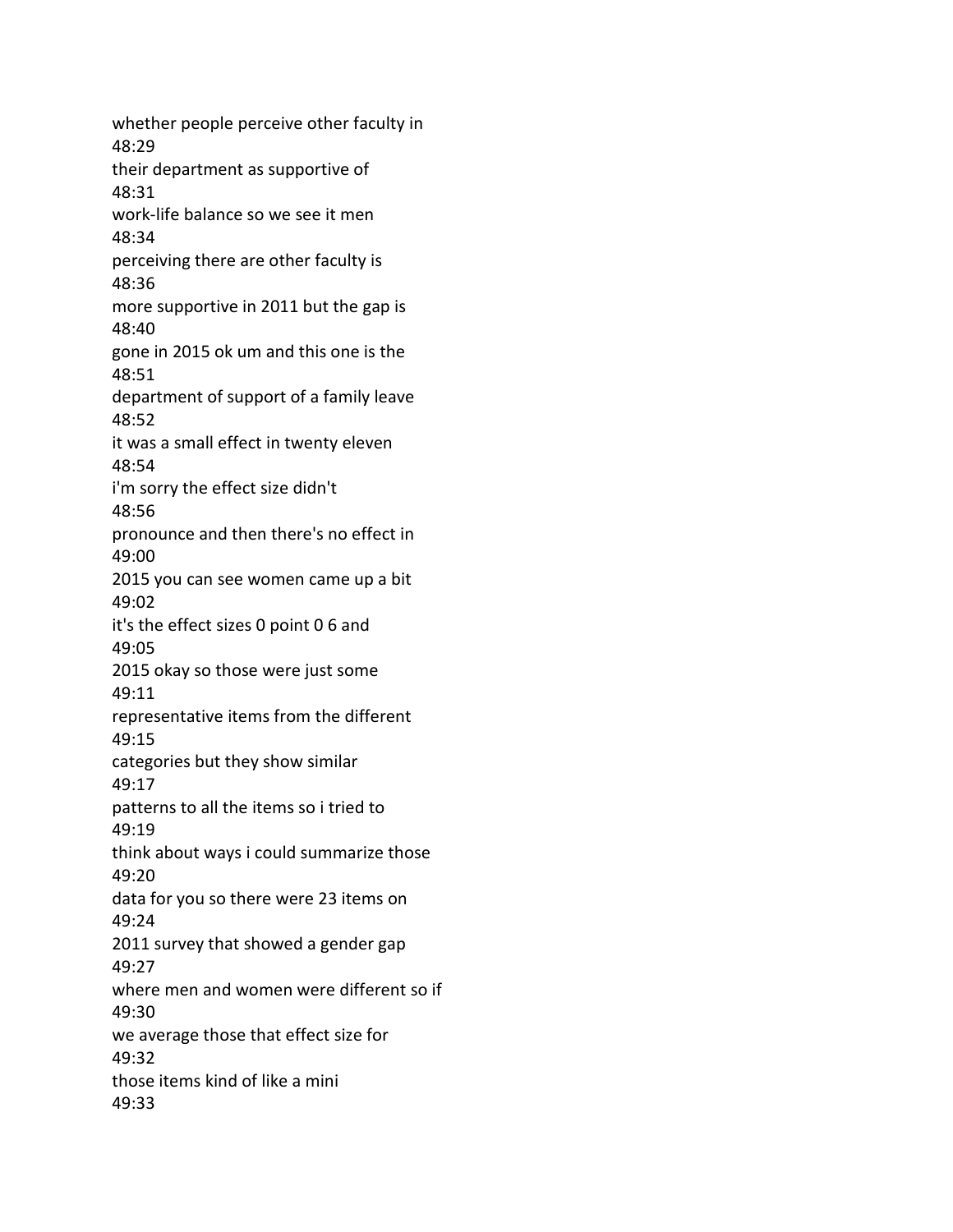meta-analysis and create a confidence of 49:35 an interval around that and we could 49:37 average those effect sizes in 2015 and 49:40 create a confidence interval around that 49:42 so i didn't show you all 23 items but 49:44 here's kind of in a nutshell what that 49:47 looks like so in 2011 this gap between 49:50 men and women was around point 4 5 which 49:54 is heading towards a medium effect size 49:56 right and this is a ninety-five percent 49:58 confidence interval here and in 2015 we 50:02 basically cut that gap in half okay so 50:07 we're now headed toward a small effect 50:09 it doesn't mean we don't have more work 50:11 to do we definitely do it's not zero 50:15 right and the confidence interval there 50:18 but we basically cut it in half 50:21 importantly there's about nine items I 50:23 showed a lot of them to you today 50:24 there's nine items where men decrease to 50:28 reduce that gap between men and women 50:30 right so nine out of the 23 men come 50:34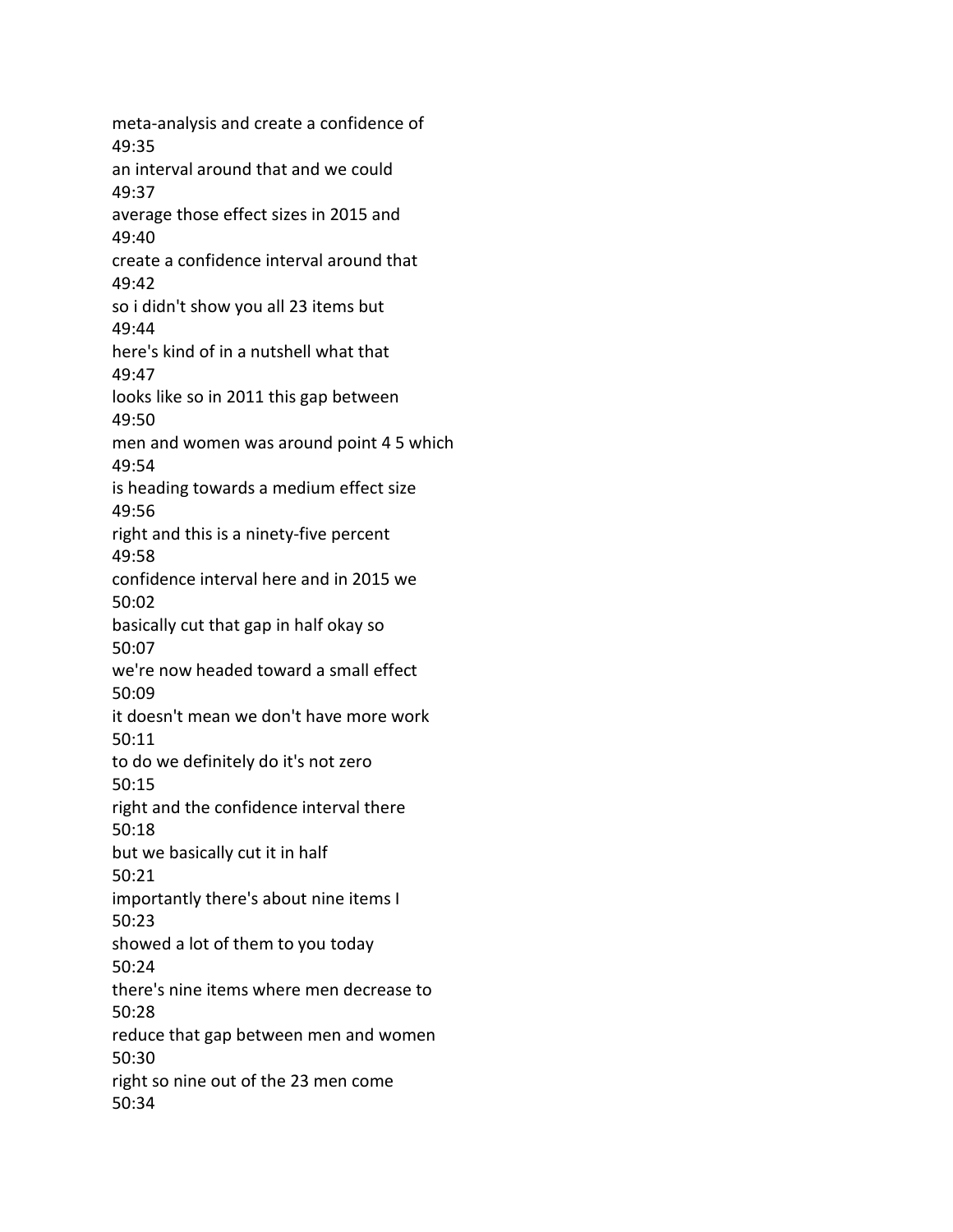down to help us help okay so we had 50:41 limited data in the survey for 50:44 participation although it took a long 50:46 time to collect the beginning it was 50:49 actually limited in terms of the data 50:51 analysis I could do on whether or not 50:54 folks participated in workshops that I 50:57 could use to examine if participators or 51:00 attenders fared better than folks who 51:03 didn't attend right so these analyses 51:06 are going to look at whether you went to 51:09 a rising tide workshop or event or not 51:12 so of the respondents the the people who 51:15 responded to the survey 76 / that son of 51:19 them responded that they went to one or 51:22 more rising tide event okay um the 51:28 actual percentage of our faculty that 51:31 attended events would be available from 51:33 Stacey maybe Stacy door in the back 51:36 right there but of the respondents to 51:38 the survey seventy-six percent of them 51:40 went to at least one rising tide event 51:43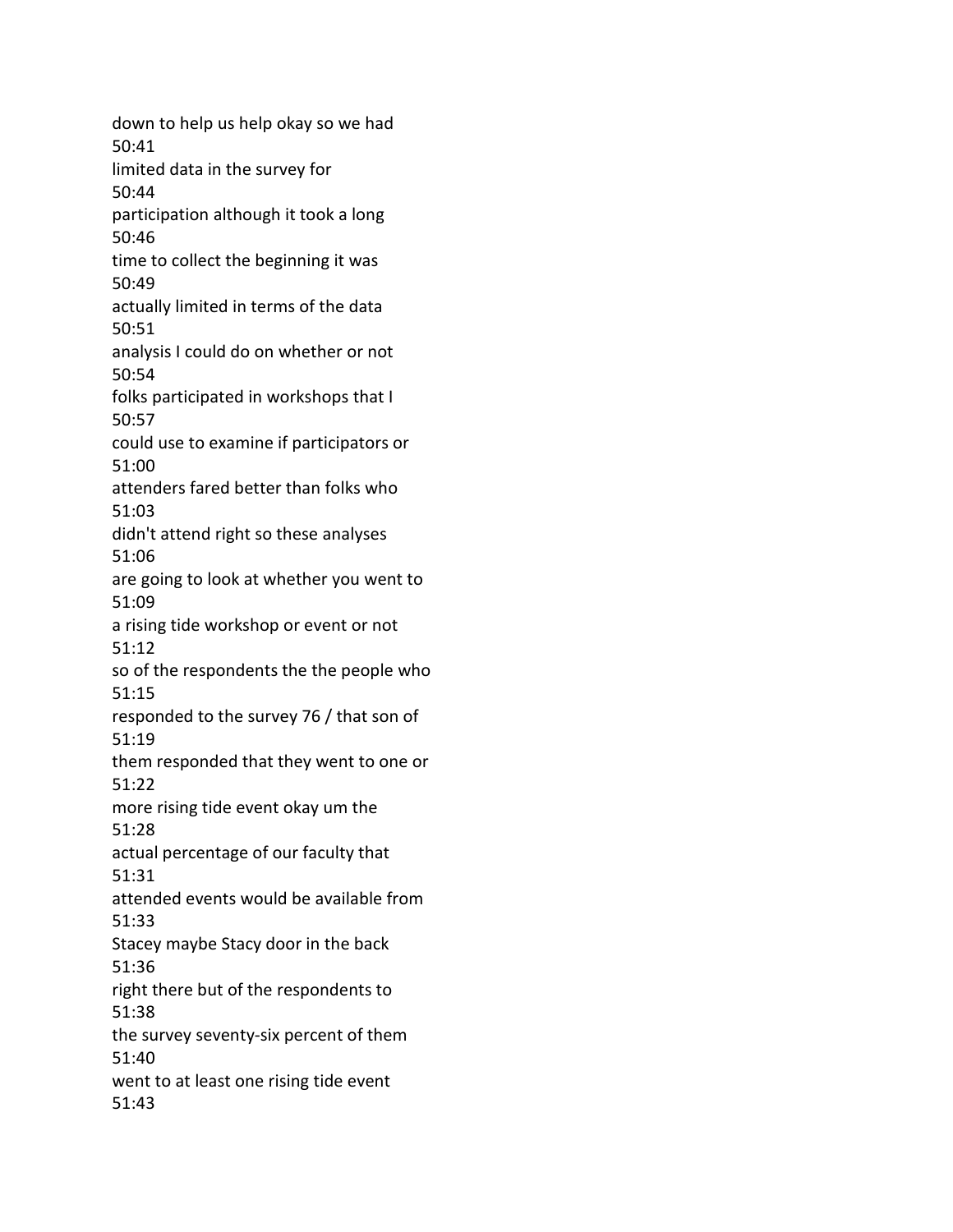okay these are the different kinds of 51:46 workshops that you responded to on the 51:48 survey so did you go to a chair training 51:49 event how many that kind of thing so 51:52 women are in the light blue and men are 51:55 in the dark blue and immediately after 51:58 we asked you did you attend a chair 52:00 training or a networking event we said 52:02 do you think that attending that 52:04 networking event contributed to your job 52:07 satisfaction alright so did you perceive 52:09 it as as beneficial to your job 52:12 satisfaction and women perceived all of 52:15 the workshop events as more important 52:19 for their job satisfaction than men did 52:20 right but these are all people who 52:23 actually went to the events right I 52:25 can't compare on this graph people who 52:27 went to the graph went went to the 52:29 ground when to the workshop and did it 52:31 and did people who went to workshops 52:32 fare better than women who didn't 52:34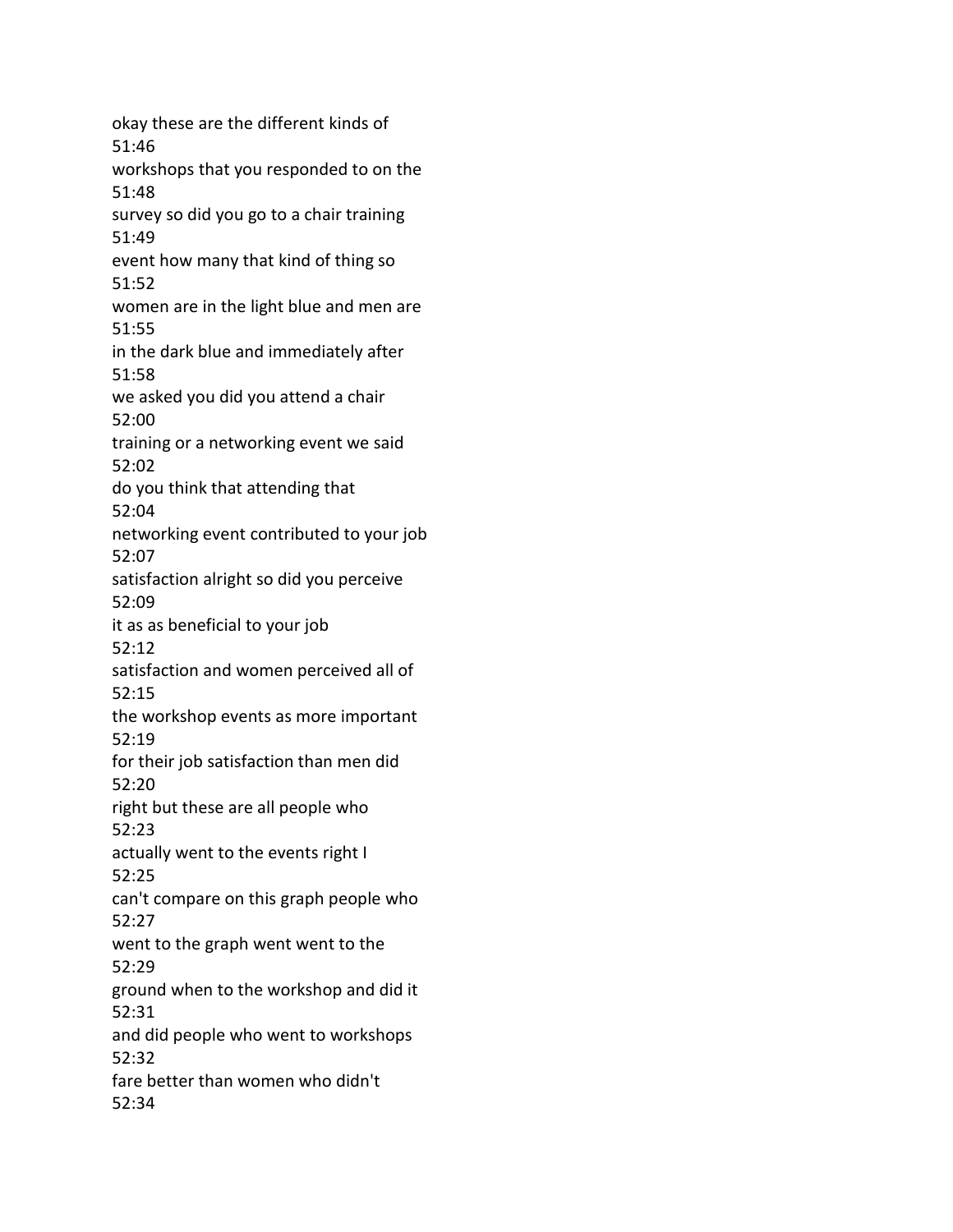for example and the answer is no people 52:39 perceive that these workshops were 52:40 beneficial for their for their 52:42 satisfaction or other outcomes but 52:45 there's there's no difference between 52:47 the job satisfaction of people who 52:49 attended events and people who did 52:51 except for one the bias events okay so 52:56 let's look at that so people who 53:00 reported attending at least one of these 53:03 bias events held by the rising tide 53:05 center are in the light lime green here 53:08 and then folks who didn't attend are in 53:12 the black or brown right men over here 53:15 women over here there's no effect of 53:19 attending the event on the job 53:21 satisfaction for men attending a bias 53:24 event didn't make them feel bad but it 53:27 didn't do anything no no effect but if 53:30 you look over at women women who 53:32 attended the bias events reported higher 53:35 significantly higher job satisfaction on 53:38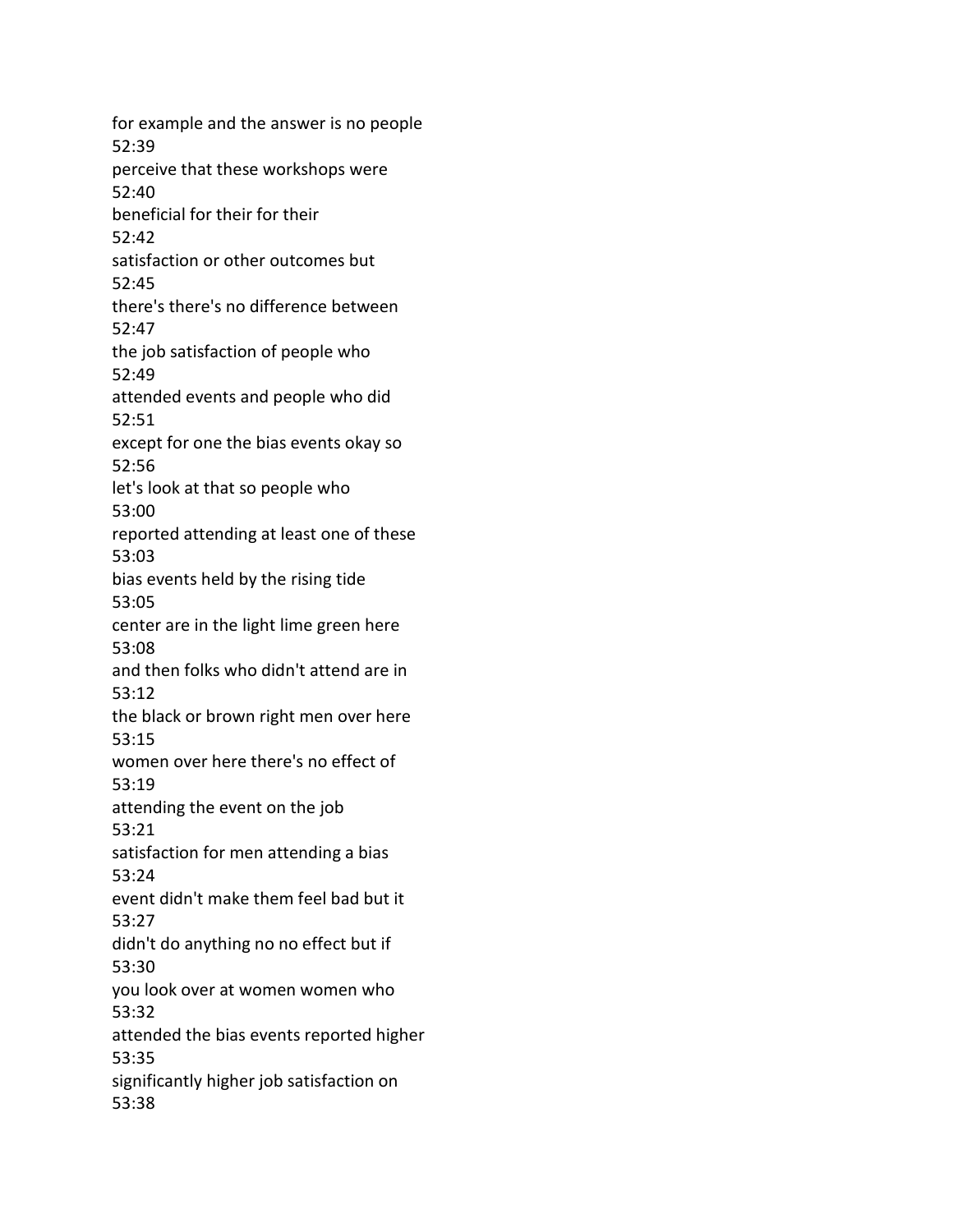the survey than women who didn't attend 53:41 okay but that was the only workshop 53:43 where we have this kind of evidence from 53:46 the survey alright so just summing up we 53:53 basically have a reduction by about half 53:56 in the effect size or that gender gap 53:59 between men and women between 2011 and 54:02 2015 but again some of that is because 54:04 men are less happy now the extent to 54:11 which that less happiness or that drop 54:13 in satisfaction for men and outcomes for 54:16 men is driven by their concern with the 54:18 fiscal environment those are analyses 54:20 that I'm still doing but I didn't want 54:22 to do moderator regression today so we 54:25 have effects with job satisfaction 54:28 tenure and promotion departmental 54:30 climate I think the best news so far is 54:32 with the work-life balance variables 54:34 those look really good I do know from 54:38 some other analyses that all of the 54:40 items in which men are dropping have 54:42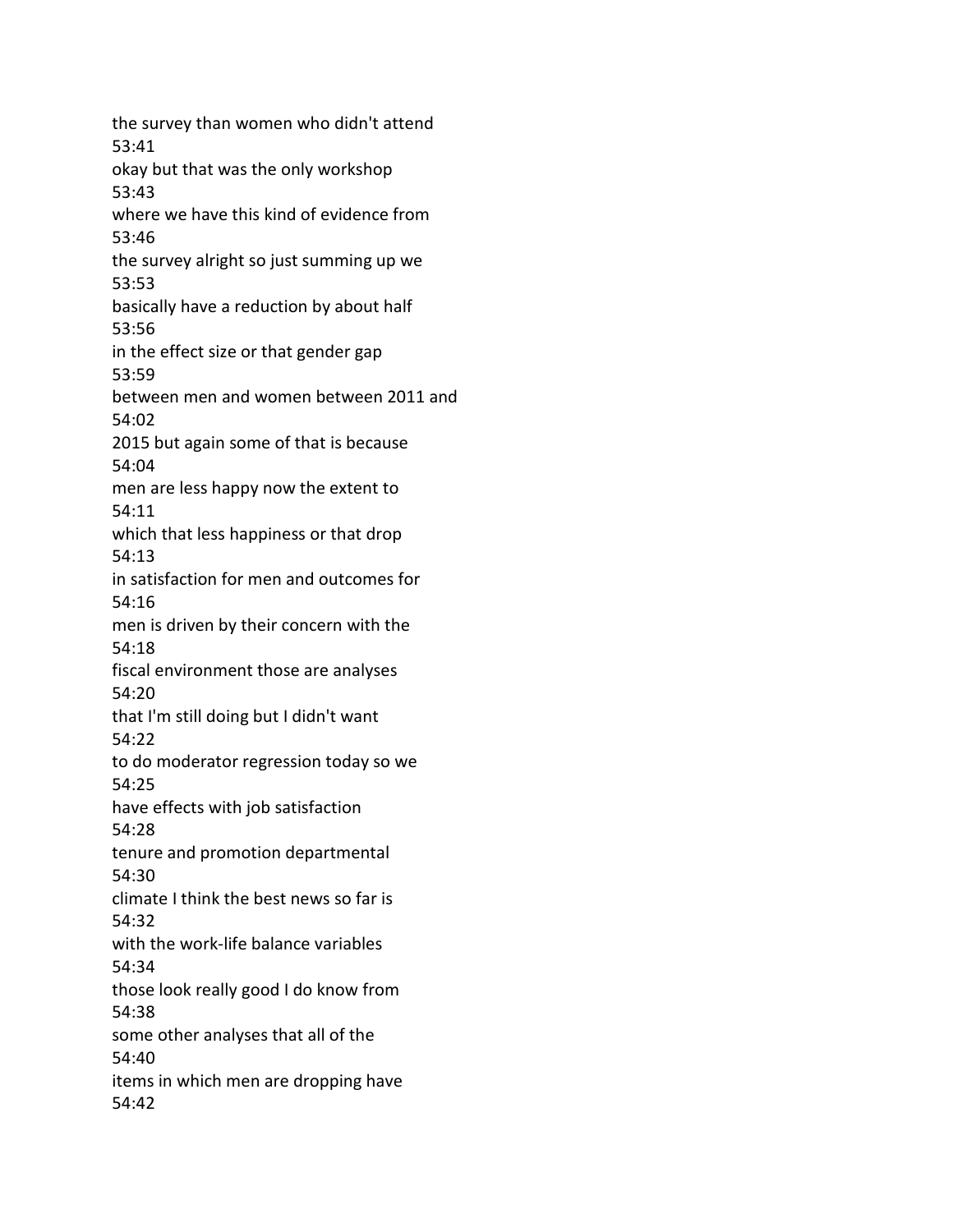strong correlations with concern with 54:44 the fiscal environment here for men and 54:47 no association for women and then those 54:50 biased workshops seem to be particularly 54:52 effective for our women faculty in terms 54:55 of their job satisfaction so that's what 54:58 we have now we are putting together a 55:00 report on all of the items comparing 55:03 2011 to 2015 that will be available on 55:04 the rising tide center website so you'll 55:09 see that I didn't cherry pick right 55:11 because there's lies damn lies and 55:13 statistics right okay thank you 55:37 just I've got a couple of brief slides I 55:40 want to share a little bit more about 55:41 research that has been done but through 55:45 the center and what I'd like to show you 55:47 is the highlights from the findings from 55:50 a study that was done in 2012 the center 55:57 with the help of HR an equal opportunity 56:00 and other members of a committee brought 56:03 in an external group from ohio 56:04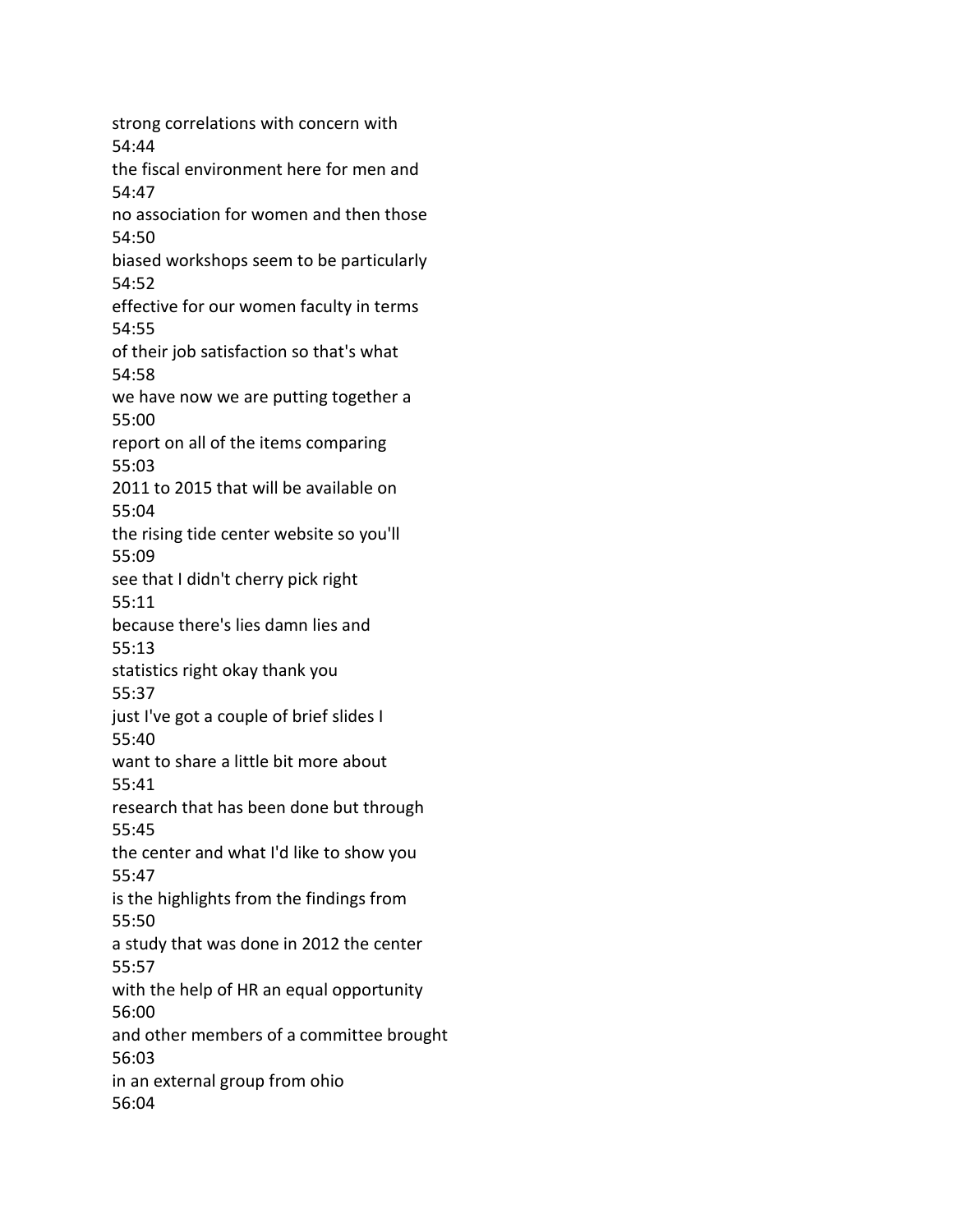university's center for higher education 56:06 to look at comparing faculty salaries by 56:11 gender at UMaine specifically the 56:13 question that that group was was tasked 56:16 with answering is here is there evidence 56:18 of gender discrimination in pay for 56:21 faculty at the University of Maine in 56:23 the 2011-2012 academic year I should say 56:27 also if you're interested in the full 56:28 report from the study it is available on 56:31 the Provost website on the page that 56:32 describes today's faculty forum so do 56:35 please check that out but i'll give you 56:38 the end of the story so when they first 56:40 conducted the analysis without 56:41 controlling for differences between men 56:43 and women the initial finding was a wage 56:46 gap of twenty one percent so men male 56:49 faculty on average were shown to earn 56:51 more than female faculty but once the 56:55 group brought in some significant and 57:00 important differences so once they 57:02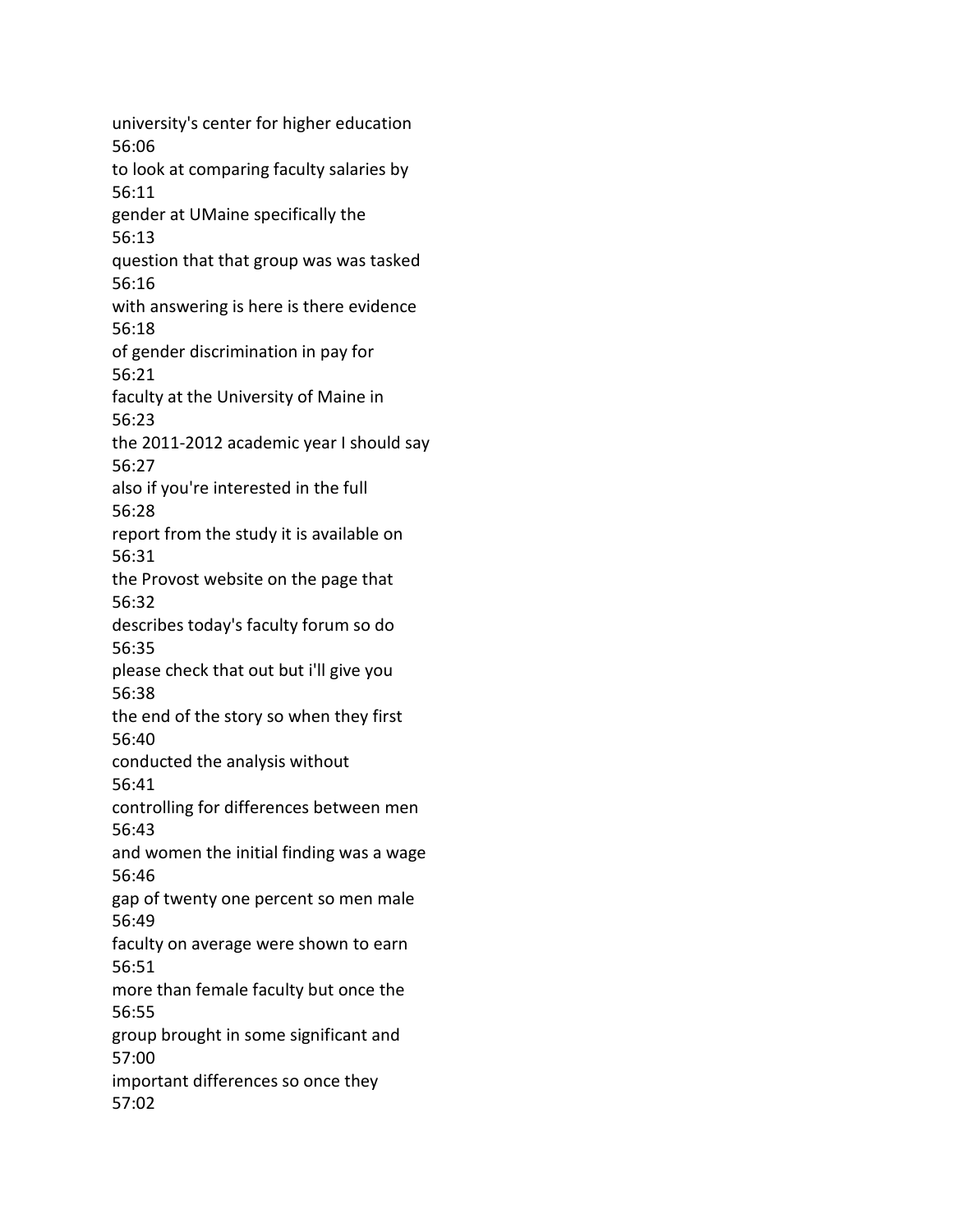controlled for differences in rank 57:04 between faculty differences in years of 57:07 experience departmental affiliation and 57:10 time and rank the difference between 57:12 women and men went down to one nine 57:15 point nine percent and that difference 57:16 was no longer statistically significant 57:19 so the bottom line the takeaway from 57:21 this salary study that was conducted is 57:24 this the the the folks who conducted the 57:27 study found no clear evidence of a 57:28 statistically significant unexplained 57:30 pay gap between male and female faculty 57:33 at the University of Maine from again 57:35 those 2011-12 salary data I'm going to 57:40 turn things over to Jeff 57:44 let me finish out by talking a bit about 57:48 moving forward as you saw the grant 57:51 completes at the end of this year and of 57:55 course is you also see there's a lot of 57:57 work to be done for my take on being 57:59 involved with this and looking at data I 58:02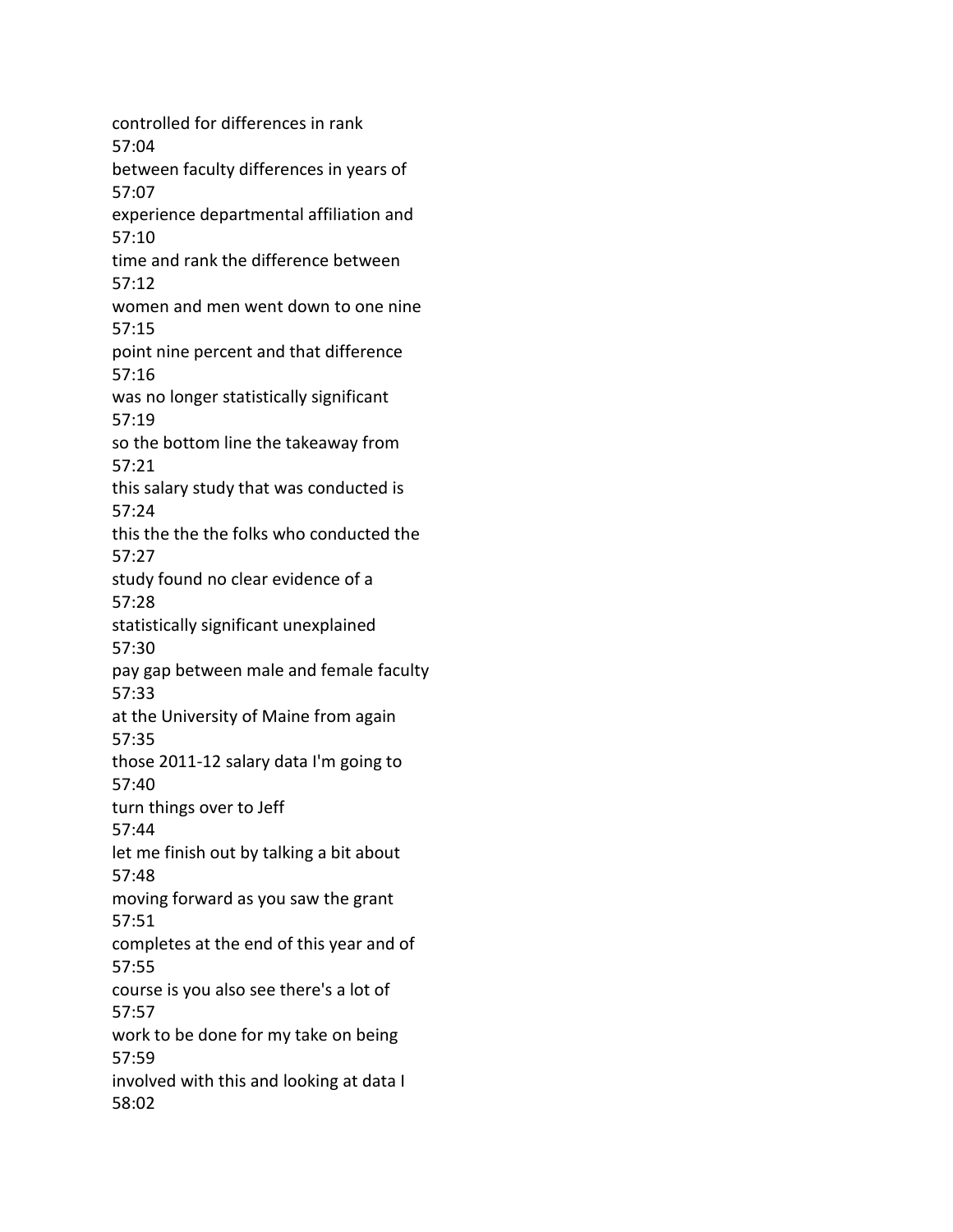mean I think at the University of me to 58:03 take the big picture there's actually a 58:05 lot to celebrate about the changing 58:07 status and experience of women at the 58:09 University of Maine and if you look at 58:11 the data there's also still a lot of 58:12 work to do and so we want to continue to 58:15 have a focus on this work Oh kind of 58:19 trying to some Rob well what you know 58:20 what did you know being engaged in this 58:22 what does it tell us about what we need 58:23 to do to continue to have a focus on 58:27 improving the quality of experience for 58:31 women faculty for growing the number 58:33 booming faculty for making sure we're 58:35 retaining that they have opportunities 58:37 for advancement and at our institution 58:39 benefits from from having that kind of 58:43 environment having wound faculties are 58:45 retained and successful here at the 58:47 University of Maine so one thing we 58:51 deduced and looking back historically at 58:54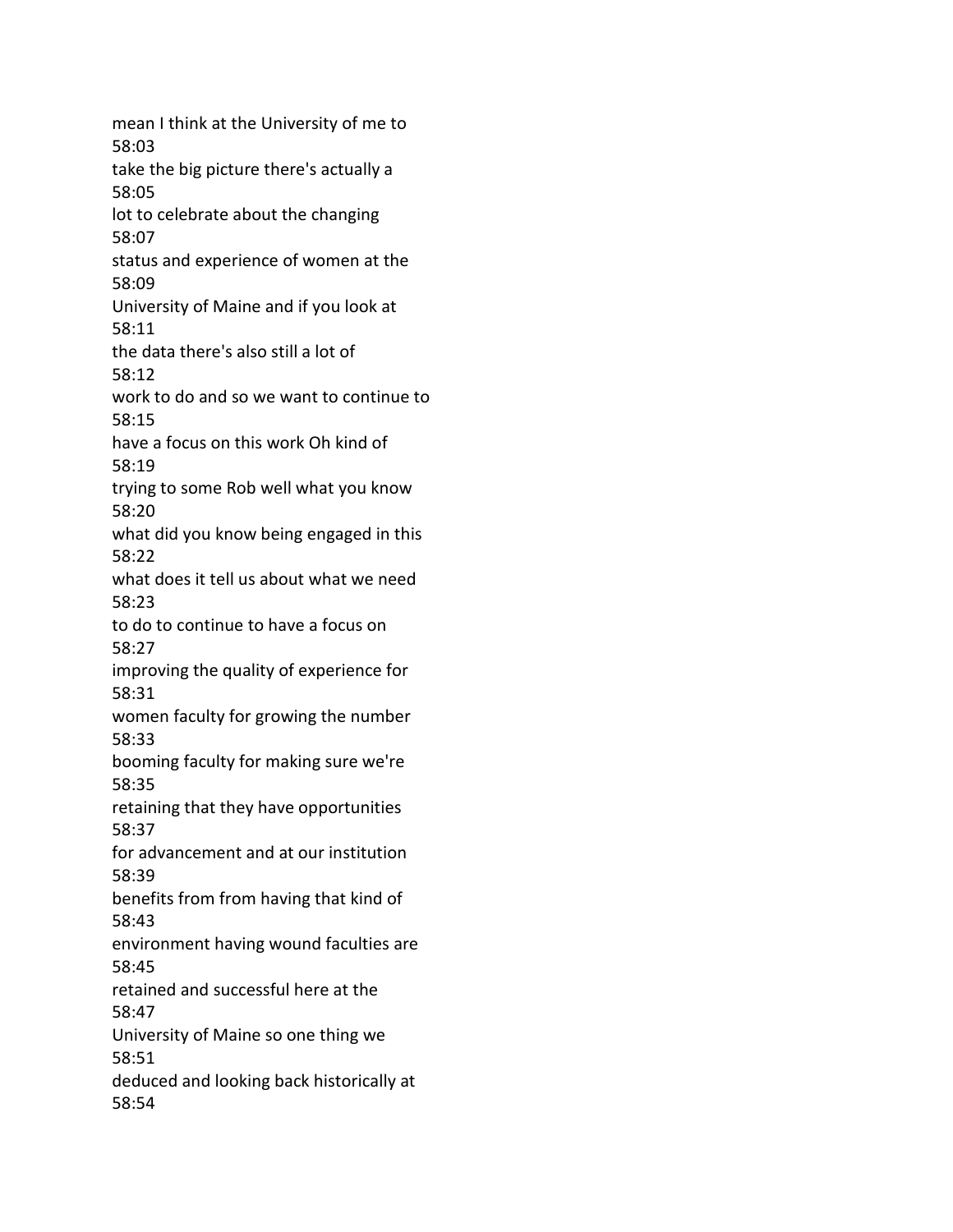different efforts and looking at what's 58:55 been done in the last five years is that 58:56 if we're going to make continue to make 58:58 progress on this it has to be built into 59:01 the structure of the university there 59:03 has to be some group or groups who have 59:05 their eyes on the prize that are looking 59:07 at this one off task forces are good 59:10 they can kick-start things and get 59:12 things going but really is an 59:13 institution to change we want to build 59:15 into our structure people who are 59:18 accountable for this who's responsible 59:20 for continuing to look at these data to 59:21 continually to look at our policies and 59:24 and continue to work on change the 59:28 second perhaps obvious point even if you 59:31 look back at some of those reports or 20 59:33 years ago said it and we're 59:34 rediscovering it you need data and you 59:37 need to make sure you're looking at the 59:38 data and that you're using the data that 59:41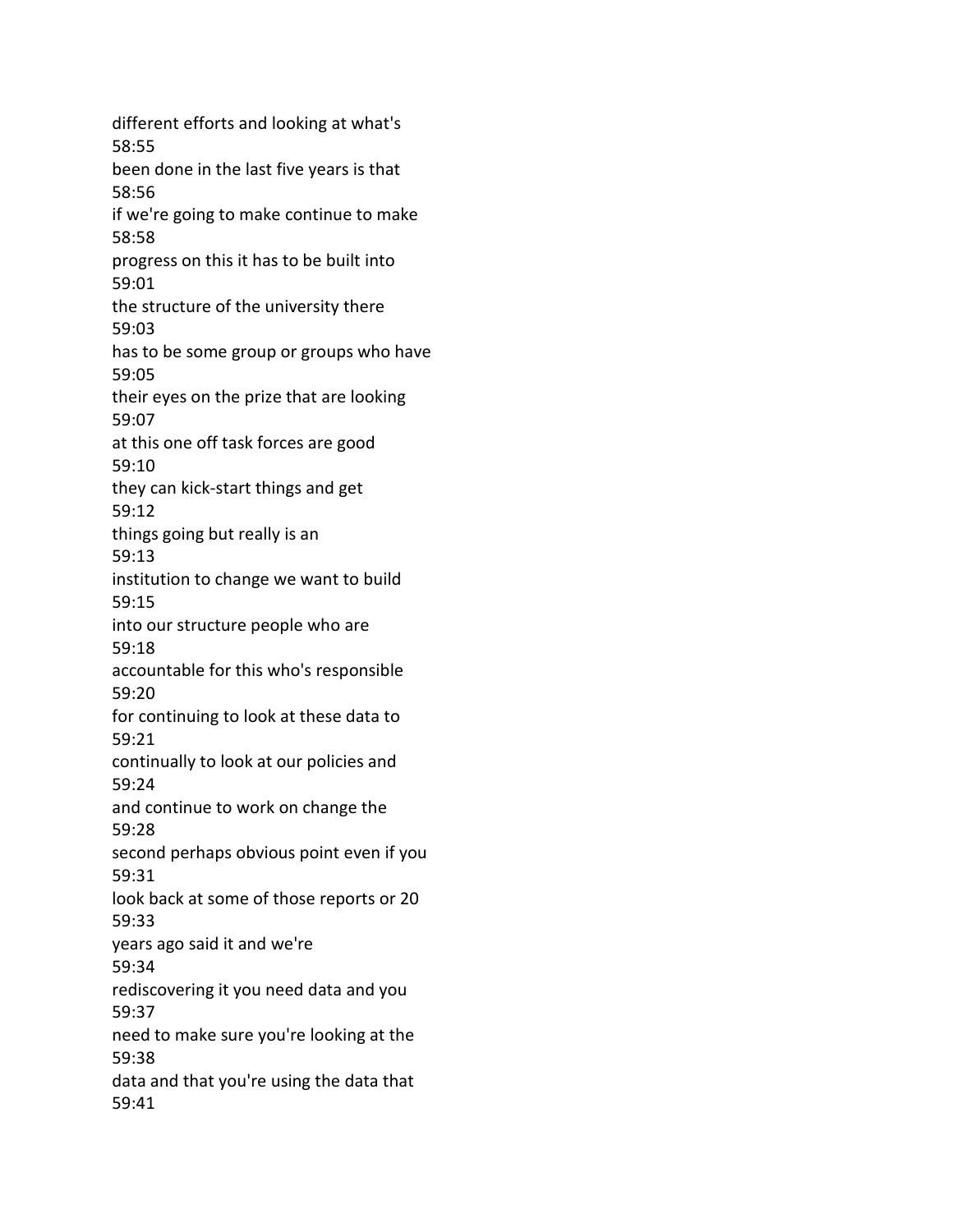wisely that you gather it you you know 59:44 you use the data to guide 59:45 decision-making you then go back and get 59:47 the data again it's you know learning 59:49 through experience 59:52 and be having a system that allows you 59:55 to you know to look at data wisely I 59:59 think the third big take-home point that 60:01 we've learned is to make change you 60:03 really have need investments at all 60:04 levels of the institution you need the 60:08 ground swell of people who are coming 60:11 into the institution saying hey I 60:12 wouldn't work at a good institution you 60:15 need the people at the top so to speak 60:17 also invested in these goals and you 60:21 need everyone in between and I think 60:24 we've had success I would like to think 60:26 we've had success having the president 60:28 hunter at the top and having a committed 60:30 group of Dean's and others wanting to 60:32 work on this over the past several years 60:34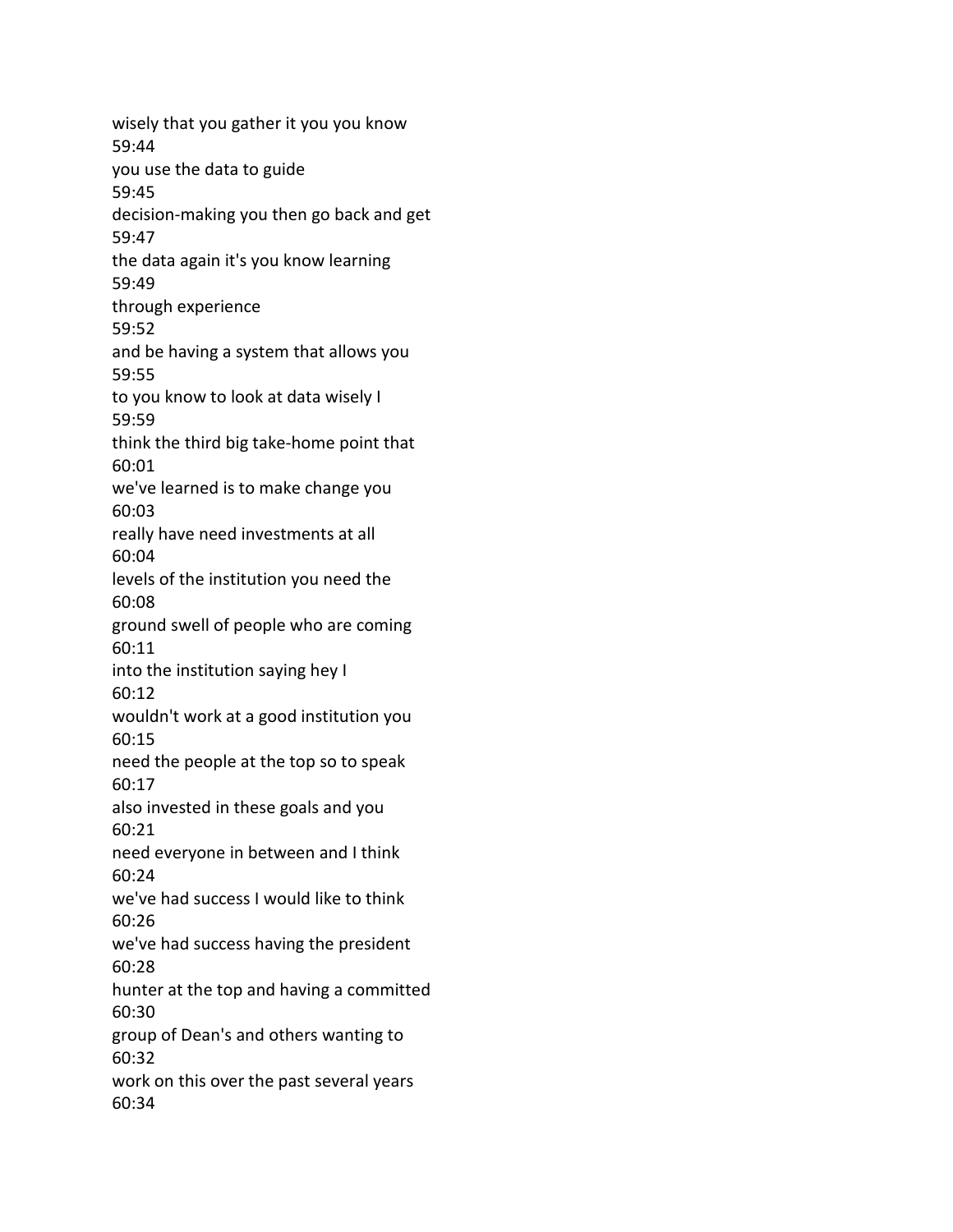so I want to just talk a little bit 60:36 about what our plans are moving forward 60:39 how we're going to sustain work on this 60:41 goal of having truly an equitable 60:45 experience and a quality experience for 60:47 all faculty here at the University of 60:48 Maine including the women faculty I want 60:51 to talk about it I mentioned the 60:52 advanced initiative counselor the AIC 60:54 and the IC was important and starting 60:57 this work and it's in its role has 60:58 evolved over the life of the grant this 61:02 kind of conceptually this is this is the 61:06 the Lisa stab at the the change model 61:09 for the work of the grant the idea is 61:11 that through research you identify what 61:13 the issues are and that research might 61:15 be research on our own our own data Oh 61:18 faculty their own experiences things 61:20 like the climate survey you develop some 61:24 strategies you try them out you evaluate 61:28 that you do more research based on what 61:30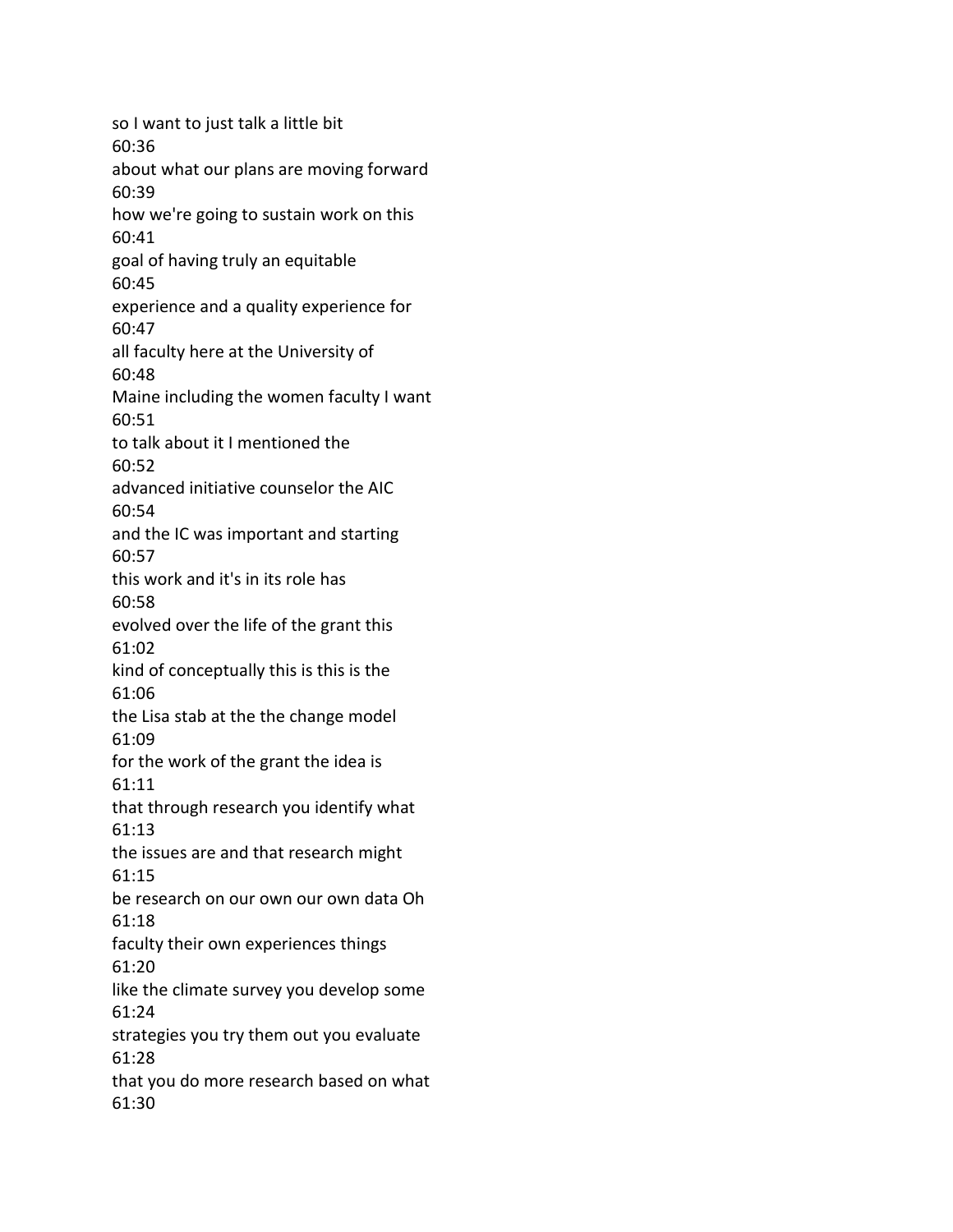you learn you modify your strategies you 61:33 evaluate your revised and look at the 61:35 data again that's the process you know 61:37 for chains for changing institution 61:39 that's the model at the University main 61:42 way we've worked over the past five 61:44 years or so is this the advanced 61:46 initiative councils played a role in 61:47 each of these pieces it's a group that 61:50 the data come to that we get 61:53 representative voices from the faculty 61:54 and from administrators generating ideas 61:56 on how we might try to impact and make 61:58 change we try those out we ask the group 62:01 to come back and 62:02 look at the data again you look at the 62:05 stop the clock tenure policy as an 62:08 example Amy freed and Sandy Karen I 62:11 think deserve a lot of credit when they 62:12 were in faculty senate and initiating a 62:15 serious look at this at these family 62:17 family family friendly policies 62:19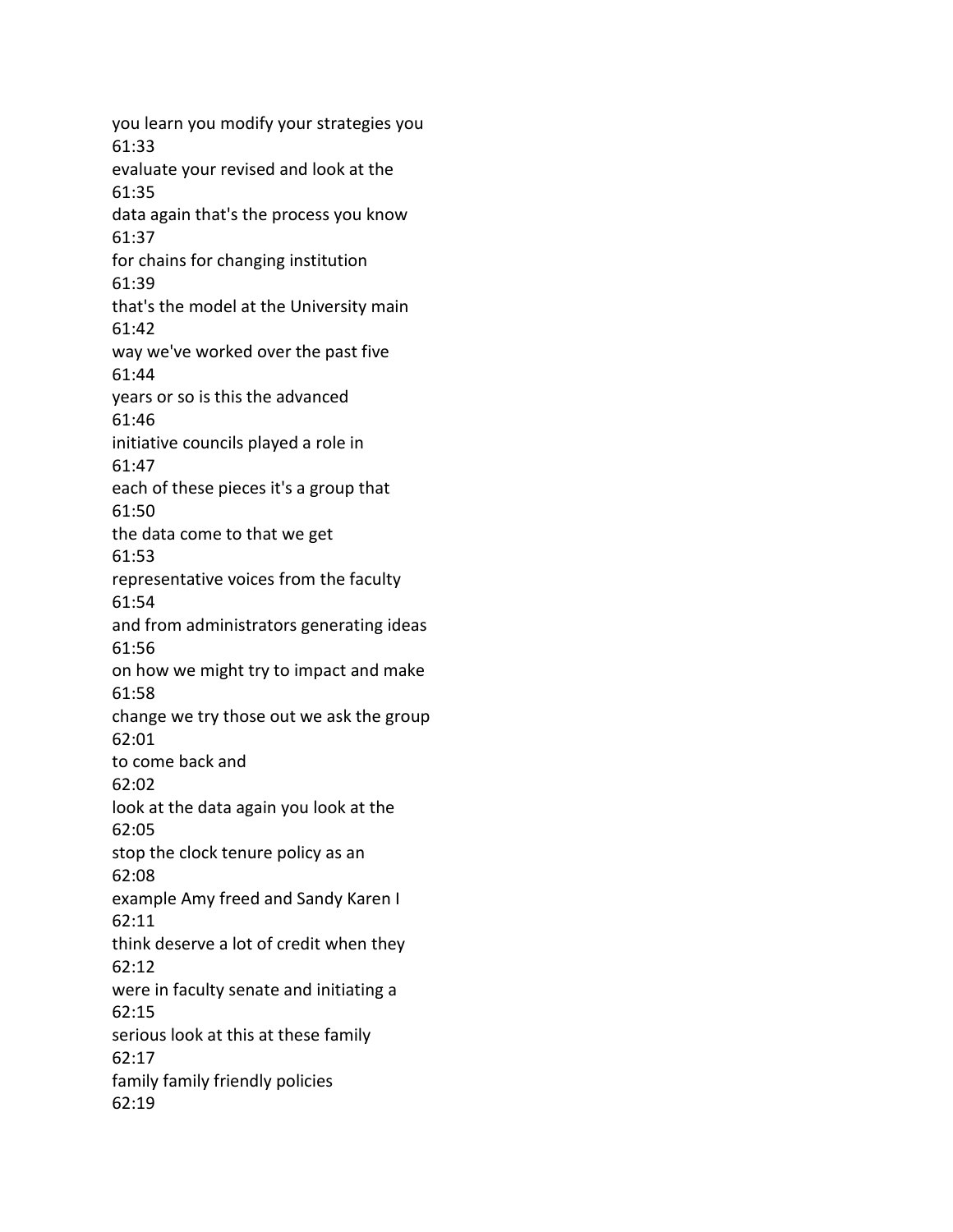including stop the stuff the clip the 62:21 tenure clock they worked up and develop 62:24 good policies that were accepted by the 62:27 senate and by the administration when 62:29 the early parts of the grant the data 62:31 suggested people didn't know about these 62:33 and so the focus became on how do we get 62:35 people to know about these and then that 62:37 data suggested people are learning about 62:38 them but didn't want to use them then we 62:39 say okay would now we need to new 62:41 strategies on how do we make this part 62:43 of our culture and it's not just one 62:45 strategy it's not developing the policy 62:47 posting on the website but looking at 62:48 the data and having that guide decision 62:51 making and that was what we've been 62:52 trying to do over the life of the gram 62:55 so we think the advanced initiative 62:57 council is important but we want to 62:59 signal that this is an ongoing effort 63:01 and not only tied to our advanced grant 63:03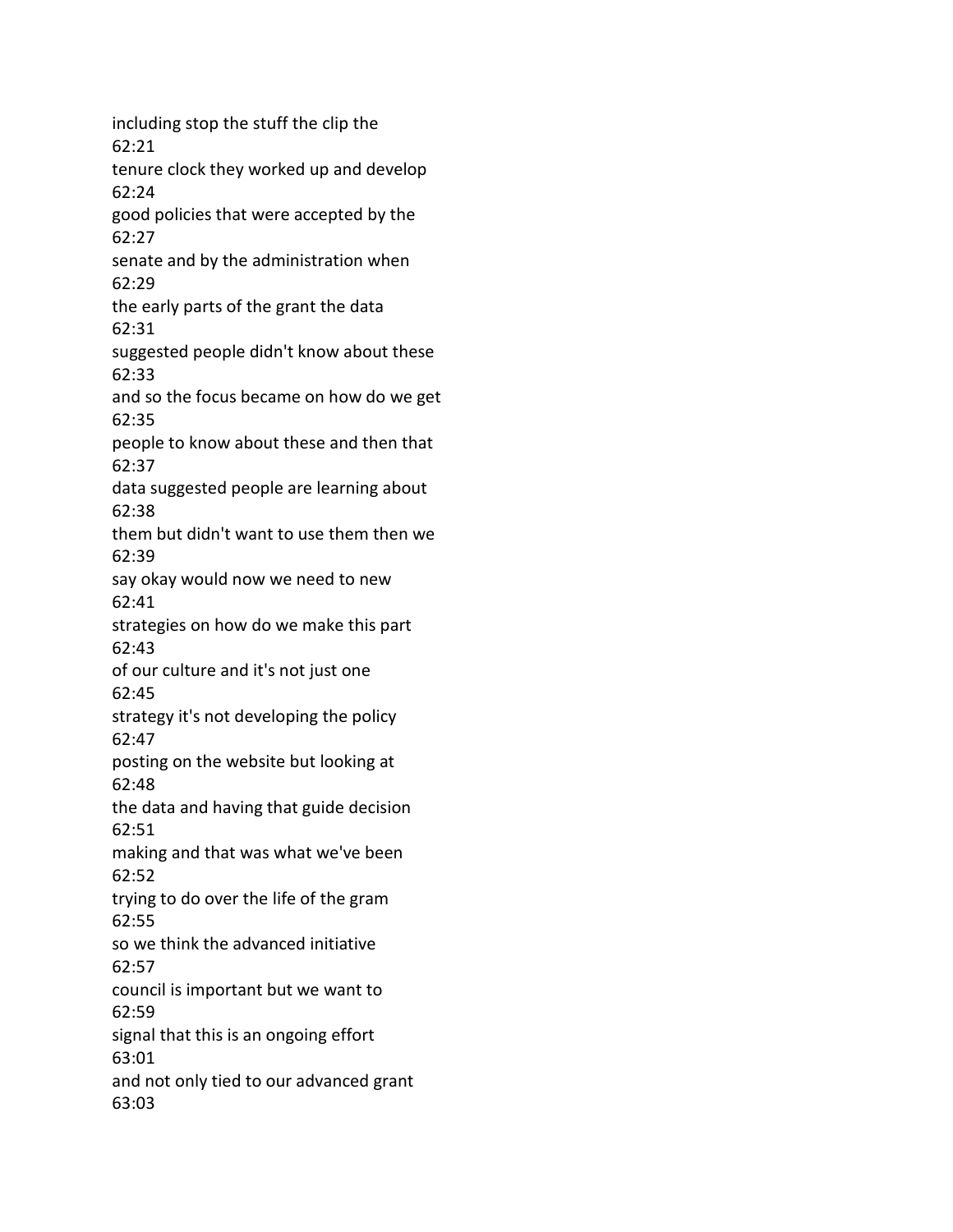so we've called the great strategy of 63:05 renaming it we have now going forward 63:09 next year the AIC will be gone and the 63:12 provost council and advancing women 63:13 faculty will exist the current AIC has 63:17 been you know working on this and 63:18 thinking through who should be what 63:20 should be the charge to this group who 63:22 should what should the membership be and 63:24 what's our model so this is how we 63:27 thought it through the charge the 63:28 mission of the council's to advance 63:30 equality and a diverse faculty workforce 63:32 by promoting positive working climate 63:35 for all faculty further the counselor 63:37 serves as an advisory capacity with 63:39 rising tide center so the council 63:41 reports to me and also reports or has an 63:44 advisory connection with the rising tide 63:47 center we want to make sure that there's 63:49 representation so the provost will serve 63:51 the director of the rising tide center 63:53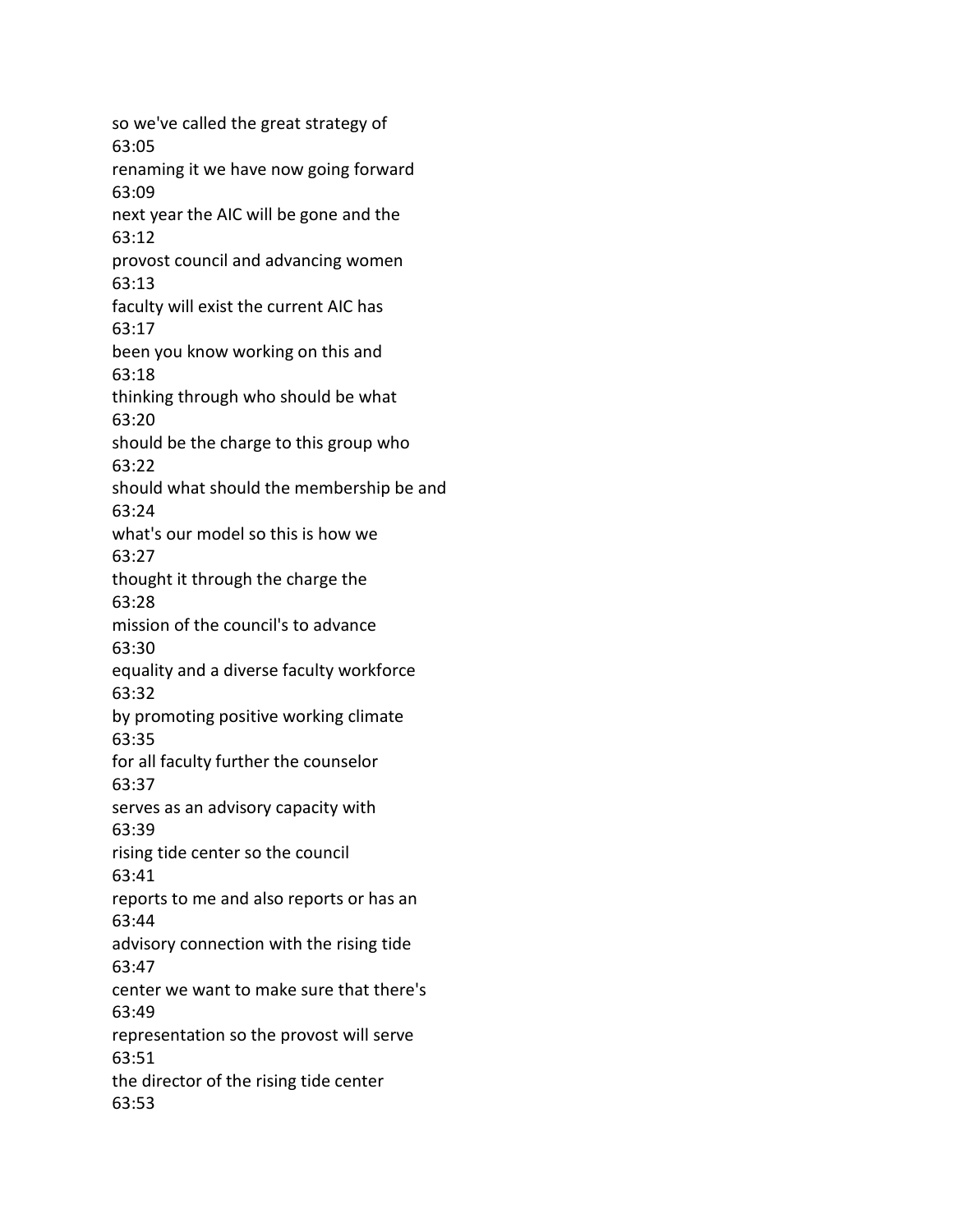with someone from the president's office 63:55 vice president from research all of the 63:57 deans executive director of Cooperative 64:00 Extension will be working with faculty 64:01 senate to have at least one faculty rep 64:04 from each college equal opportunity HR 64:07 director of institutional research our 64:09 representative from the male advocates 64:11 and allies group and we'll invite ask 64:12 them to participate as well since when 64:14 these issues 64:15 we relate to to Labor Relations the own 64:22 go through each of these but this is 64:23 what the council members 64:24 responsibilities are and I will 64:28 highlight the review the fourth one down 64:33 review campus data and make 64:34 recommendations review rising tide 64:36 Center assessments and make 64:37 recommendations part of the job of this 64:39 group is to be able to be as a group 64:43 that's holding the institution 64:45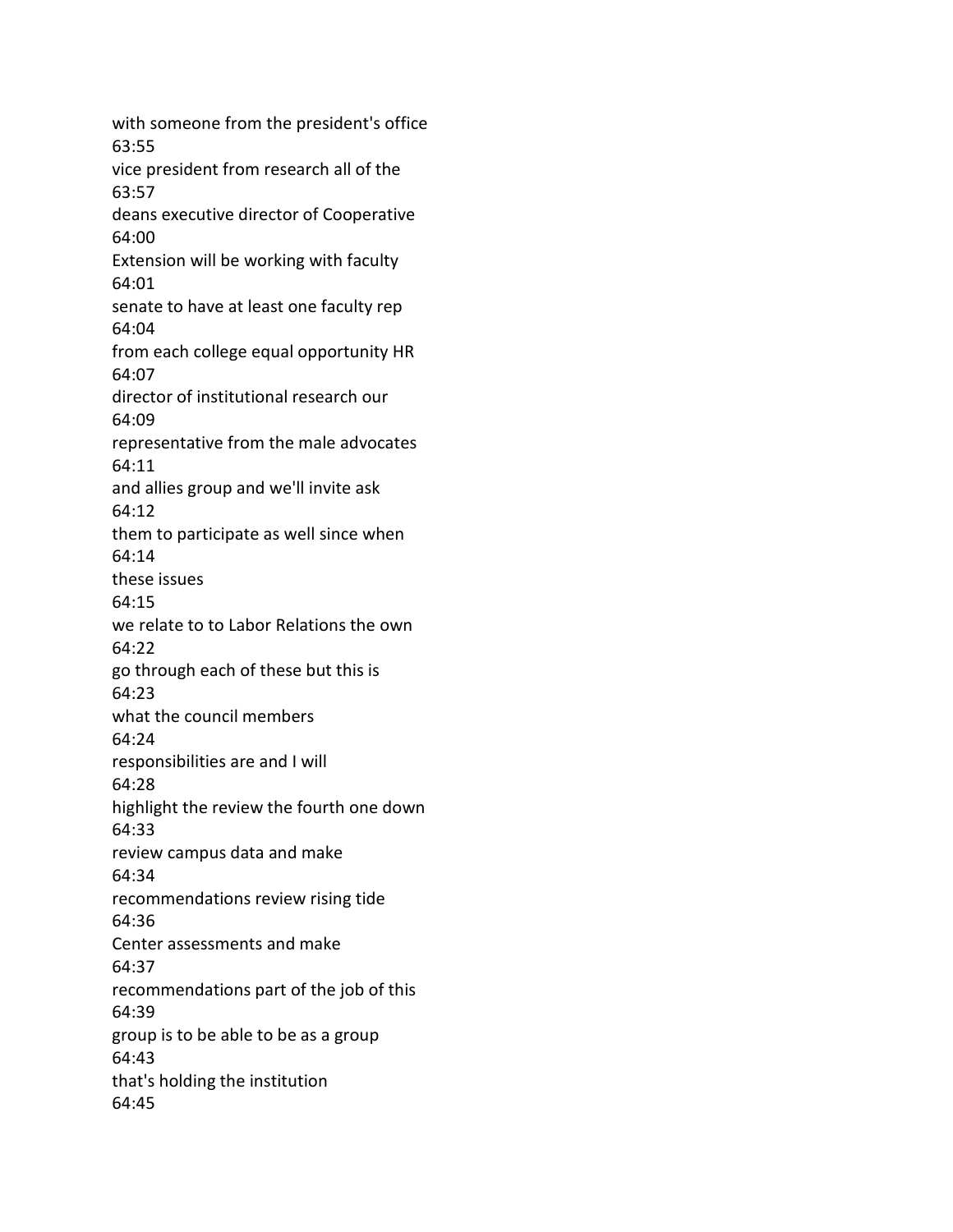accountable saying we need these data go 64:48 get them bring them back and now let's 64:50 look at them and now with those people 64:52 who you saw there let's think through 64:54 how to make decisions around these data 64:56 around policy around practices around 64:59 faculty and professional development to 65:03 imp eps and make a change between 65:05 buttons the provost council will have 65:12 subcommittees they'll be an executive 65:13 committee given the size of it to sort 65:15 of think through and plan to work for 65:16 the year one of the on growing ongoing 65:20 committees will be a data tracking 65:21 committee so we're starting this work 65:24 already right now we have Stacy door 65:26 take out our team my chemist and Karen 65:28 Horton working on this there are media 65:30 charges to identify what are the data 65:32 the council need to look at what we want 65:34 to do is say okay what are the data 65:35 let's develop a plan and a schedule when 65:38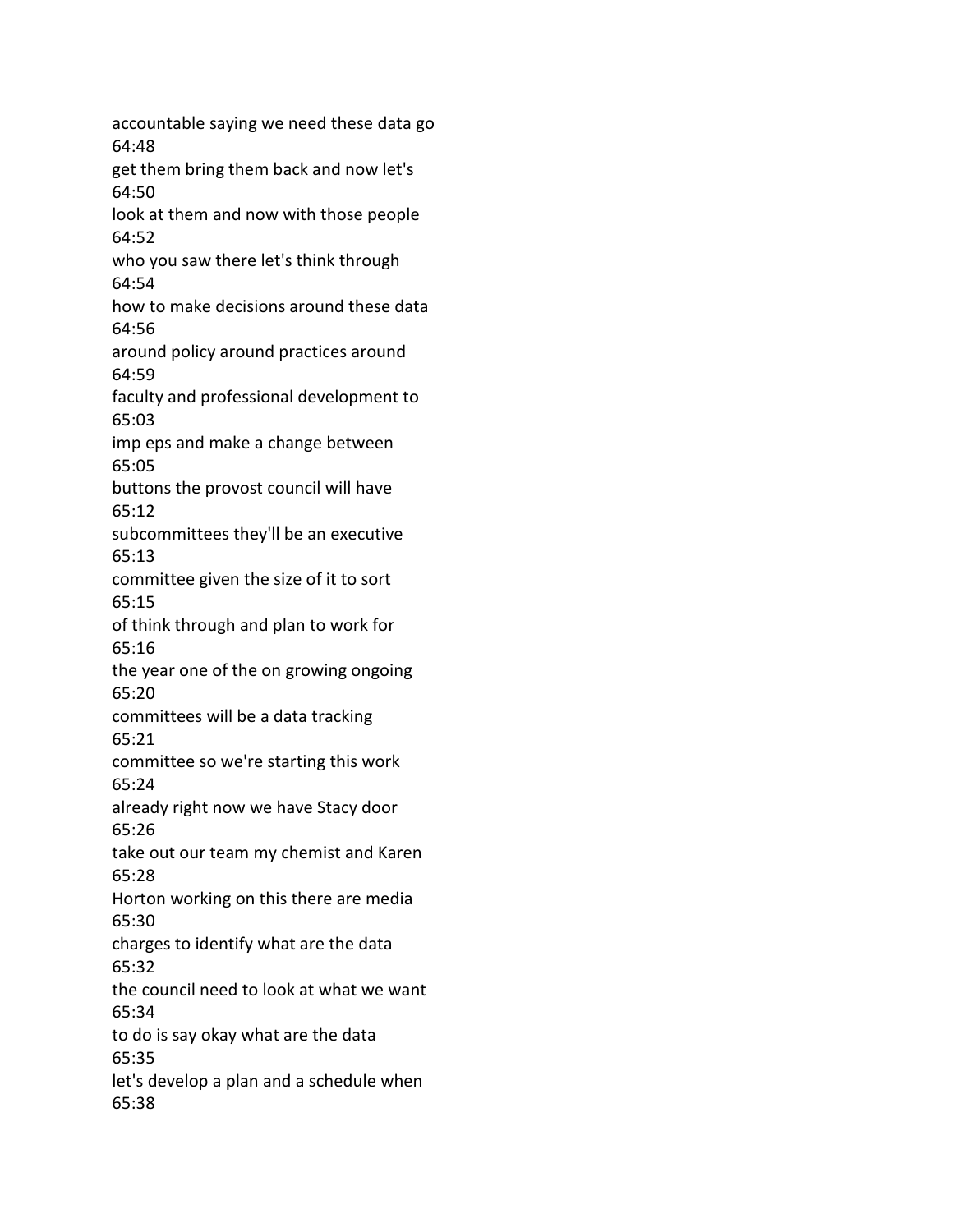will you look at this we've let climate 65:40 data now from 2015 will be the next time 65:42 we'll look at climate data what data 65:44 should we for what you know what should 65:46 be our questions how should we go about 65:48 getting those kinds of data as an 65:50 example we look regularly at the gender 65:53 makeup at each rank in the the 65:56 university to give us suggestions about 65:58 where work needs to be done we'll also 66:01 anticipate having ad hoc committees 66:03 committees that may not necessarily be 66:05 ongoing standing groups but to address 66:08 specific issues one issue that's come to 66:10 my attention and others is around in the 66:12 proper use of course evaluations and our 66:16 their gender biases in course evaluation 66:19 there's a literature on this right like 66:20 all literature's it's imperfect but we 66:23 should understand that literature we 66:26 should look at our own data 66:27 and come up with some guidelines so to 66:30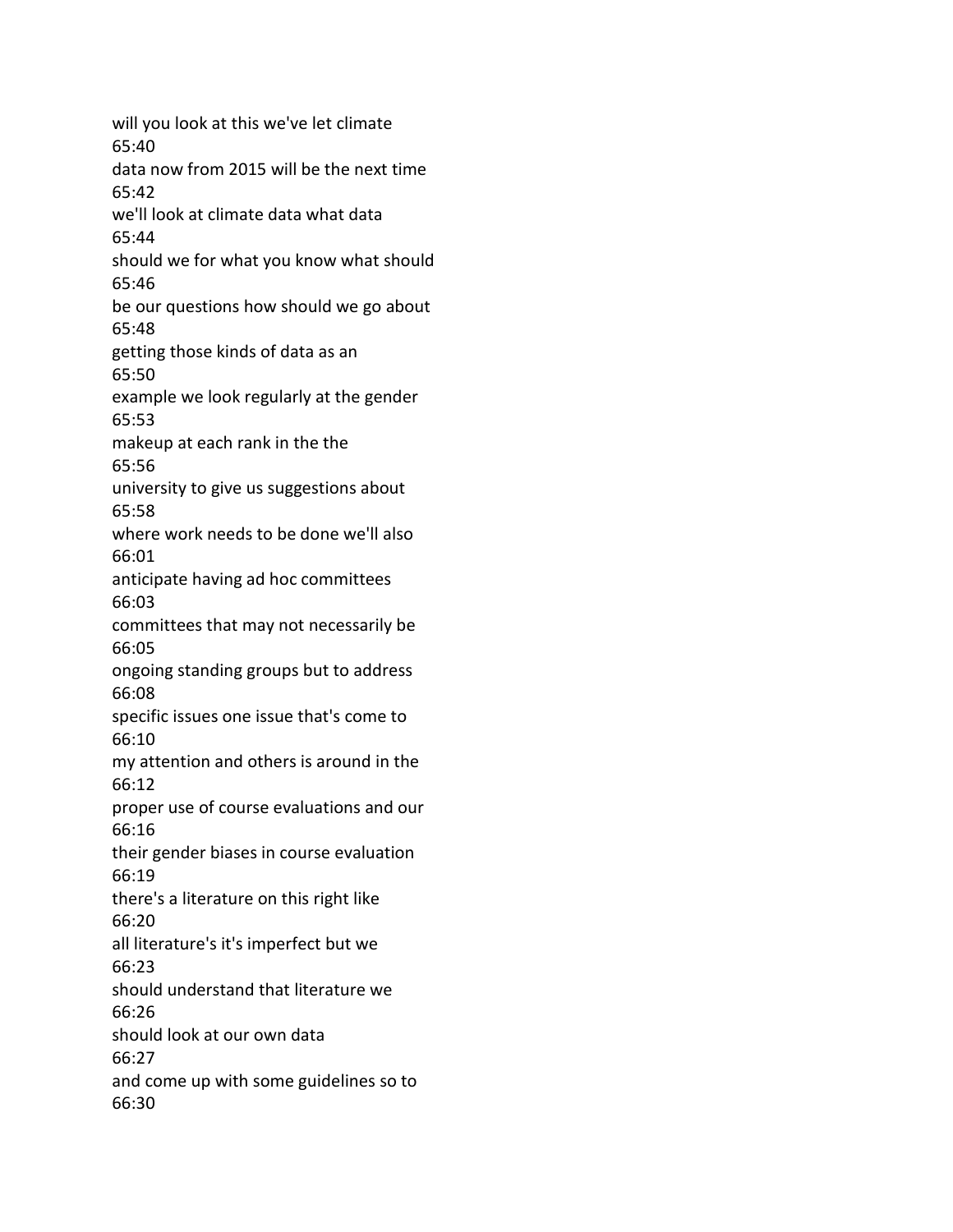provide to be helpful to peer committees 66:33 chairs Dean's provost and presidents in 66:35 thinking about how do we use these data 66:38 that's the course evaluations in the 66:41 best way right so we've got a group now 66:44 working on that looking at that and you 66:48 can read the charge to them there i'm 66:50 asking for guidelines now again in case 66:52 you're you're concerned that we're sort 66:54 of empowering this group no remember 66:56 their advisory they would give it 66:58 recommend set of recommendations to me 67:00 I'll work with faculty senate on the 67:02 here these recommendations now how do we 67:04 get this information out working 67:07 together to our peer committees etc so 67:10 that we're using this in a wise way 67:12 that's how that's a I go through that to 67:14 give you an example how we foresee the 67:17 Provost Council work there'll be 67:18 standard things that will be looking at 67:20 on a schedule overtime standard data and 67:25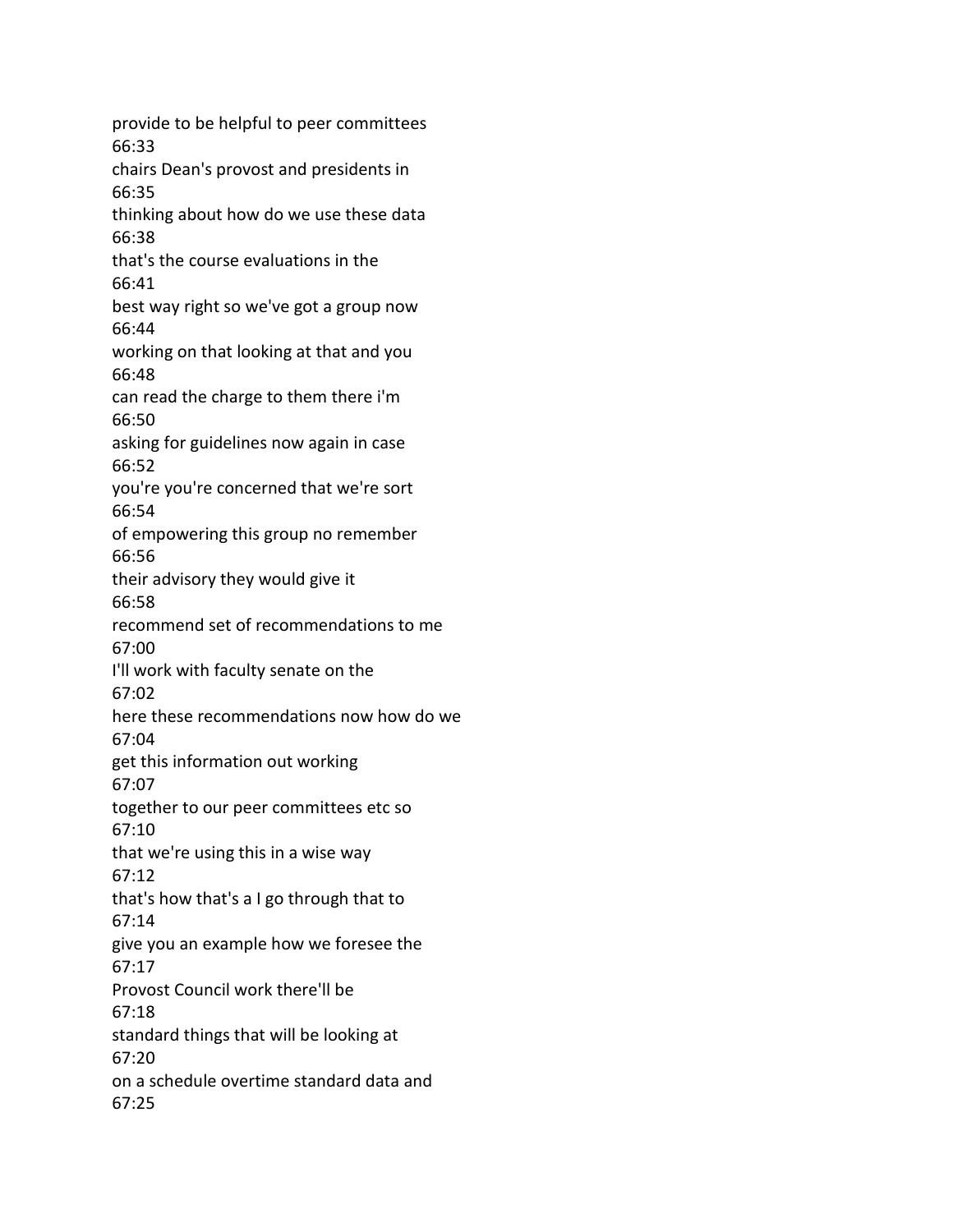and you know developing strategies to 67:30 address policy and practices but will 67:32 also want to look at what our issues 67:34 that we need some special focus on and 67:36 that we ad hoc committees form the other 67:42 thing we're going to be doing is 67:43 continuing the rising tide center the 67:45 rising tide center was funded by the 67:46 grand wonderful thing about Graham's 67:47 you've got a few bucks you can do you 67:49 can do things so how are we going to 67:50 maintain this well there I the advanced 67:53 rising tide center will become the 67:54 University of Maine rising tide center 67:56 and this will be an ongoing part of the 67:58 the institution structure the mission is 68:01 to improve gender equity on campus and 68:04 throughout our university community now 68:07 how do we do this under these 68:09 challenging financial times what we've 68:11 done is we've taken resources that were 68:13 the win the women's resource center when 68:16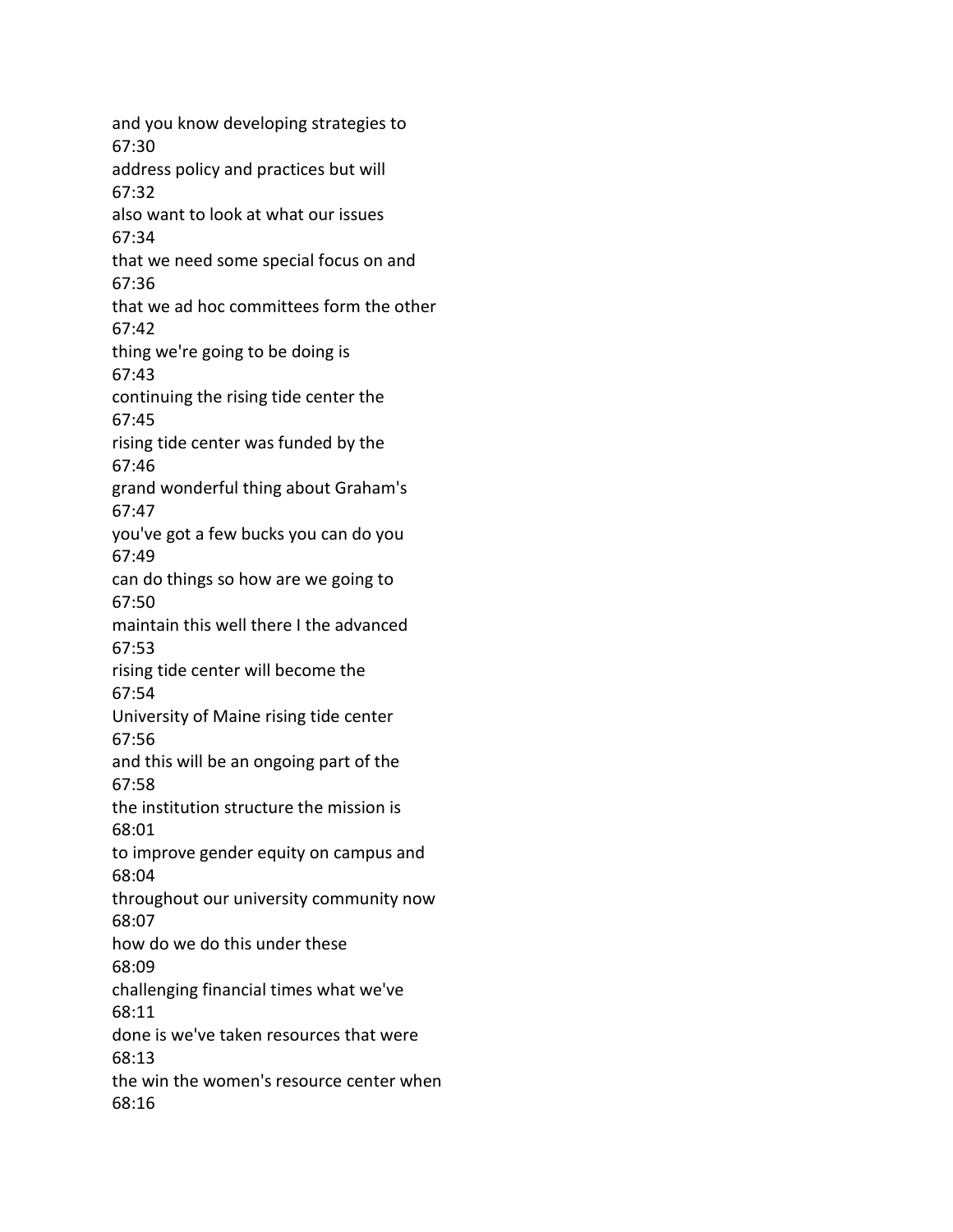the work lumens resource center will be 68:18 folded into the rising tide center the 68:21 central administration President hunter 68:23 and I are of invested resources when we 68:25 went to one of our budget talks you took 68:27 that we talked about strategic 68:28 investments one of our investments is in 68:31 supporting the rising tide center we're 68:34 also building stronger relationship and 68:36 partnership with women's gender and 68:37 sexuality studies where I'll now recruit 68:41 a director of the rising tide Center who 68:43 will have a joint appointment in wind 68:44 women gender and sexuality studies we're 68:47 quite excited about this pulling 68:49 together the academic sort of side the 68:50 teaching research side with this more 68:53 public service policy side to have 68:56 similar folks at the table so there will 68:59 be a rising tide center director we've 69:02 done a national search that search is 69:04 ongoing right now mark Brewer is 69:06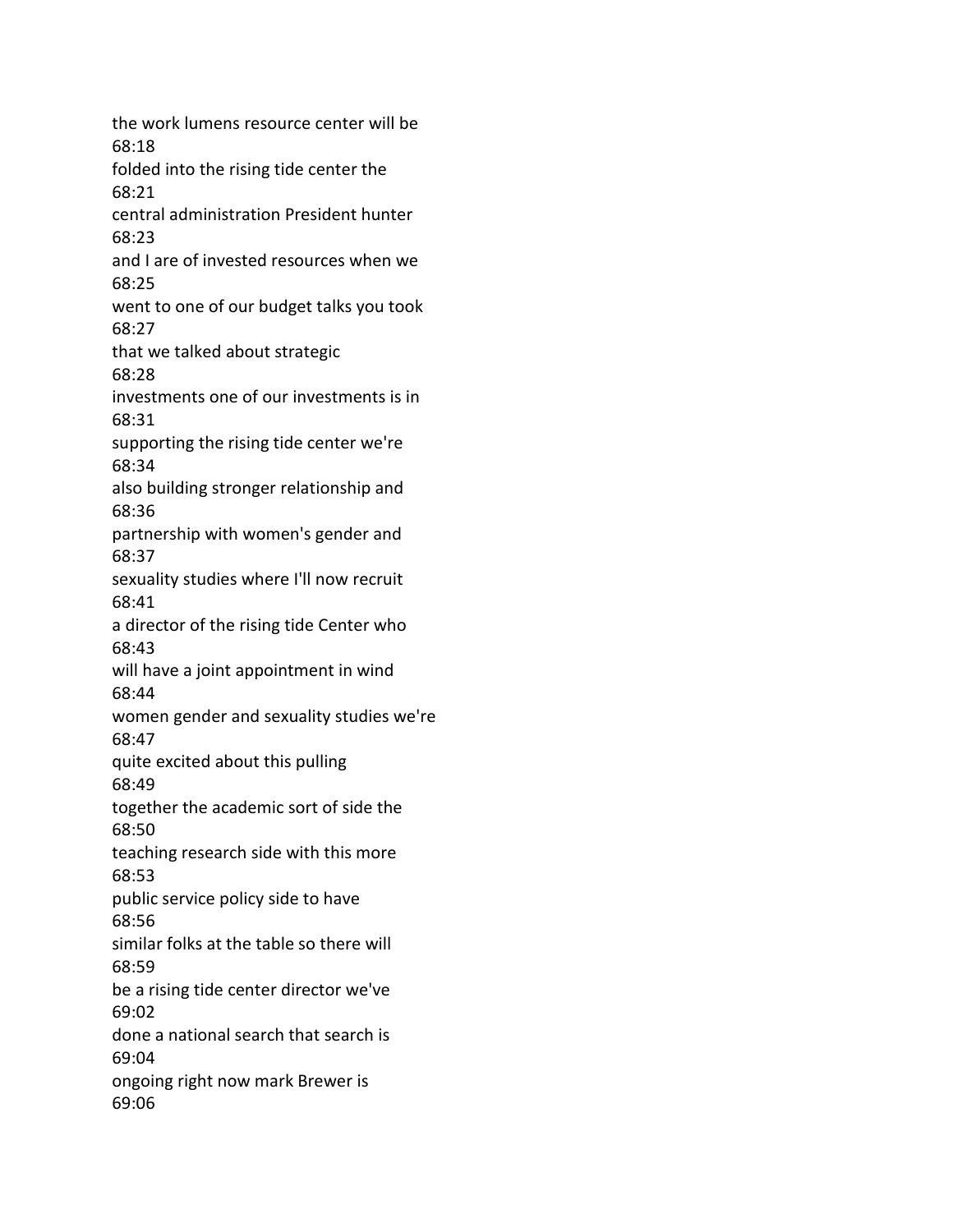chairing that marking back there we have 69:09 two folks we're somewhere in law in the 69:12 process of being scheduled for on-campus 69:14 interviews keep your eyes out we'll make 69:16 sure we get worried about that I'll be 69:18 an administrative specialist is graduate 69:20 assistant under graduate assistant I 69:22 want to talk a little bit about the 69:23 rising tide professors this is an 69:28 interesting idea there's rising tide 69:29 professors so this is an idea that we 69:32 this is our effort to try to keep a 69:34 focus and to keep bring different voices 69:36 to the table in looking at these issues 69:39 we want to reach out to our faculty and 69:41 so and we also want to tie in a 69:44 commitment from our colleges to continue 69:46 to work to this kind of work so what 69:48 we'll be doing is putting out a call for 69:50 rising tide professors to be a rising 69:52 tide professor you need to make a 69:55 proposal you make a proposal about some 69:58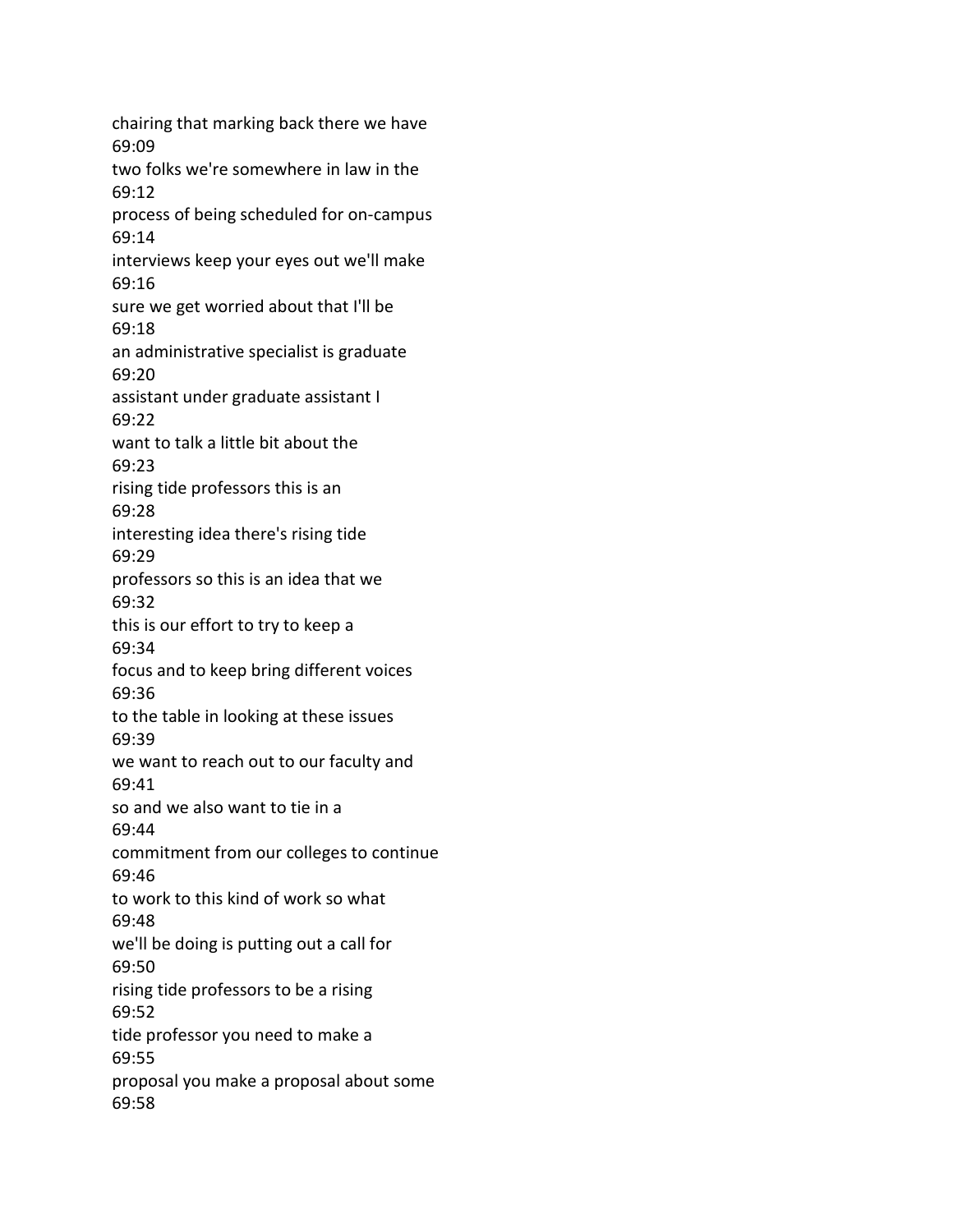project you want to work on related to 70:01 the goals of the rising tide center it 70:03 can be within your own college or even 70:05 your own Department this proposal goes 70:08 to your Dean and the deans have all made 70:11 a commitment to be supportive of this so 70:13 the deans will be funding these projects 70:16 if the you know what that means what is 70:19 the glue what would be the compensation 70:21 for rising tide professor that will 70:23 depend upon what the project is for more 70:26 ambitious project that'll be a course 70:28 buyout or other kinds of compensation 70:31 for other projects there may be other 70:34 ways whether college to be supportive of 70:36 of the work we're we're be sending out 70:41 these proposals annually the 70:42 appointments will be from one to two 70:44 years depending upon what the what the 70:46 project is and the college's work and 70:48 commitment to it this right the rising 70:51 tide professors will serve on the rising 70:53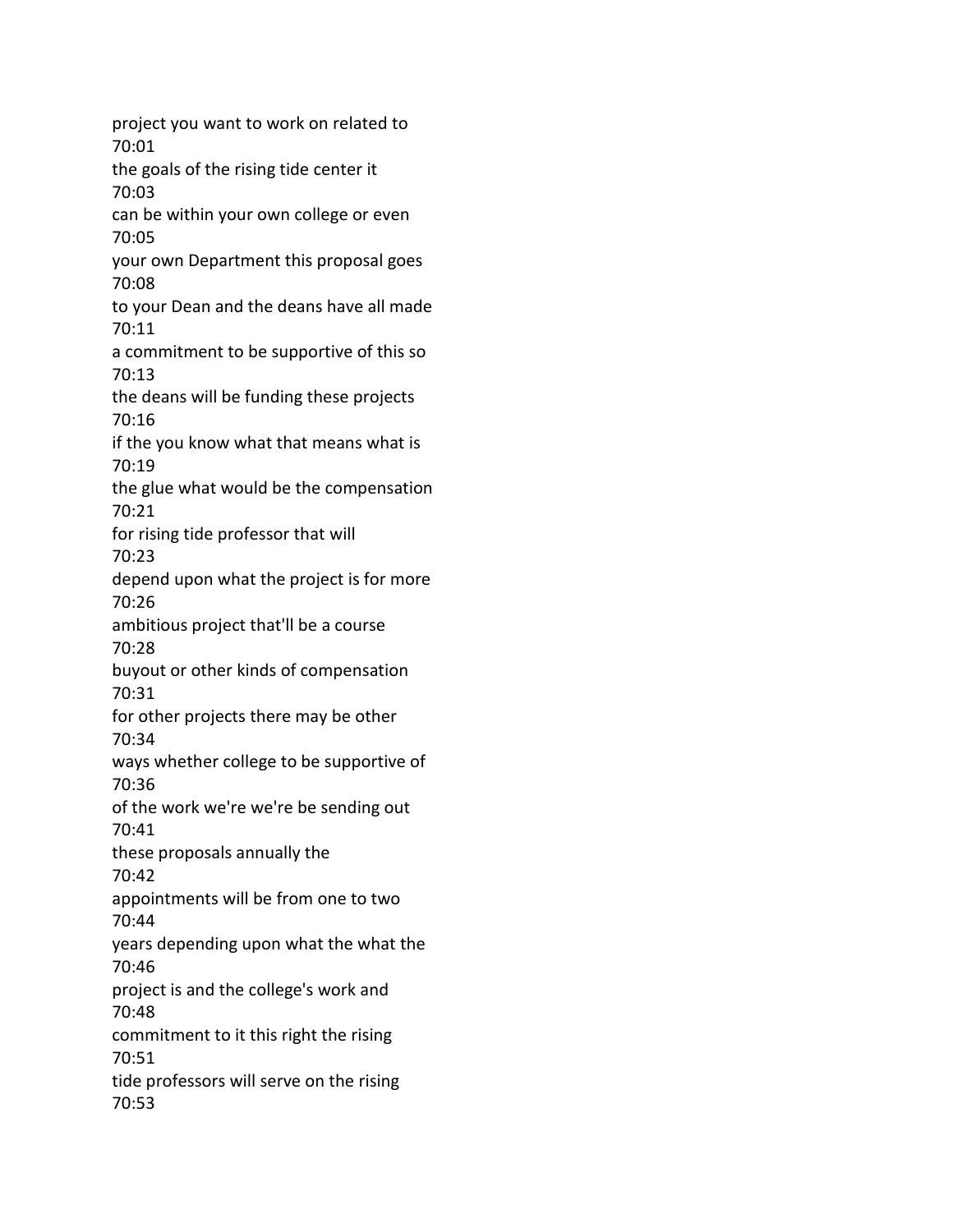advisory council and be participating in 70:56 the thinking through of the work of the 70:58 rising tide center so again the idea is 71:00 that we want this to be you know part of 71:03 the life of the campus we don't want 71:05 there to be one of the rising tide folks 71:06 and they're over here and the rest of us 71:07 are off doing our work when annually for 71:10 me to challenge the university community 71:12 to think about would you be interested 71:14 for to spending you're focusing on these 71:16 issues working with us to advance these 71:18 issues at the University the other 71:20 pieces of course with this duel with 71:22 this joint appointment we want to build 71:24 stronger ties with the wind women's 71:26 gender and sexuality studies the the 71:28 missions there are distinct missions but 71:32 there's also overlap and we want to make 71:33 sure that we were building on each 71:35 other's strengths and creating a synergy 71:38 now one of the other great things that 71:40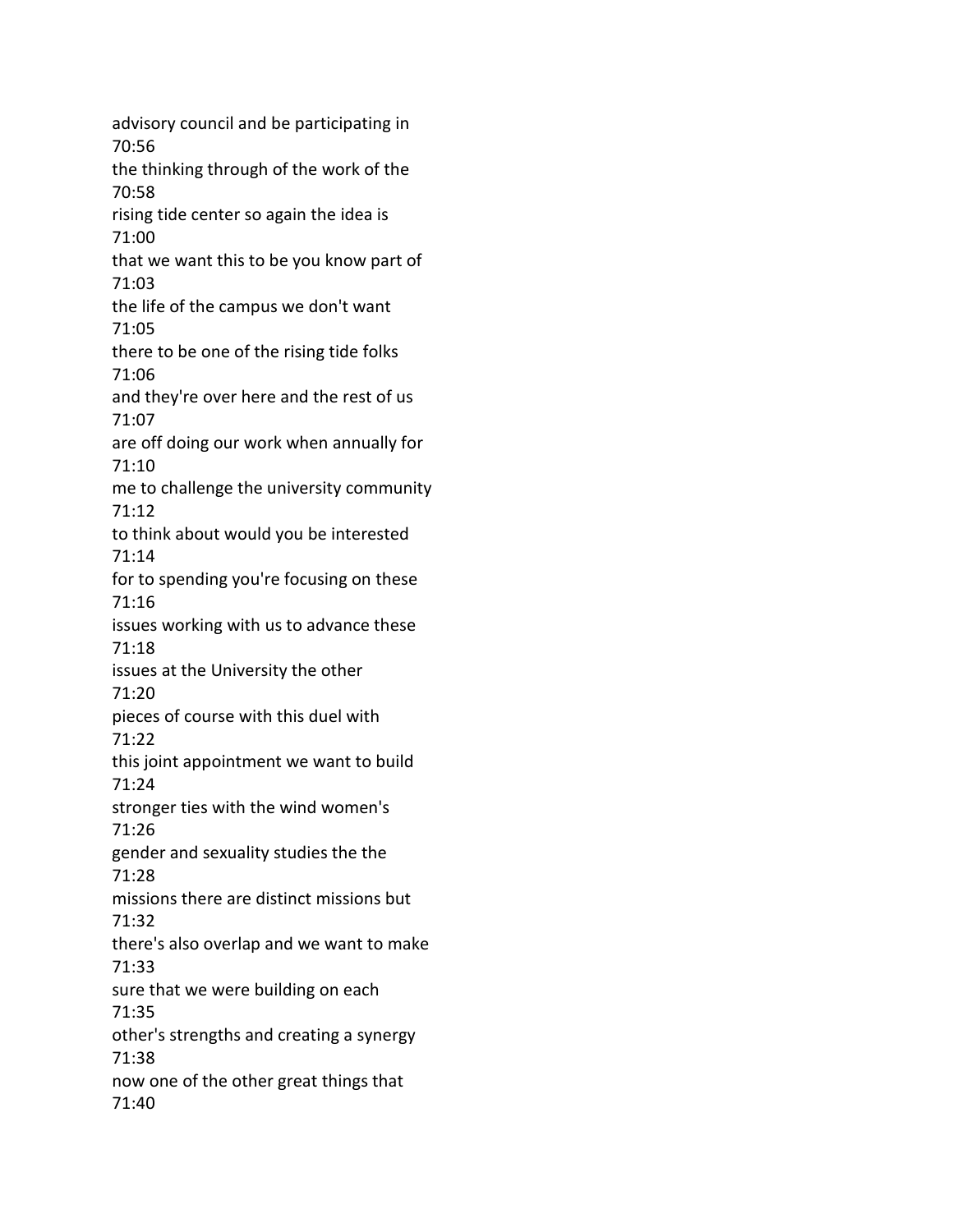had been done with the rising tide at 71:42 the rising tide center with the help of 71:44 the advanced grant was the faculty 71:46 development opportunities and Amy showed 71:48 you some of the results of that and 71:50 again that's one of the wonderful things 71:51 when you've got some bucks put out and 71:53 you get support until we wanted to 71:55 maintain the work of the faculty 71:59 development and we've been very 72:00 fortunate and she was here I would think 72:03 I'll think her anyway but at the 72:04 president Hunter has taken a lien on 72:06 this she has created the Susan J hunter 72:11 fund with her own her own donation to 72:15 the University she created this fund now 72:17 the fun was also built around the time 72:19 of her installation we did a call out 72:22 for for contributions to it and we had a 72:25 fundraising dinner for folks to 72:27 contribute to the susan j hunter fun 72:29 what the fund is going to be used for is 72:32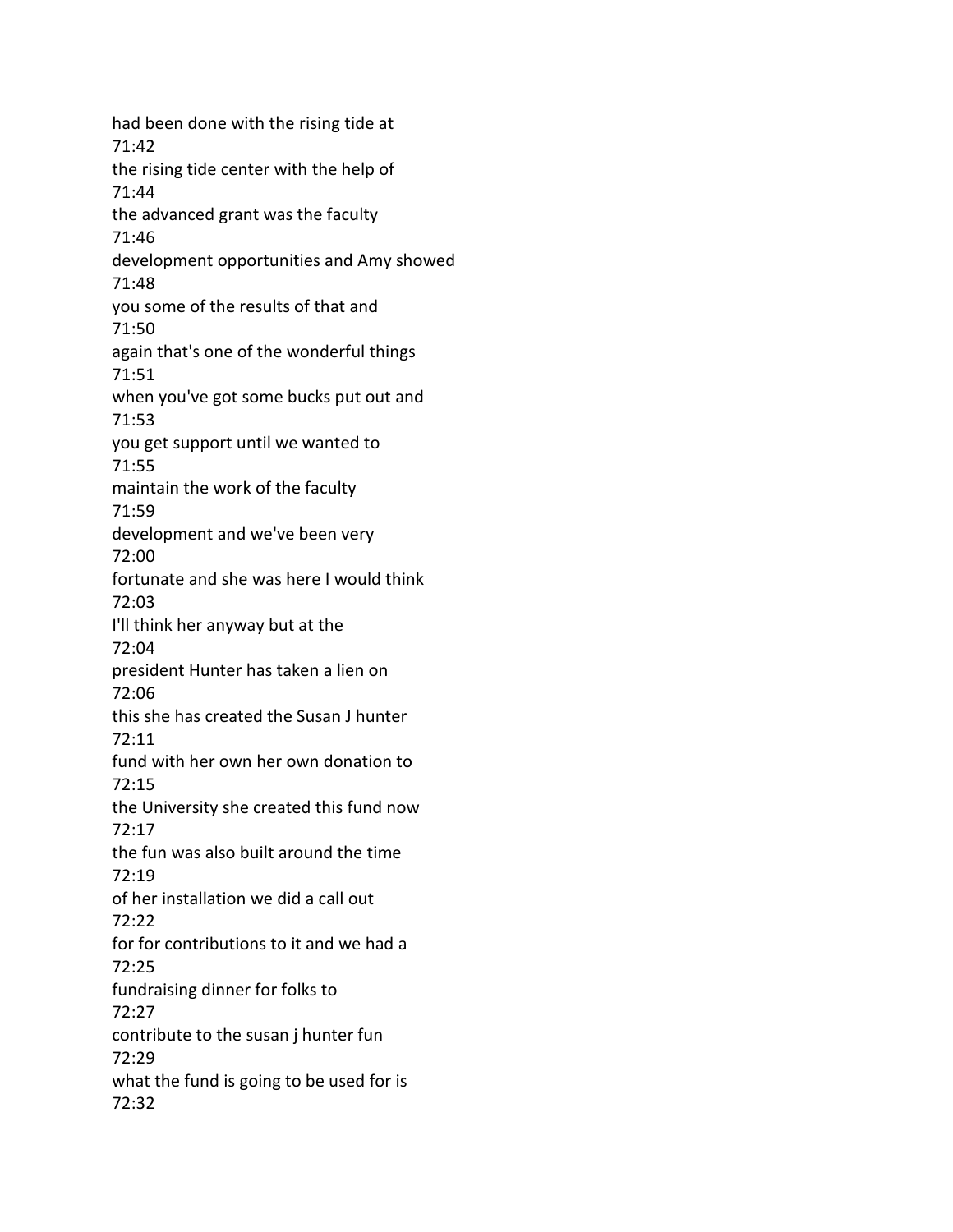to continue the work of professional 72:34 development for faculty with a to blur 72:39 for me really exact words but with a 72:41 inclination towards supporting women and 72:44 fat and underrepresented faculty in 72:46 professional development so we'll use 72:48 the funds that come out of this is an 72:50 endowed fund so we we anticipated you 72:53 know going on in 42 atique and we hope 72:55 we all saw out there continuing to raise 72:57 funds for it that each year there'll be 72:59 a call for faculty development proposals 73:02 and we'll use the Susan J hunter fund 73:04 which will be the responsibility 73:06 izing tide center to manage and dispense 73:08 to continue this work and providing 73:12 providing faculty development 73:14 opportunities for our faculty 73:16 particularly women and other 73:17 underrepresented faculties so that's 73:21 kind of where we're at now in terms of 73:23 the work that we've done and our plans 73:26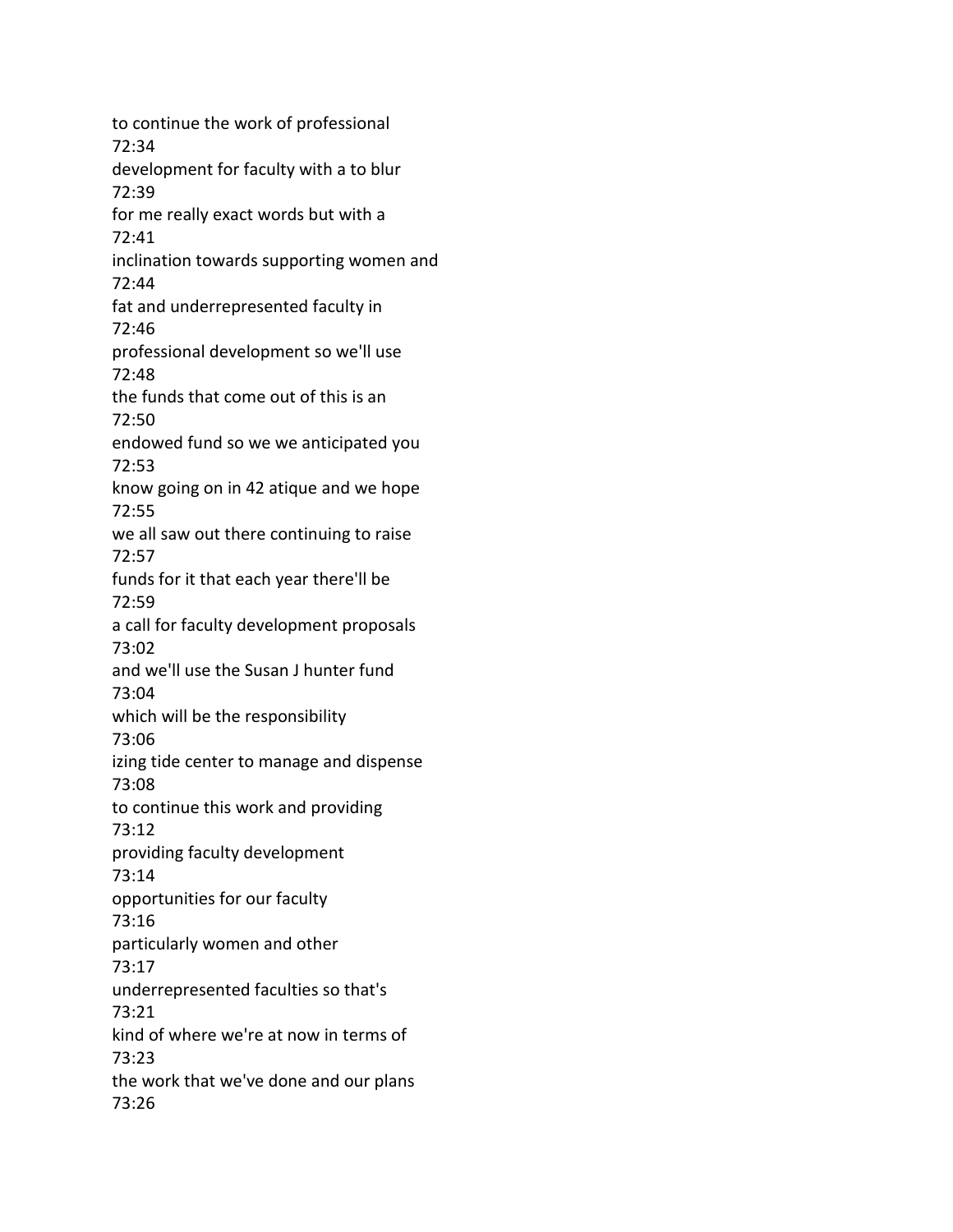moving forward at this time I'm taking 73:29 any questions or comments 73:34 yes yeah I'm curious about how much 73:38 bigger than they have been gathered so 73:39 far about new hires or highers over the 73:42 last ten years into tenure-track 73:45 positions and whether more women are 73:48 entering the papas aureate as you do you 73:52 do up here I can tell you that it has a 73:55 part of the data subcommittee that 73:57 that's a piece that we're looking at 73:59 fairly closely I mean part of it is that 74:01 we for the grant we had to limit it to 74:04 just tenured and tenure-track faculty 74:06 because of NSF guideline but for going 74:10 forward our goal is to basically expand 74:14 that and so when you do that you created 74:16 you had set of definitions that have to 74:17 be looked at and so I think we'll have 74:20 some data for you about that but we just 74:22 don't have it yeah because thirty 74:26 percent thirty two percent eat much 74:31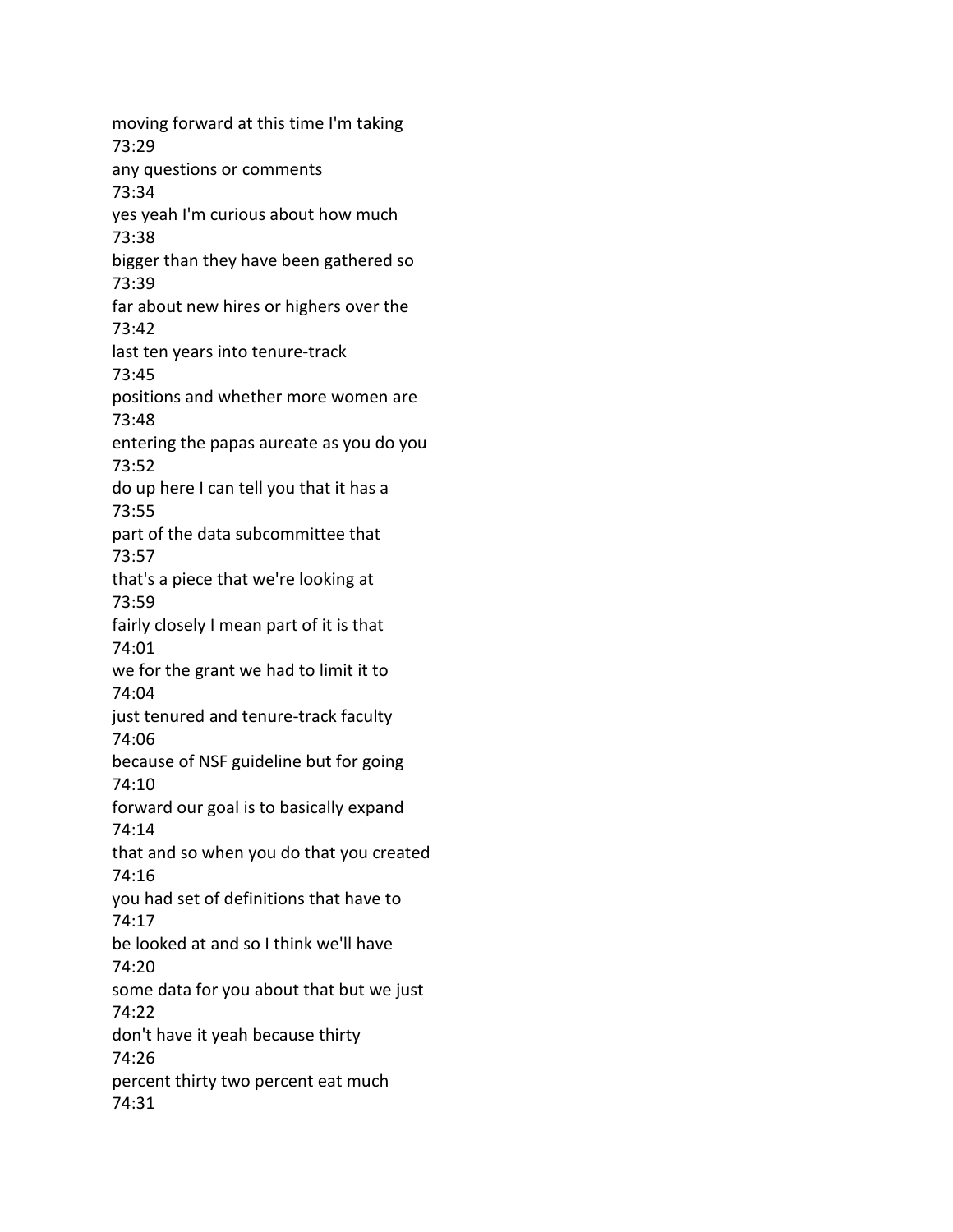right there well it's more than four 74:34 percent buddy time there's a lot of us 74:38 let's go because obviously you're not 74:40 hiring up the junior level and succeed 74:45 there are questions 74:49 we I think we all agree that 74:52 congratulate of the rising tide group 74:55 and thank everybody that's put so much 74:58 work into it including your chest I will 75:06 say I've been involved with a whole 75:08 variety of initiative university but 75:10 this is the most committed 75:11 hardest-working where we are nervous 75:17 about the grand pending hope you guys 75:19 going off in the plains that's what we 75:21 put a lot of thought into how to keep 75:23 that momentum investing engaged in this 75:26 again we're hoping to the Rose console 75:28 on advancing new faculty that would be 75:32 when that rizal dutiful we're nervous so 75:35 this grant could not be renewed network 75:37 as I recipe this time the Langley am 75:41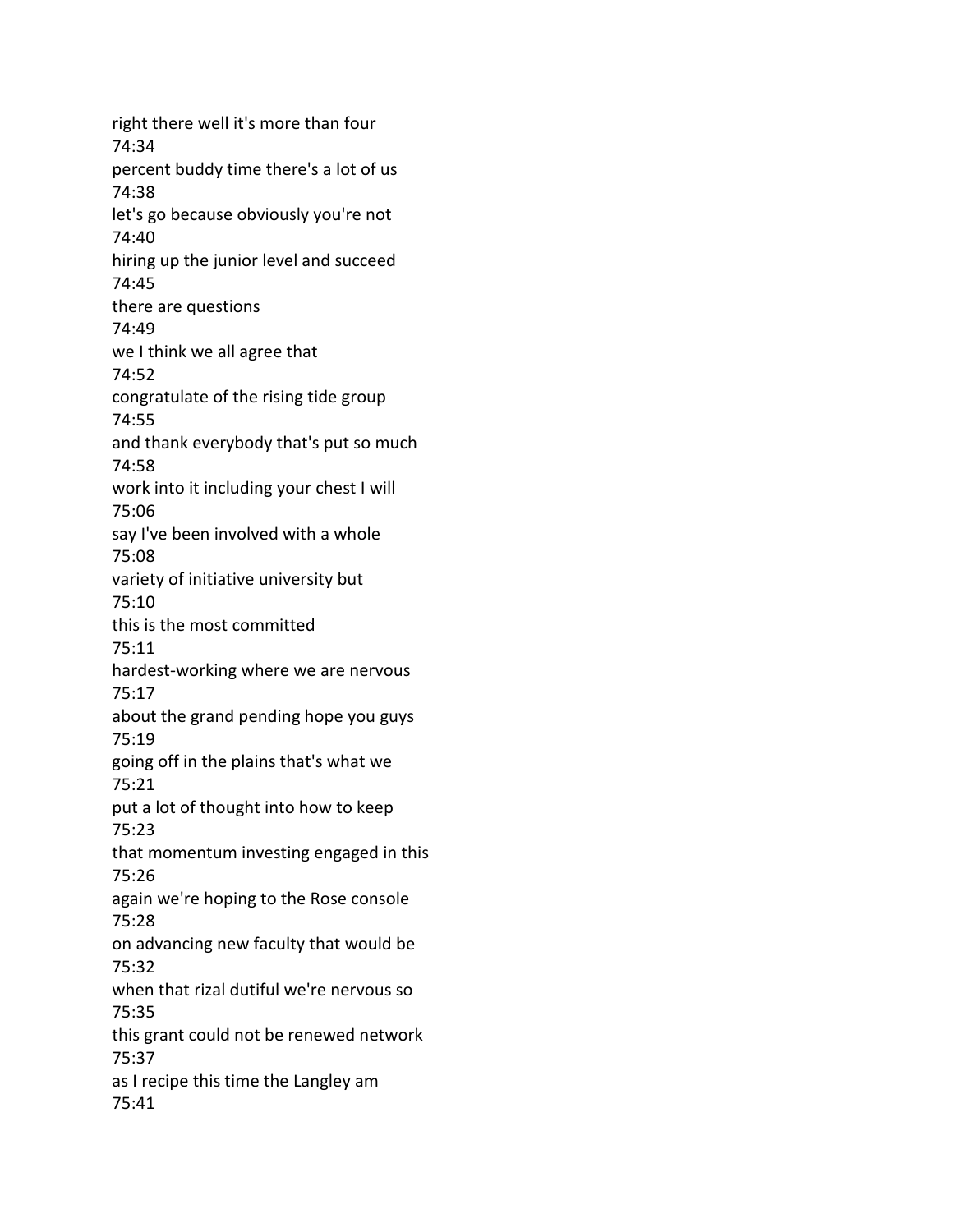from NSF others are we can 75:46 there one time making this help an 75:48 institution do this what we've done 75:50 kickstart change I think the data may be 75:53 others could talk about where I can live 75:55 and I've it if you look at the first 75:57 generation of institutions that got 76:00 advanced awards you know they made some 76:02 changes but were they really started to 76:03 see more significant impact was ten 76:06 years out my rights isn't in years up 76:09 when they got their awards and that's 76:11 nice foundations ideas again look at 76:13 your policies and practices create some 76:16 things that will have some stability but 76:18 the greatest designed to kick-start that 76:20 work not to fund it on there looking for 76:24 the institution make a commitment this 76:26 kind of work as well obviously the grant 76:31 was intended to support particularly 76:33 work on women and the sciences and in 76:37 STEM fields then the renaming of the AIC 76:41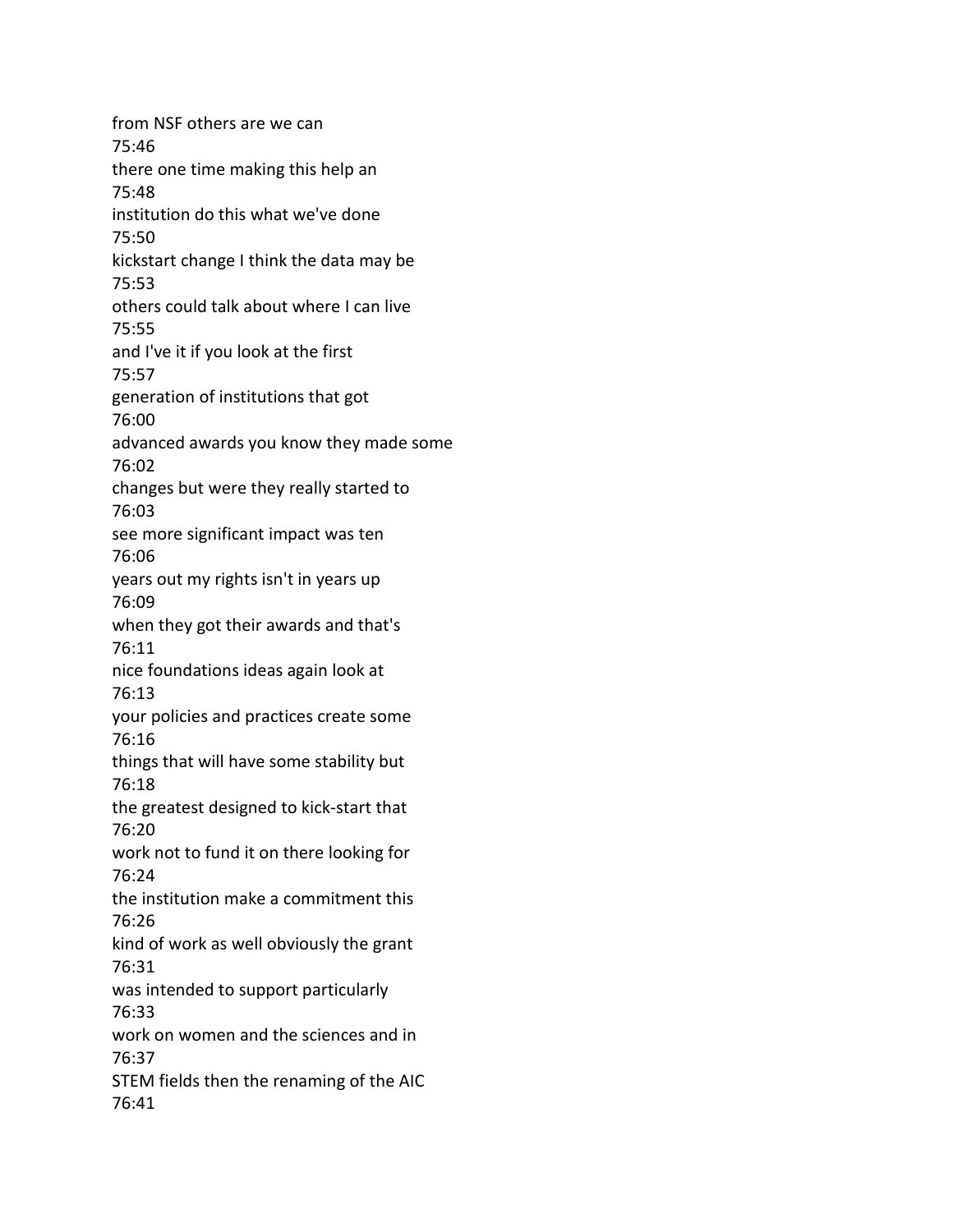towards the different purpose suggest a 76:42 broader view of future activity could 76:46 you comment in more detail on how you 76:48 see future efforts surveying women 76:51 faculty as a whole without respect to 76:55 disappoint sure I mean I think again 76:57 most of our work has been had that as 77:00 the guiding principle of your themes in 77:03 the work is going to look at houses of 77:06 yet so as an example I can put a lot of 77:08 work into training around promotion and 77:12 tenure procedures from develop no slide 77:15 show me when I'm good training but we 77:18 did do to satisfy the grand living to do 77:22 that missed em social sciences just made 77:24 a decision oxygen 77:25 that training around the campus to make 77:28 those resources during the case I think 77:30 what the only real change I think we'll 77:33 be in being more explicit about that and 77:35 more maybe the name change that's part 77:39 of the thinking behind the name change 77:40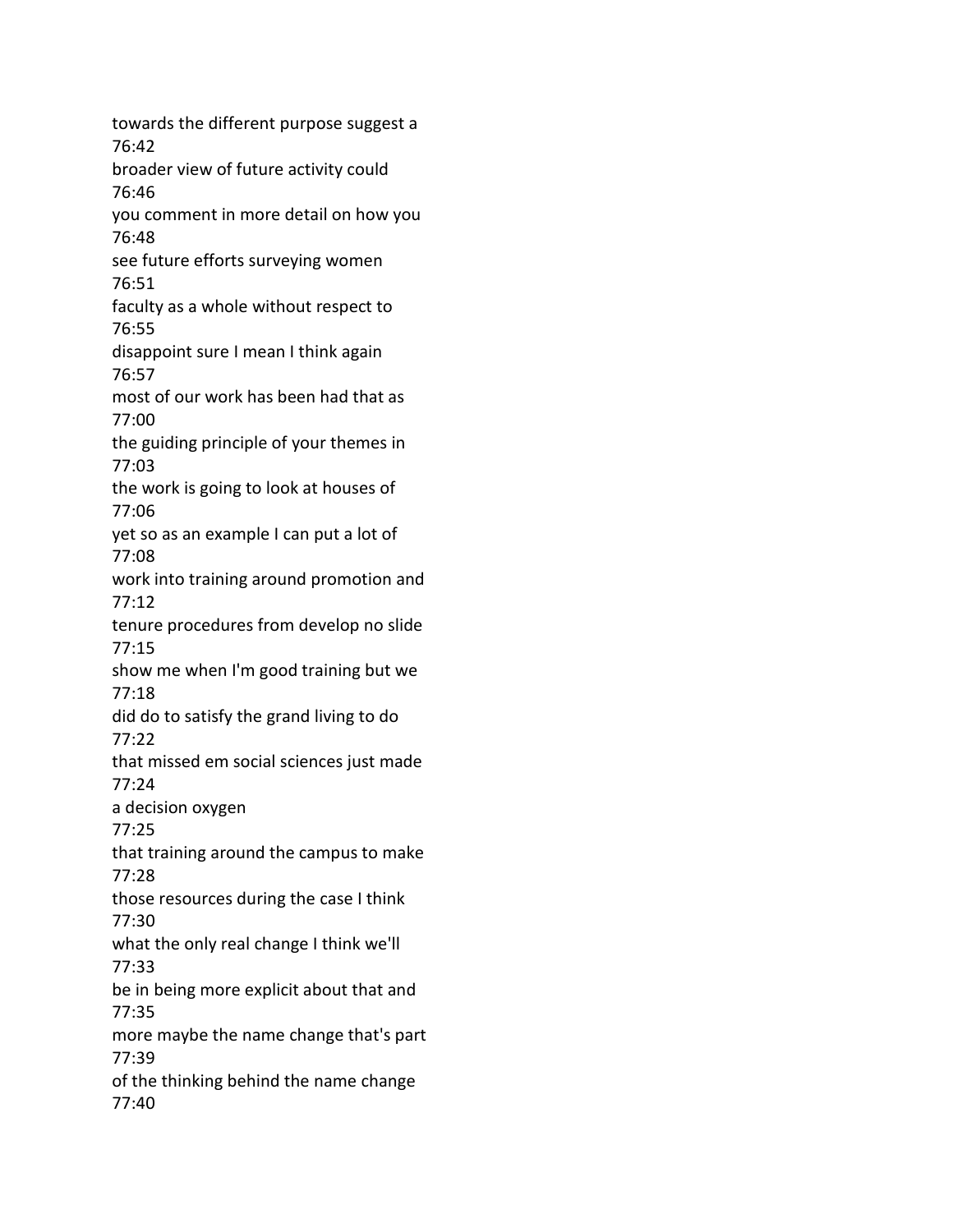is that we don't want people to do this 77:42 as well that's something we'll send this 77:45 broadly and again with our idea the 77:48 rising tide professors try to bring 77:50 faculty from wawa he was named positive 77:52 extension to come in and be part of the 77:55 discussion the the professional 77:58 development work i think is another 77:59 piece where there will be more 78:01 opportunity for more women faculty so 78:04 because of the mission of NSF the the 78:07 professional development grants the 78:09 rising tide Center has offered have been 78:11 limited to women faculty and stem and 78:12 the social behavioral sciences but the 78:15 Susan G hunter fund will provide 78:17 professional development funds for 78:19 faculty regardless of discipline they 78:22 gather for the entertainment part of 78:25 what we're looking forward to rising 78:26 tide director of the rising tide center 78:29 is on a good grant granting skills can 78:32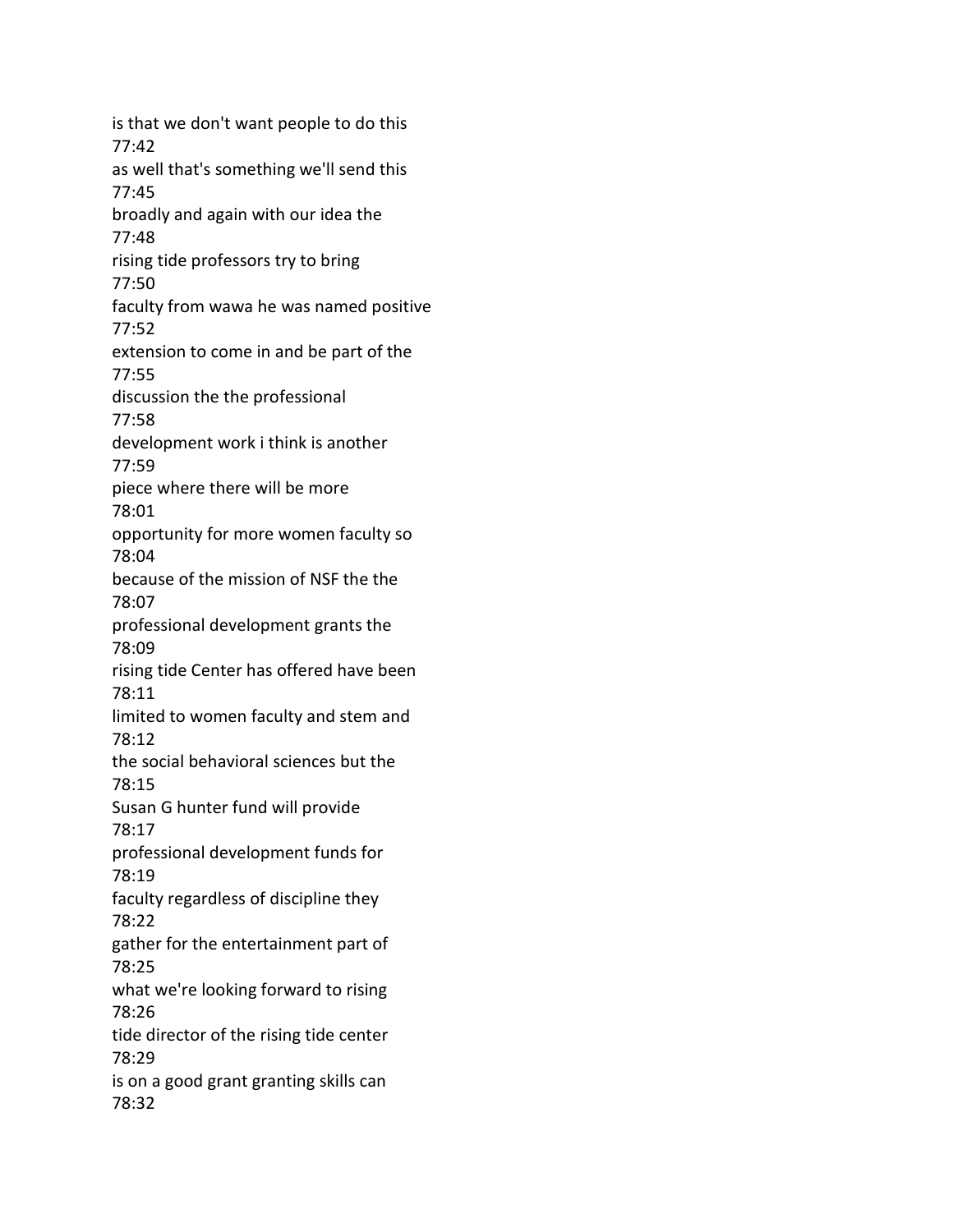get out there and look and they're all 78:33 being you know there's other sources of 78:36 funds that are not cardioverted to the 78:38 stem discipline 78:47 initiative deserve a lot of credit and 78:50 we've all profited from it and I really 78:53 like that you work infrastructure and 78:56 that's key to the continuing issues I'm 79:01 wondering about the when they're women 79:04 gender and sexuality studies program 79:06 which you know as you know since you've 79:08 been here has seen substantial cuts and 79:12 and which obviously couldn't be directly 79:14 addressed under the auspices of the 79:17 rising time and I'm glad to see a 79:19 partnership there there there plans to 79:22 develop when I mean more than the 79:25 program itself be going to turn I'll say 79:30 a couple things things over 79:32 I think you know the thinking was the 79:37 word studies program for these 79:39 promotions history run my hand got a 79:44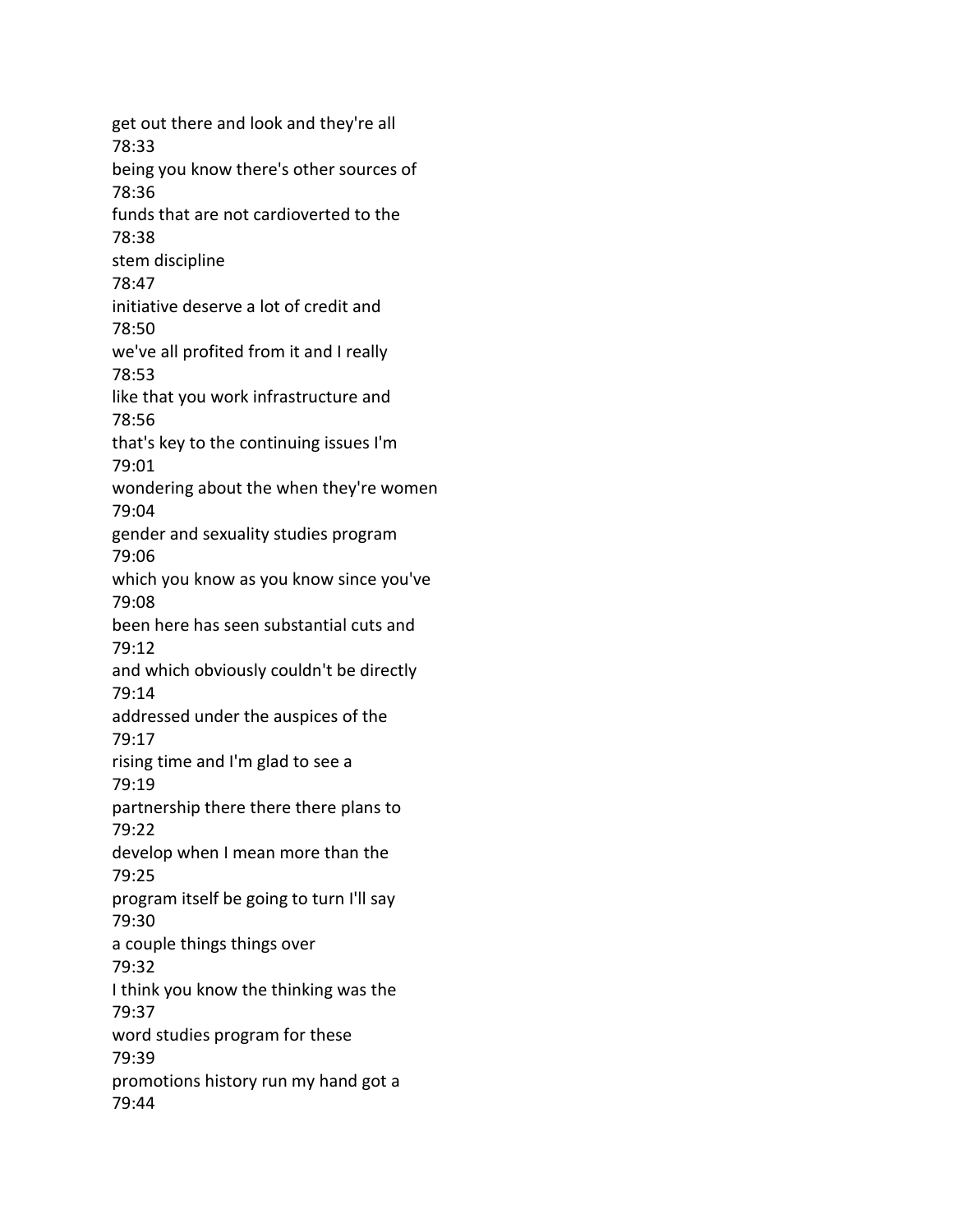wonderful job Macy doing three jobs at 79:48 one time succeeded they built a strong 79:51 cohort of adjunct faculty and to work 79:54 with them things are changing right it 80:00 was retired so I think the model really 80:03 has been to truck is in to look at the 80:05 joint appointment model we changed 80:07 Maisie's positions so this is tenured 80:09 faculty finding faculty joint employment 80:12 history rehired Thank You Elizabeth with 80:17 a joint of hundred in English an elder 80:19 rising tide professor will be and we're 80:22 hiring it at a higher rank we're hiring 80:24 someone at least the associate professor 80:25 level they will also have a joint 80:27 appointment likely of being one of the 80:29 social science disciplines and women's 80:31 and gender and sexuality studies but the 80:34 idea is raised to develop this in the 80:38 next sort of phase of that programs that 80:40 have this joint appointment model and it 80:43 happens reaching out to their colleagues 80:44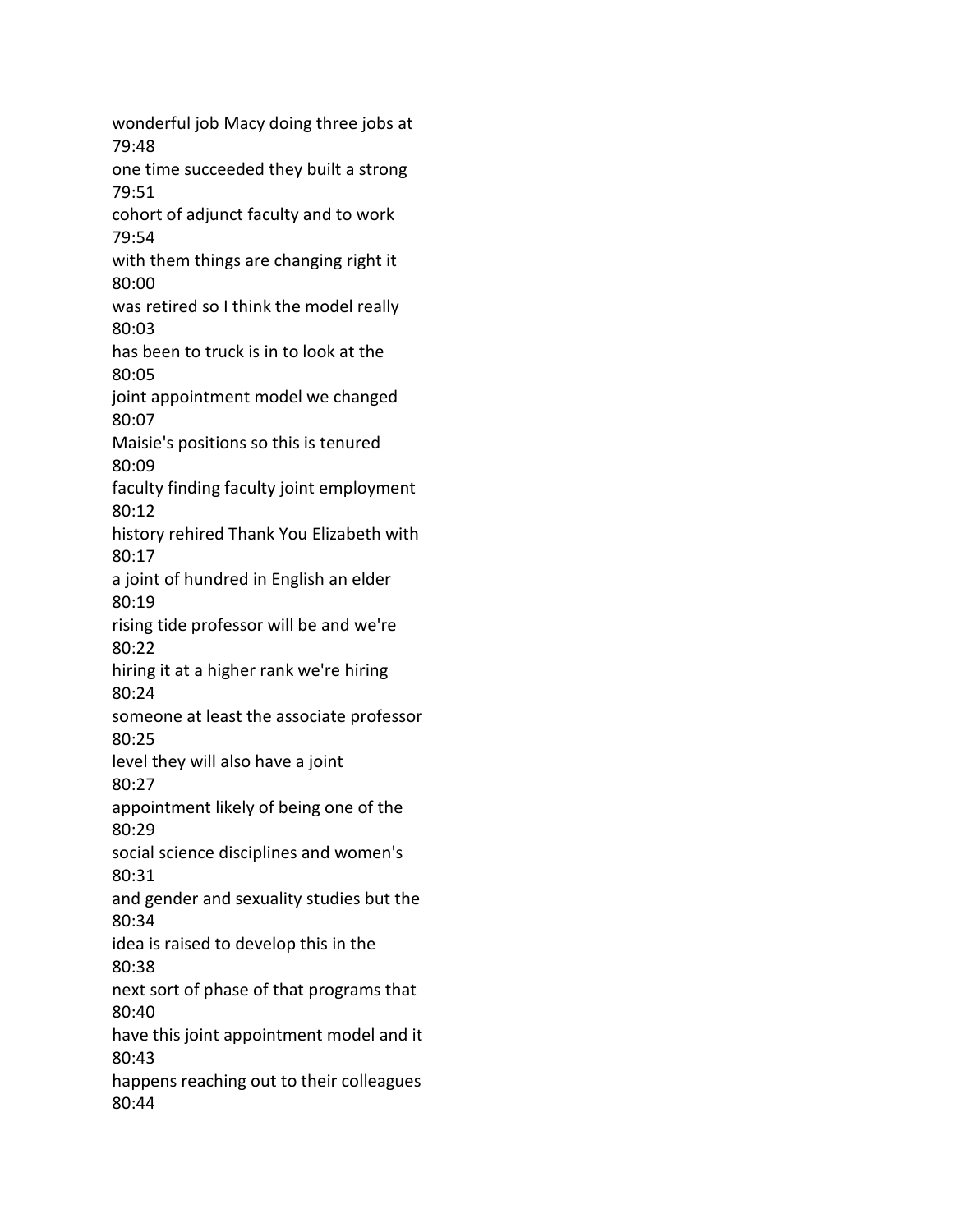in those units to bring them in with the 80:49 building on the existing model teacher 80:51 an overload or by output to future we're 80:54 trying to build it into the star 80:58 that was great in a fact by having the 81:04 leadership of of women's gender and 81:06 sexuality said he's not dependent upon a 81:08 faculty member with a joint appointment 81:11 we're actually adding capacity in effect 81:14 to wgs because instead of Maisie having 81:17 to carve out time AZ or Elizabeth or 81:20 somebody carve out time to manage those 81:23 leadership responsibilities they'll be 81:24 built into this purposeful position 81:27 which then allows more time for other 81:31 aspects of the program and I believe in 81:36 Hope also more visibility for leadership 81:39 because that person will have a you know 81:42 instead of just going to academic group 81:44 with me as Dean you know this you know 81:46 which is great but there will be a 81:49 higher level of involvement and 81:51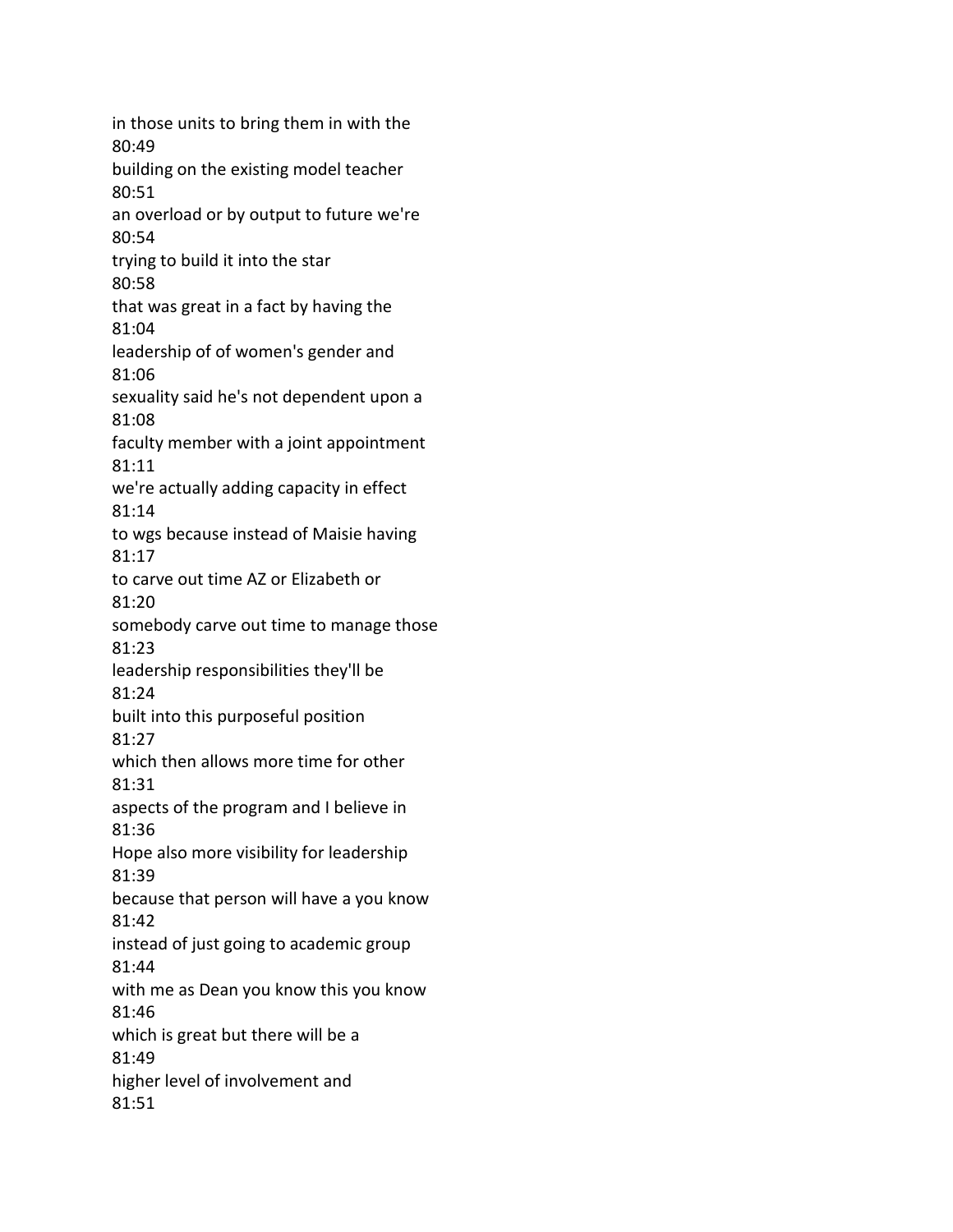opportunity for greater advocacy so I 81:53 think it that having this shared 81:56 partnership model actually positions wgs 81:59 really well going into the future and 82:01 I'm delighted that that's been able to 82:02 work 82:07 so sixty eight or eighty percent of the 82:11 population in mail but a lot of the 82:14 differences that we saw that occurred 82:17 we're due to their growing dissent 82:20 system dissatisfaction so we want to 82:23 make everybody happy because if you're 82:25 sitting in a room with sixty or eighty 82:27 percent of unhappy people it's not a 82:30 very productive thing so what's there 82:32 this is really interesting data what's 82:34 being done to enhance the male's there 82:38 because obviously there's synergism that 82:41 goes back and forth right so we don't 82:44 want to forget that we want everybody to 82:45 be happy so what is anything come out of 82:48 this to say what do you clears trying to 82:49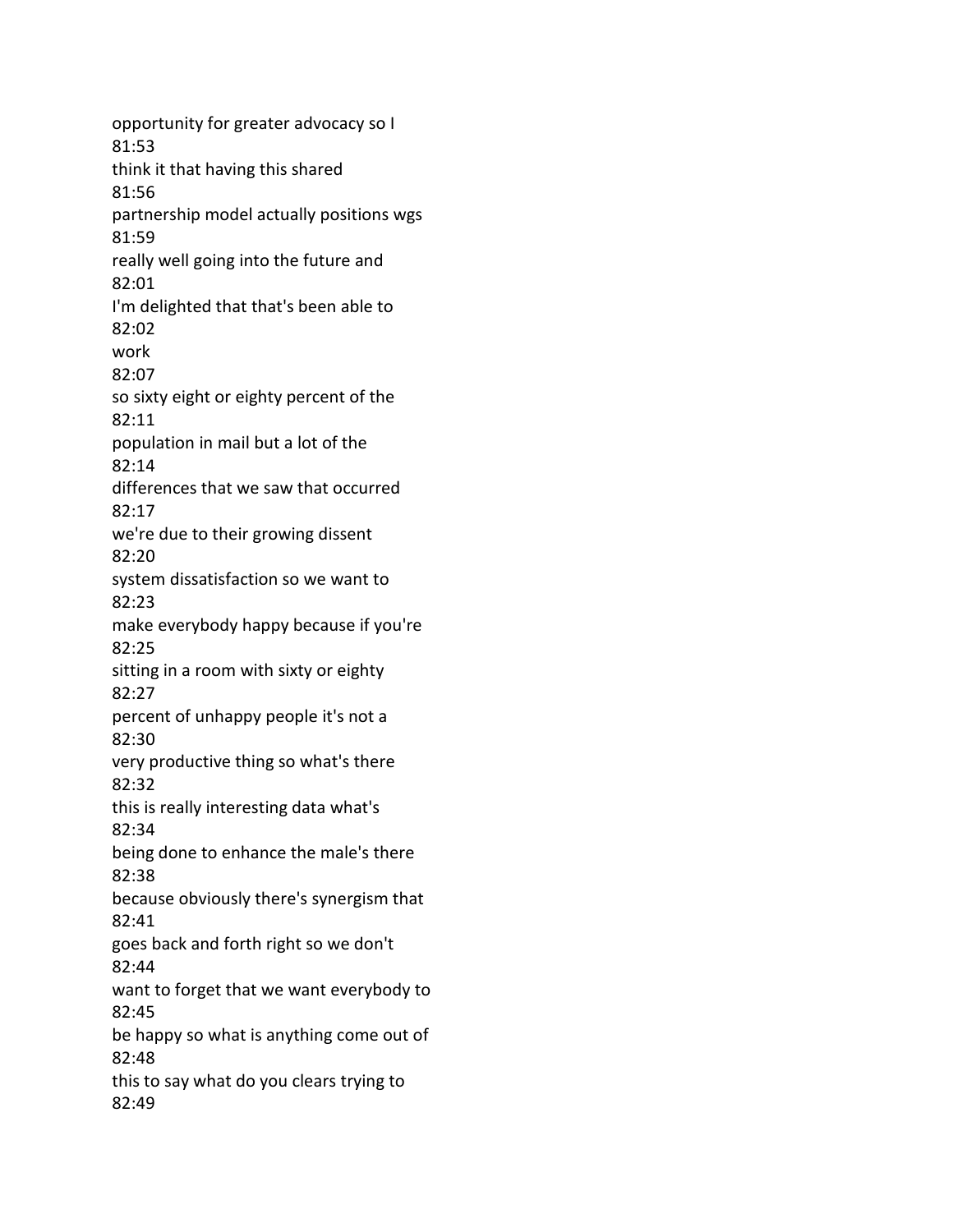do is not to document them I mean it's 82:54 what we're not making women happy at the 82:57 expense of right somebody else right so 82:59 i would suggest come on every you know 83:01 you're going to get a lot more going lot 83:03 more power everybody said I mean my mind 83:06 I you know the second time I've seen 83:08 Jenna walk through that man you know as 83:11 i say this i know channel is but my my 83:15 optimist view of the baby because that 83:17 you know yes has been pointed out 83:20 preparing some are challenging times 83:22 here at the University and that's 83:23 stressful for everyone that perhaps we 83:28 work on the rising tide center and those 83:30 other efforts have been great about 44 83:33 women 83:34 a lot of attention on Climate Center for 83:37 Women and perhaps with one 83:40 interpretation of the data that maybe 83:41 there's this correlation between the hob 83:44 stress there about the budget changes to 83:46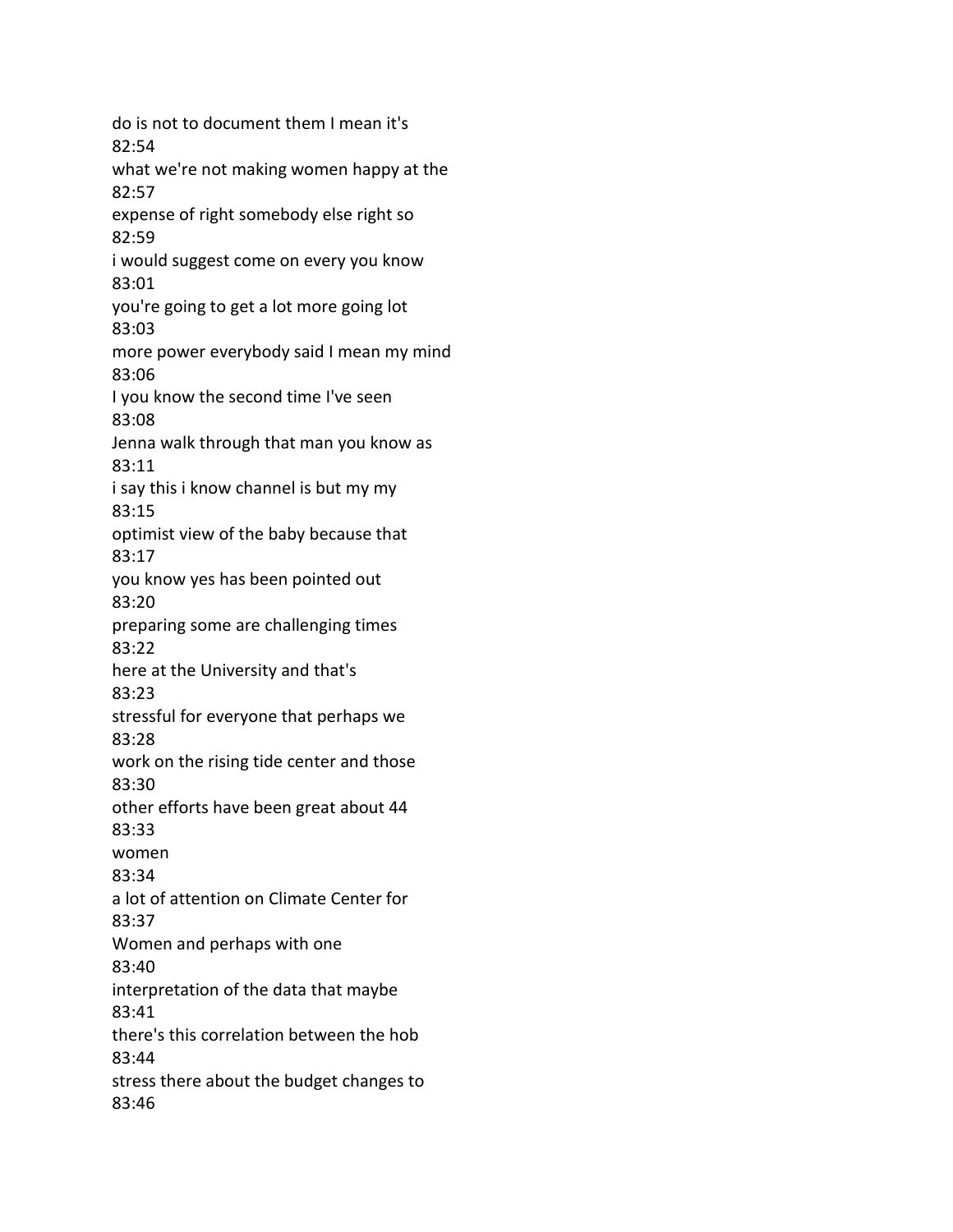their size or not change but their 83:48 satisfaction so I mean the answer goes 83:51 this could we want to make it any better 83:53 for everyone we want to compare the way 83:55 to go the strong women to get up in 83:56 front of these budgetary pricing move 84:00 our institution you know board for 84:04 everybody that's my goal my job and 84:07 presents and you know I mean I wanna 84:12 cause you think you're trying to do but 84:13 in the basic thing is we're trying to 84:15 figure out how to create a financially 84:18 sustainable institution here that serves 84:21 the service inmate and we're doing 84:24 we're looking at things that try to be 84:26 more successful in improving students we 84:28 need students balance our budget to 84:30 retain the students that we have here we 84:31 need to keep your students here well 84:34 that's good for the students good for 84:35 the state also good for our white it and 84:38 we're looking at where would we are 84:40